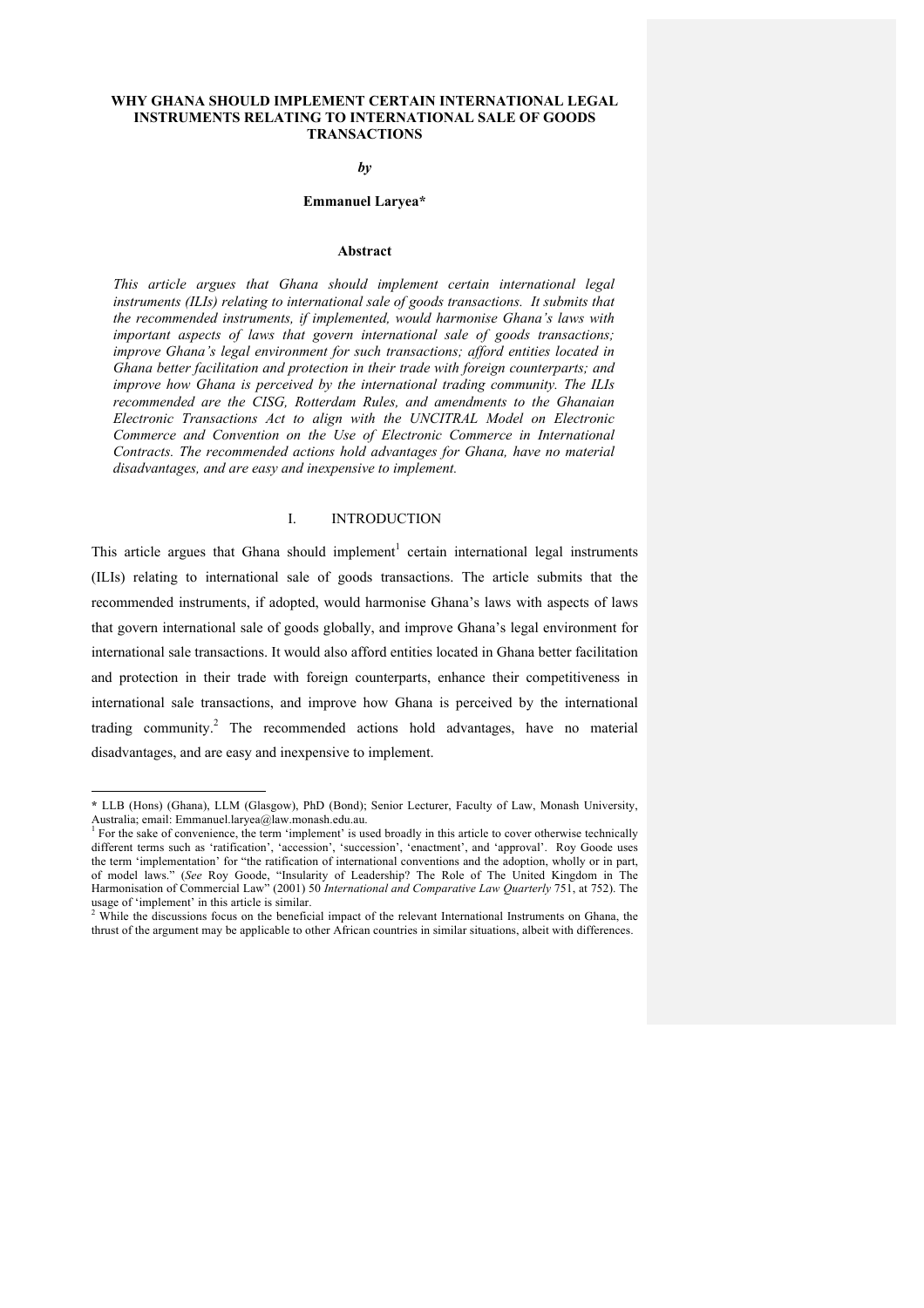In an era of increasing globalisation of the world's economies, countries and businesses operating within them are constantly competing for resources, investments, markets and profits. Countries have no choice but to take part in international trade,<sup>3</sup> long recognised as an instrument for economic development.<sup>4</sup> Further, laws and policies to strengthen a country's international sale and purchase environment and competitiveness are crucial.<sup>5</sup> It is therefore imperative that Ghana implements laws that enhance its competitive environment so as to afford entities located within its economy better facilitation and protection in their trade with foreign counterparts.<sup>6</sup> This paper discusses how Ghana's legal regime for the international sale (and purchase) of goods transactions can be improved by the implementation of ILIs, and why that should be done.

Typically, an international sale of goods transaction would involve a number of interconnecting, but autonomous, contracts. There is usually a contract (or contracts) of sale of goods (often referred to as the underlying contract), a contract (or contracts) for the transportation of the goods from the exporting to the importing country (contract for the international carriage of goods), and contracts or arrangements for payment.<sup>7</sup> The medium of communication (or transacting) by the parties may vary from traditional post of documents, fax and/or telephone or, in more recent times, electronic contracting (e-commerce), or a combination of the various media.<sup>8</sup>

The interconnecting contracts constituting an international sale transaction are the subject of widely adopted ILIs in the forms of conventions, model laws, and legal guides. Some of the ILIs have been very successful, some have not. This article discusses some of these ILIs,

 $\frac{1}{3}$  Ivohasina F. Razafimahefa and Shigeyuki Hamori, *International Competitiveness in Africa* (2007, Springer) 1. 4 See, e.g., Gbenga Bamodu, "Transnational Law, Unification and Harmonisation of International Commercial Law in Africa" (1994) 38(2) *Journal of African Law* 125, 128; *UN General Assembly Resolution 1707 (XVI)*, 19 December 1961.<br> $5$  Razafimahefa and Hamori, above note 3, at 1.

<sup>5</sup>

 $6$  Admittedly, the laws, policies, conditions and factors affecting a country's international competitiveness in its international trade are vast, the details of which are beyond the scope of this paper. The factors may include resources, productivity, physical and ICT infrastructure, business start-up costs, licensing regimes, labour market conditions, property rights and registration, access to credit, investor protection, taxes, enforcement of contracts, closing of business, and cross border trading (*See* The World Bank, *Doing Business in 2006: Creating Jobs,* (2005, The World Bank) 6, available at http://web.worldbank.org (last accessed 30 April 2010); See also The World Bank, *Doing Business in 2005: Removing Obstacles to Growth* (2004, The World Bank), available at http://web.worldbank.org (last accessed 30 April 2010)). <sup>7</sup> *See*, Emmanuel Laryea, *Paperless Trade: Opportunities, Challenges and Solutions* (2002, Kluwer Law

International), 1-2 (hereafter, "Laryea, *Paperless Trade"*)<sup>8</sup> Ibid, 1-2.

<sup>2</sup>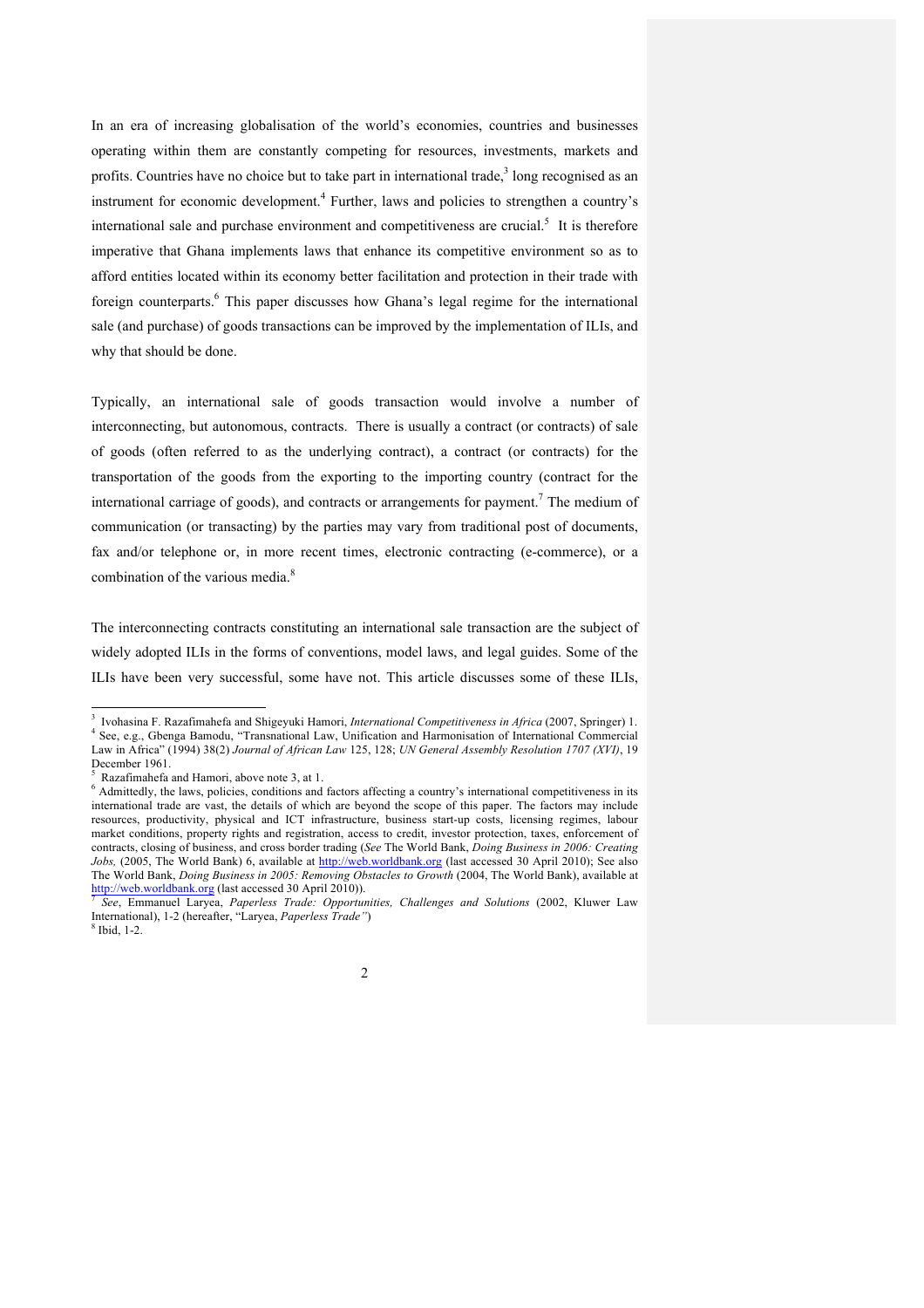particularly a few successful ones, arguing that there are advantages, and no material disadvantages, for Ghana to implement them. The article discusses ILIs relating to: (1) the underlying contract of sale; (2) international carriage of goods by sea<sup>9</sup>; and (3) e-commerce.

For the underlying contract, the discussion focuses on the *UN Convention on International*  Sale of Goods 1980 (CISG)<sup>10</sup>. For international carriage, the *International Convention for the Unification Certain Rules Relating to Bills of Lading 1924* (Hague Rules), the *Hague Rules as amended by the Protocol to Amend the International Convention for the Unification of Certain Rules of Law Relating to Bills of Lading, 1968 and/or SDR protocol* (Hague-Visby Rules), the *United Nations Convention on the Carriage of Goods by Sea, 1978* (Hamburg Rules)<sup>11</sup>, and the *United Nations Convention on the Carriage of Goods Wholly or Partly by* Sea 2008 (Rotterdam Rules)<sup>12</sup> are discussed. Instruments discussed for electronic contracting are the *UNCITRAL Model Law on E-commerce* 1996 (MLEC) 13, the *UNCITRAL Model Law on Electronic Signatures 2001* (MLES)<sup>14</sup>, and the *United Nations Convention on the Use of Electronic Communications in International Contracts 2005* (CUECIC) 15.

This article is divided into six parts, including this introductory part. Part II briefly outlines the rationale for ILIs in the area of international commercial law, noting there are both supporters and detractors. Part III discusses ILIs relating to the underlying contract of sale, and examines Ghana's position regarding the relevant ILIs. It finds that Ghana has not

<sup>(</sup>last accessed 30 April 2010). <sup>14</sup> *See,* UNCITRAL, *UNCITRAL Model Law on Electronic Signatures with Guide to Enactment 2001* (MLES)*,* available at http://www.uncitral.org/pdf/english/texts/electcom/ml-elecsig-e.pdf (last accessed 30 April 2010).<br><sup>15</sup> See, UNCITRAL, United Nations Convention on the Use of Electronic Communications in International Contrac *2005 (*United Nations, 2007)*,* available at http://www.uncitral.org/pdf/english/texts/electcom/06-57452\_Ebook.pdf (last accessed 30 April 2010)



<sup>-&</sup>lt;br>9 <sup>9</sup> International carriage of goods could be by road, rail, air or sea or a combination of these modes. While there are ILIs on all these modes of carriage, this paper confines its discussion to sea-carriage, for two main reasons. First, most of the disadvantages identified in respect of the Ghanaian sea-carriage regime are not present with the other modes of carriage. Second, to the extent that any disadvantages in the non sea-carriage instruments may exist, the arguments in respect of sea-carriage may be a helpful template for their identification and rectification where appropriate.<br><sup>10</sup> *See*, UNCITRAL, *United Nations Convention on International Sale of Goods 1980* (CISG), available at

http://www.uncitral.org/pdf/english/texts/sales/cisg/CISG.pdf (last accessed 30 April 2010) <sup>11</sup> *See*, UNCTRAL, *United Nations Convention on the Carriage of Goods by Sea 1978* (Hamburg Rules)

available at  $\frac{\text{http://www.uncittal.org/pdf/english/texts/transport/hamburg/XI d_3e.pdf}}{19}$  (last accessed 30<br>19pril 2010)

April 2010) <sup>12</sup>*See*, UNCITRAL, *United Nations Convention on the Carriage of Goods Wholly or Partly by Sea <sup>2008</sup>* (Rotterdam Rules)*,* available at http://www.uncitral.org/pdf/english/workinggroups/wg\_3/convent\_e.pdf (last accessed 30 April 2010). The Rotterdam Rules, adopted by the UN General Assembly on 11 December 2008, and opened for signature at a signing ceremony in Rotterdam, in the Netherland, on 23 September 2009, is aimed at replacing the Hamburg Rules, Hague-Visby and Hague Rules. <sup>13</sup>*See*, UNCITRAL, *UNCITRAL Model Law on Electronic Commerce with Guide to Enactment* 1996 (MLEC)

<sup>(1999,</sup> United Nations) available at <http://www.uncitral.org/pdf/english/texts/electcom/05-89450\_Ebook.pdf><br>(last accessed 30 April 2010).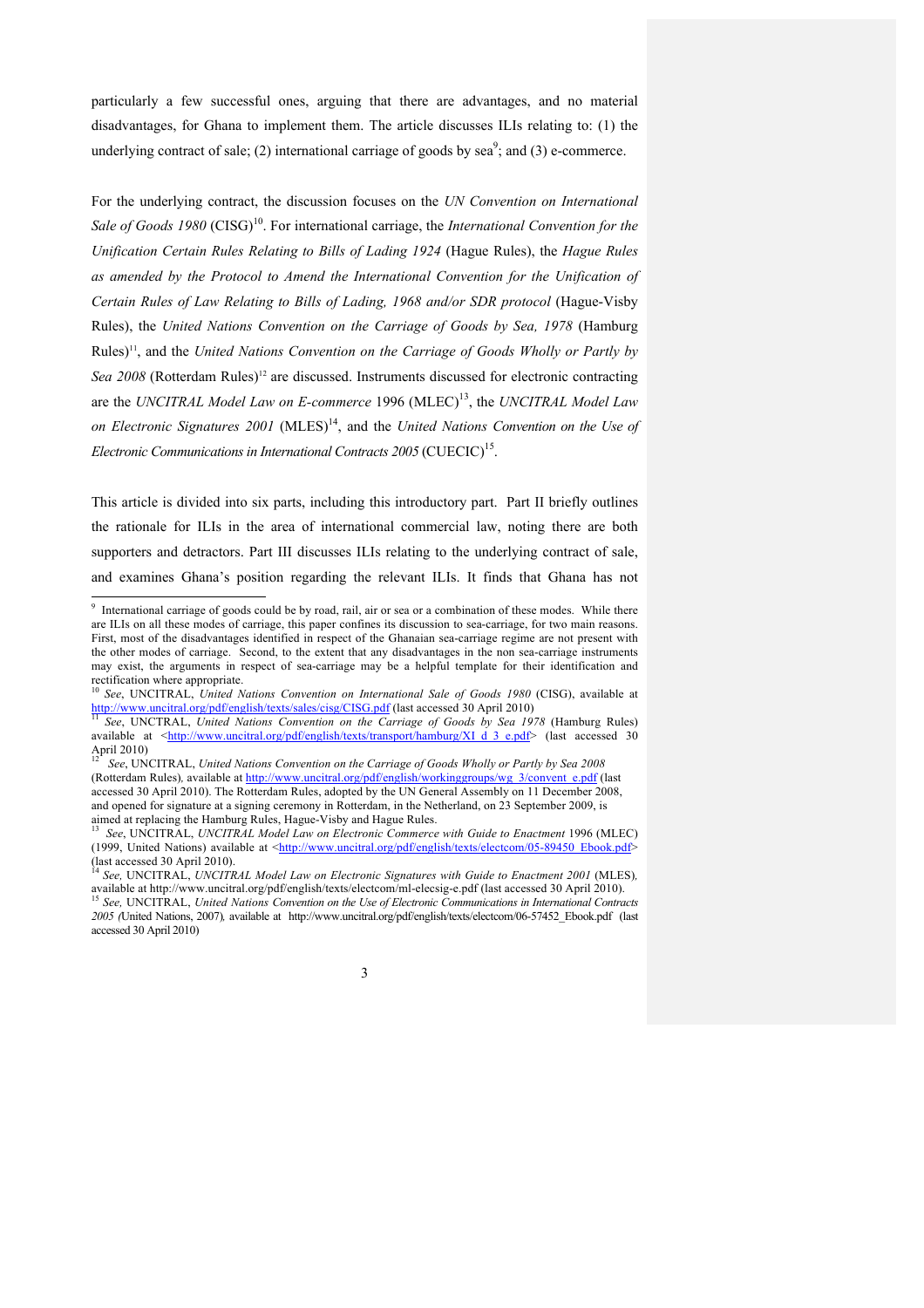implemented any ILIs on international sale, and recommends that Ghana should implement the CISG. Part IV discusses Ghana's position relating to ILIs on international Carriage by Sea. It observes that while Ghana has implemented an ILI in this area, it has adopted the Hague Rules, which is the least favourable of the available alternatives to Ghana. It argues that Ghana should have implemented the Hamburg Rules two decades ago. It goes on to suggest that Ghana has two choices: implement the Hamburg Rules now while monitoring progress on ratification of the new Rotterdam Rules or simply ratify the Rotterdam Rules now in anticipation that it would become operational in the near future. Part V discusses the position of Ghana regarding ILIs on e-commerce in trade. It finds that Ghana has sought to implement a mixture of instruments in this area, but has excluded the application of the relevant statute to important aspects of international trade transacting. It suggests that Ghana should rectify that anomaly. Part VI concludes the article with a summary of the arguments and submissions.

### II. REASONS FOR INTERNATIONAL LEGAL INSTRUMENTS

Harmonisation (and/or unification)<sup>16</sup> of laws governing international commercial transactions has for a long time been considered to be important, and efforts made to achieve that goal. Institutions exist that aim to achieve the harmonisation uniformity of private international law.<sup>17</sup> Some of the main reasons given for the pursuit of harmonisation and unification are that they: contribute to the removal of cross-border legal barriers; increase stability and predictability of processes and results; lead to the avoidance of conflict of laws and reduction

For example: UNCITRAL; the International Institute for the Unification of Private Law (UNIDROIT); The Comité Maritime International (CMI); and the International Maritime Organisation (IMO), among others.



<sup>&</sup>lt;sup>16</sup> Conceptually, 'harmonisation' and 'unification' are to be differentiated. Harmonisation may be considered as the process of modifying domestic laws to enhance consistency and predictability in cross-border commercial transactions. 'Unification', on the other hand, is the adoption by States of a common legal standard governing particular aspect of domestic and international trade and commerce. See Rhys Bollen, "Harmonisation of International Payment Law: A Survey of the UNCITRAL Model Law on Credit Transfers" (2008) 23(2) *Journal of International Banking Law and Regulation* 44; See also UNCITRAL, "What Does UNCITRAL Mean by the 'Harmonisation' and 'Unification" of the Law of International Trade?", available at http://www.uncitral.org/uncitral/en/about/origin\_faq.html (last accessed 30 April 2010), where, by way of example, UNCITRAL states: "A model law or a legislative guide is an example of a text which is drafted to harmonize domestic law, while a convention is an international instrument which is adopted by States for the unification of the law at an international level." However, the two terms are often used interchangeably. In this article the technical distinction in the two terms is ignored, as the article is discussing both conventions and model laws. The terms are thus used interchangeably. In any case, the idea of 'uniformity' in the context of international commercial law may itself be said to be 'functional' only, as opposed to 'absolute' or 'strict uniformity'; and 'functional uniformity' is "closer to the concept of 'harmonisation' in that the goal is to lessen the legal impediments to international trade." See, Peter J. Mazzacano, "Harmonizing Values, Not Laws: The CISG and the Benefits of a Non-Realist Perspective" (2008) *Nordic Journal of Commercial Law* 1, at 2,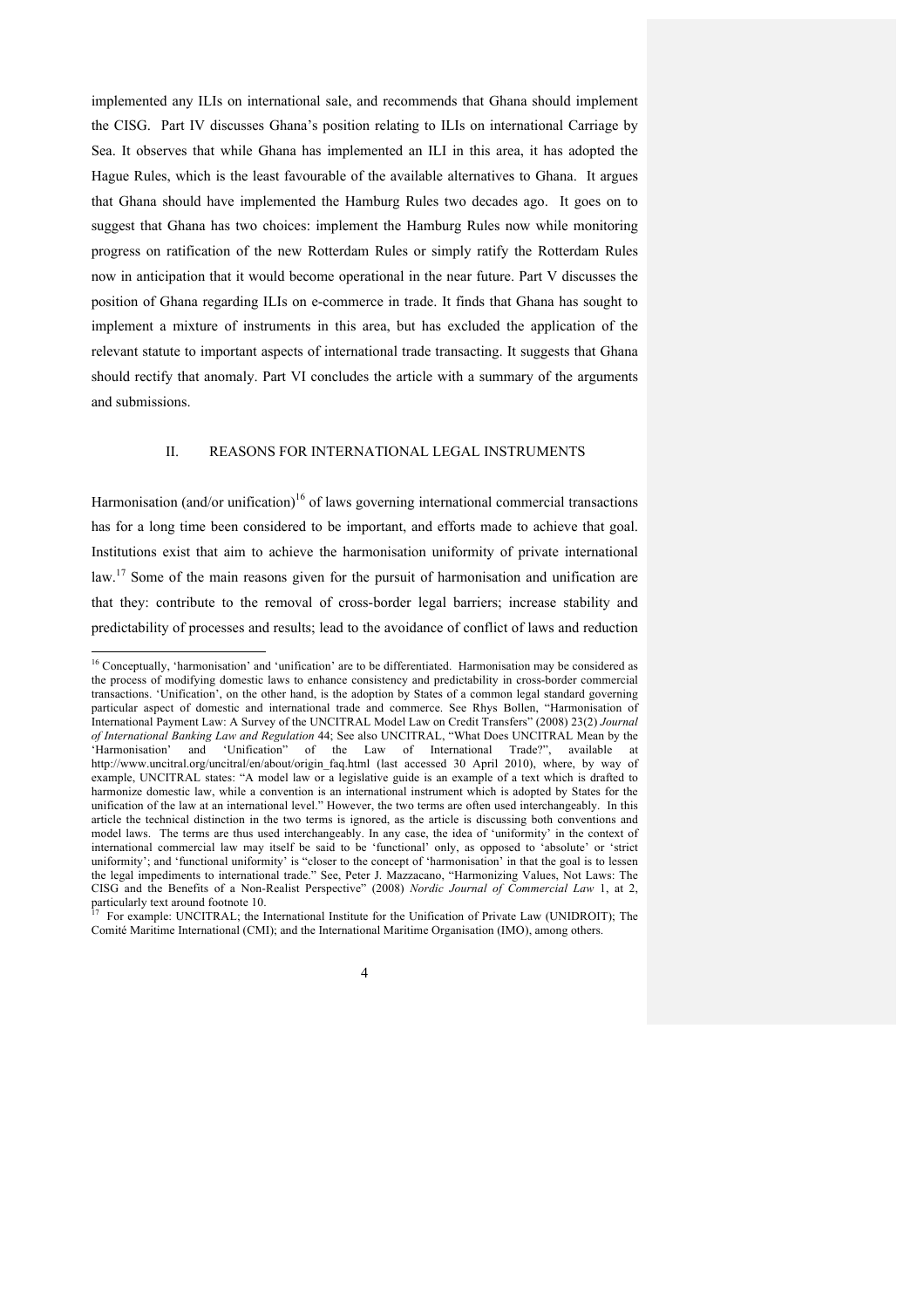or simplification of litigation; reduce transaction costs and enhance efficiency; and promote the development of international trade.<sup>18</sup> Not all in the legal fraternity (scholars, practitioners and judges) agree with the much touted virtues of harmonisation of international commercial law. There are those who argue that harmonisation is neither attainable nor beneficial.<sup>19</sup> However, there are many who hold the view, and to which this author adheres, that harmonisation is beneficial and should be supported.<sup>20</sup>

Several legal instruments aimed at harmonising various aspects of international business transactions have been promulgated. These cover areas such as agency, contracts for the international sale of goods, limitation of action, conflict of laws, international carriage of goods (by sea, air, and land), international payment and credit transfer, dispute resolution, and e-commerce. Some have been successful (in terms of their international acceptability), while some have failed. It is not the aim of this paper to consider all such instruments, nor is it practicable to do so. This paper considers instruments on international sale of goods, international carriage of goods by sea, and electronic commerce. Even so, it is to be noted that most of the instruments under consideration have spun volumes of scholarly writings analysing either the entire instrument or some particular provisions of the instrument from a variety of perspectives. It is not intended in this article to engage in a similar exercise. This article simply observes whether or not an instrument under consideration has received acceptance internationally and have considerably wide application in international commercial transactions. The focus is on examining Ghana's position regarding the selected instruments, assessing whether Ghana should implement them and why. That is what the article now turns to.

5

 <sup>18</sup> *See*, e.g., John Linarelli, "The Economics of Uniform Laws and Uniform Law Making" (2002) 48(4) *Wayne Law Review* 1387-1447; Sieg Eiselen, "Adoption of the Vienna Convention for the International Sale of Goods (The CISG) in South Africa" (1999) 116 *South African L.J* 323, 325-330; Goode, above note 1, 752-754.<br><sup>19</sup> For examples of arguments against harmonisation, see Paul B. Stephan, "The Futility of Unification and

Harmonisation in International Commercial Law" (1999) 39 *Virginia Journal of International Law* 743-798; M. Boodman, "The Myth of Harmonisation of Laws" (1991) 39 *American Journal of Comparative Law* 699-724; and J. S. Hobhouse, "International Conventions and Commercial Law: The Pursuit of Uniformity" (1996) 106<br>  $\frac{Law}{}$  Quarterly Review 530.

For examples of views favouring harmonisation, see Salvatore Mancuso, "Trends on the Harmonisation of Contract Law in Africa" (2007) 13 *Annual Survey of International & Comparative Law* 157; Paul Myburgh, "Uniformity or Unilateralism in the Law of Carriage of Goods by Sea?" (2000) 31 *Victorian University of Wellington Law Review* 355-383; Mazzacano, above note 16; Linarelli, above at note 18; Eiselen, above note 18; Goode, above note 1; Ernst Rabel, "Draft of an International Law of Sales" (1938) 5 *University of Chicago Law Review* 543. This article does not get into, or add to, the debate on whether or not harmonisation of international commercial law is beneficial. It acknowledges that there are ILIs relating to certain aspects of international commerce that are widely adopted, and argues that there are advantages in Ghana implementing those recommended for implementation.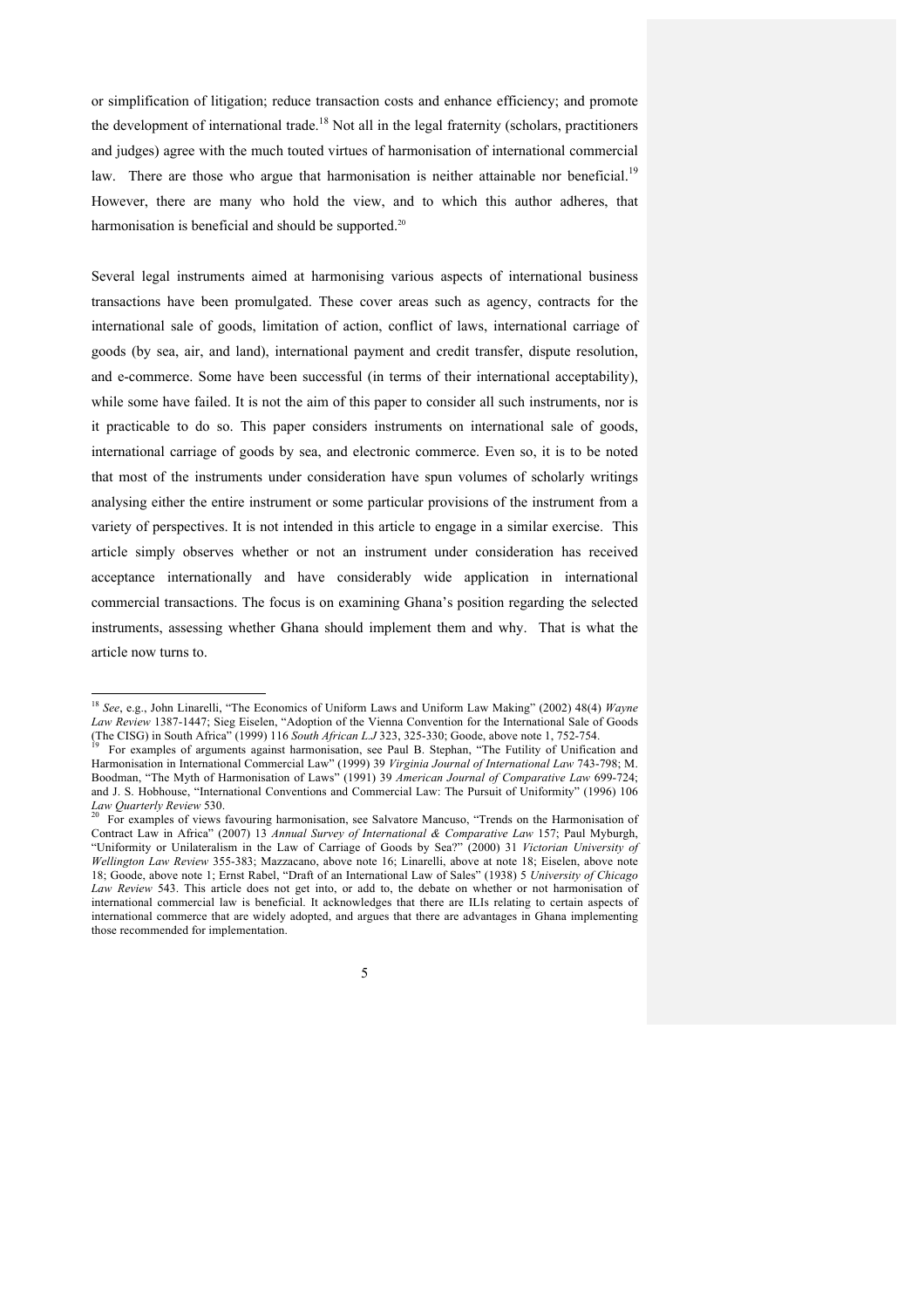### III INSTRUMENTS RELATING TO THE (UNDERLYING) CONTRACT FOR THE INTERNATIONAL SALE OF GOODS

While there have been a few attempts at formulating ILIs on international sale of goods, resulting in a few such instruments, the CISG has been the most successful and dominant. Thus, in this article, the focus is on the CISG.

# **A. The CISG**

As noted above, the most popular ILI in this area is the CISG. The object of the *CISG* was to provide a neutral, uniform, harmonised sales law around the world to reduce the uncertainty and costs of transacting across multiple jurisdictions.<sup>21</sup> It was aimed at replacing "the multitude of anachronistic, idiosyncratic localised sales laws around the world with one, relatively simple, pragmatic set of uniform laws designed specifically for international transactions<sup>"22</sup>

Efforts culminating in this instrument go back to the  $1920s$ <sup>23</sup> UNIDROIT drafted uniform laws on sales in the 1930s, but its efforts were interrupted by the Great Depression and World War II.<sup>24</sup> A diplomatic conference in 1964 considered UNIDROIT's work and adopted two instruments, the *Convention Relating to a Uniform Law on the International Sale of Goods (ULIS)* and the *Convention Relating to a Uniform Law on the Formation of Contracts for the International Sale of Goods (ULF)*. <sup>25</sup> However, these instruments did not receive wide acceptance, partly due to a perception that they reflected European legal concepts that were

<sup>&</sup>lt;sup>21</sup> Lisa Spagnolo, "The Last Outpost: Automatic CISG Opt Outs, Misapplications and the Costs of Ignoring the Vienna Sales Convention for Australian Lawyers" (2009) 10 *Melbourne Journal of International Law* 141, 145- 146 (hereafter, Spagnolo, "The Last Outpost").

<sup>&</sup>lt;sup>22</sup> Ibid. <sup>23</sup> Stephan, above note 19, 773; Eiselen, above note 18; John A Spanogle, "The Arrival of International Private Law" (1991) *George Washington Journal of International law and Economics* 477; Muna Ndulo, "The Vienna Sales Convention 1980 and The Hague Uniform Laws on International Sale of Goods 1964: A Comparative Analysis" (1989) 38 *International and Comparative LQ* 1; P. Winship, "Private International Law and the UN Sales Convention" (1988) 21 *Cornell International LJ* 489; John Honnold, "The United Nations Commission on International Trade: Mission and Methods" (1979) 27 *American Journal of Comparative Law* 201.<br><sup>24</sup> Stephan, above note 19; Eiselen, above note 18.<br><sup>25</sup> Ndulo, above note 23. ULIS and ULF were promulgated on 1 July 1964.

<sup>6</sup>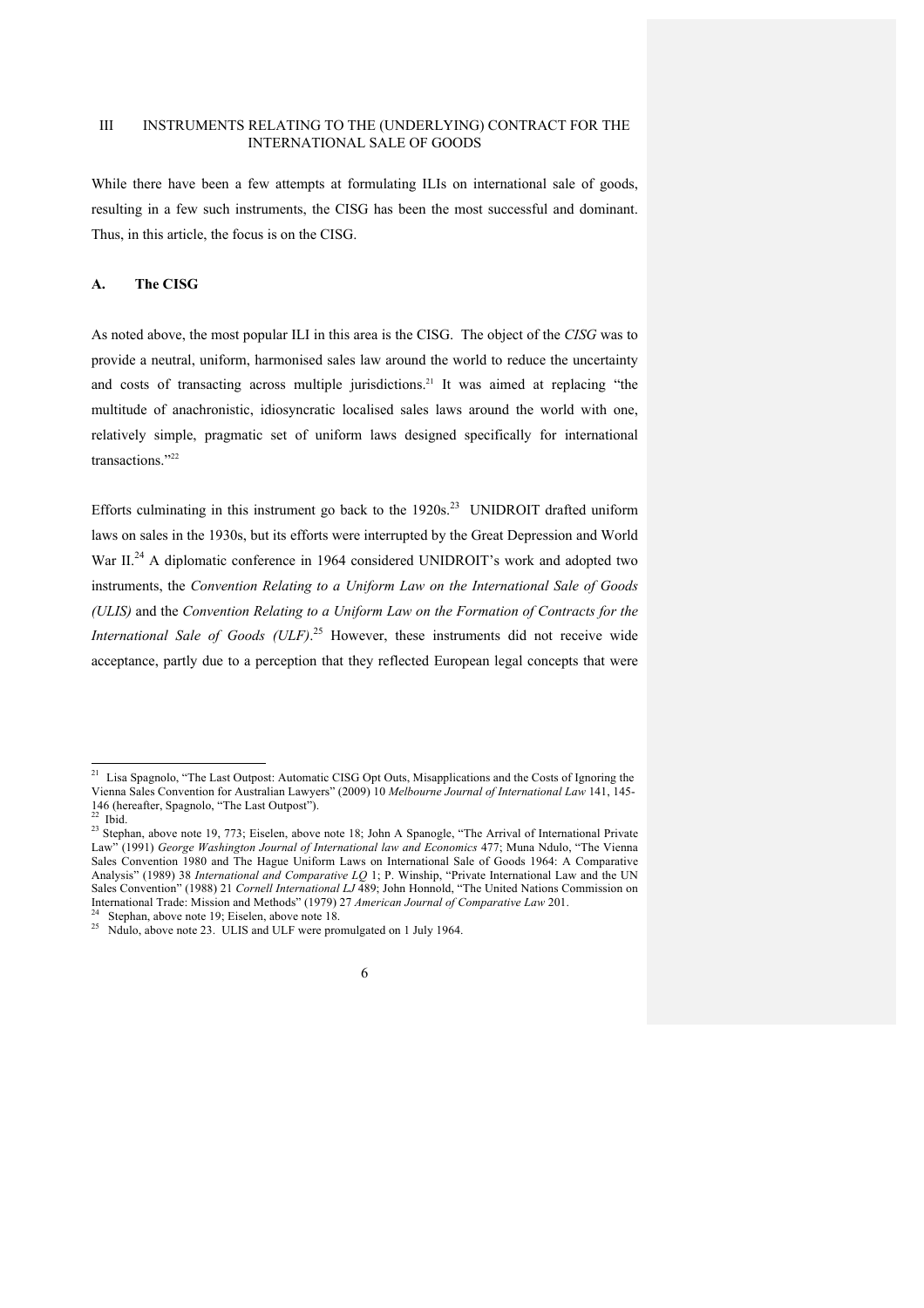not recognised elsewhere.<sup>26</sup> Only nine states contracted to the instruments.<sup>27</sup> UNCITRAL took over the task, and its efforts resulted in the promulgation of the CISG in 1980.<sup>28</sup>

The CISG essentially merged civil and common law precepts in contract law through acceptable common denominators.<sup>29</sup> In doing so, it succeeded where ULIS and ULF failed. The CISG entered into force on 1 January 1988, after the required number of ten contracting states ratified it. As at 30 April 2010, seventy-four States had implemented the CISG.<sup>30</sup> The list of contracting states includes countries from every geographical region, every stage of economic development, and every major legal, social and economic system.

The CISG is divided into four main parts. Part one deals with the scope of application of the Convention and some general provisions. Part two contain rules governing the formation of international contracts of sale. Part three deals with the substantive rights and obligations of parties arising from contracts under the convention, and Part four contains final clauses concerning matters of enforcement, and reservations and declarations permissible under the instrument. 31

For an analysis of the text of the CISG, see, for example, John Felemegas (ed), *An International Approach to the Interpretation of the United Nations Convention on Contracts for the International Sale of Goods (1980) As Uniform Sales Law* (2007, CUP); Peter Schlechtriem and Ingeborg Schwenzer (ed), *Commentary on the UN convention on the international Sale of Goods*  $(CISG)$  *(* $2<sup>nd</sup>$  *edn, 2005, OUP).* 



<sup>&</sup>lt;sup>26</sup> Clayton P. Gillette and Robert E. Scott, "The Political Economy of International Sales Law" (2005) 25 *International Review of Law and Economics* 446, at 449; Michael P. Van Alstine, "Dynamic Treaty Interpretation" (1998) 146 *University of Pennsylvania Law Review* 687, at 725-726; Gyula Eörsi, "A Propos: The 1980 Vienna Convention on Contracts for the International Sale of Goods" (1983) 31 *American Journal of Comparative Law* 333, at 335.<br><sup>27</sup> Namely Belgium, Gambia, Germany, Israel, Italy, Luxemburg, San Marino, The Netherlands, and the United

Kingdom. *See* Filip De Ly, "Sources of International Sales Law: An Eclectic Model" (2005-06) 25(1) *Journal of Law and Commerce* 1, at 2. (Also, note that the manner of implementation in the UK meant that the instruments were easily ignored and basically remained on paper only.)

<sup>&</sup>lt;sup>28</sup> John O. Honnold, *United Nations Convention on Contracts for the International Sale of Goods (1980)* (2<sup>nd</sup> edn, 1991) Kluwer Law Publishers, 4-5.<br>
<sup>29</sup> Michael Bridge, *The International Sale of Goods: Law and Practice* (1999, OUP) 41; Harold S. Burman,

<sup>&</sup>quot;Building on the CISG: International Commercial Law Developments and Trends for the 2000's" (1998) 17 *Journal of Law and Commerce* 355; Luke Nottage, "Who's Afraid of the Vienna Sales Convention (CISG)? A New Zealander's View from Australia and Japan" (2005) 36 *Victoria University of Wellington Law Review* 815.

See UNCITRAL's web page at http://www.uncitral.org for a full list of contracting states and details of their accession—when they acceded, date of entry into force, and any declaration or reservations that may have been made. The list is updated each time a new state accedes to the instrument. A sample list of countries that have implemented the CISG are USA, Canada, Mexico, most EU member countries (apart from the UK), Syria, China, Japan, Singapore, South Korea, Australia, New Zealand, Argentina, Chile, Cuba, and eight African countries—Egypt, Gabon, Guinea, Lesotho, Liberia, Mauritania, Uganda and Zambia. Japan and the UK were often cited as the two major economic powers outside of the CISG (see, for example, Luke Nottage, Ibid). With Japan's accession, the UK becomes the remaining most notable exception.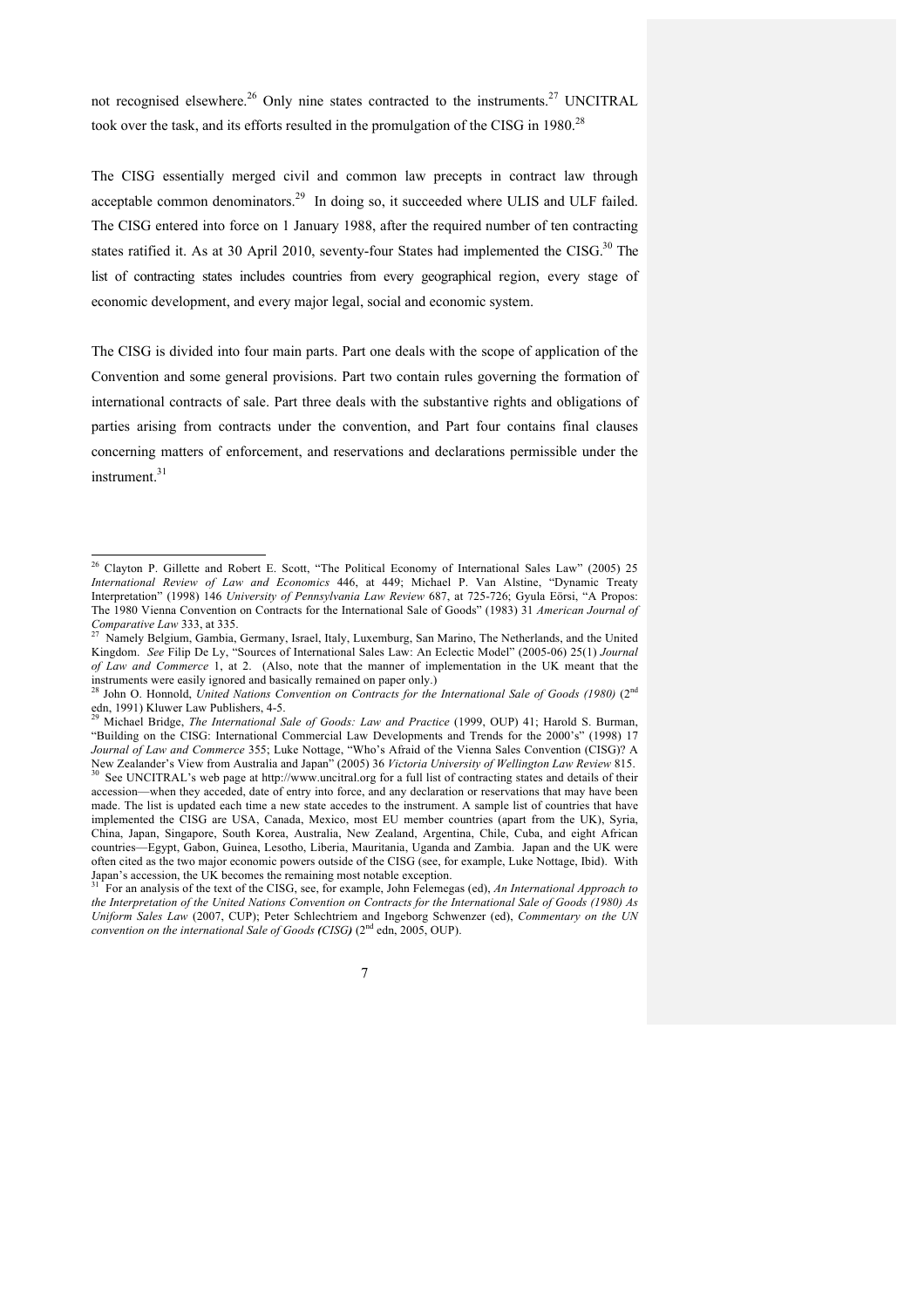Most in the international business community consider the CISG to be one of the most successful conventions in international commercial law, due to the extent to which it has been adopted internationally, the body of jurisprudence it has generated, and its contribution to trade both in reducing uncertainty and transaction cost.<sup>32</sup> The CISG has been embraced by countries that constitute the great majority of the world's population, trade and economy. For instance, the top five world economies (USA, Japan, China, Germany, and France)<sup>33</sup> are all parties to the CISG.<sup>34</sup> The major economies of the world that account for a considerably large proportion of international trade and global economic output have implemented the CISG.<sup>35</sup> The CISG has been widely applied in international sale transactions in the twenty years since its entry into force, and has generated a body of case law and abundant scholarly writing.<sup>36</sup>

Implementation of the CISG affords parties to international sale transactions identifiable advantages.<sup>37</sup> First, the CISG gives a party the ability to standardise its preferred position on choice of law.38 Second, as a neutral choice, the CISG might be more readily agreed upon by

increasingly CISG trading area, recommending a preference for the CISG whenever appropriate may ramp up

<sup>&</sup>lt;sup>32</sup> As noted earlier, the CISG has received the support and application of countries across every region on the globe, including major economic powers. The top five world economies (US, Japan, China, Germany, and France; see http://siteresources.worldbank.org/DATASTATISTICS/Resources/GDP.pdf which together accounts for great majority of international trade are all parties to the CISG. 33 *See*, IMF, *World Economic Outlook Database* (October 2009), available at

http://imf.org/external/pubs/ft/weo/2009/02/weodata/index.aspx (last accessed 30 April 2010); The World Bank, *The World Bank: World Development Indicators Database: Gross domestic product (2008),* available at http://siteresources.worldbank.org/DATASTATISTICS/Resources/GDP.pdf (last accessed 30 April 2010). 34 See list of contracting States at, UNCITRAL, *Status: UN Convention on International Sale of Goods 1980* 

*<sup>(</sup>CISG)* available at http://www.uncitral.org/uncitral/en/uncitral\_texts/sale\_goods/1980CISG\_status.html (last accessed 30 April 2010).

<sup>&</sup>lt;sup>35</sup> The most notable major world economies that have not implemented the CISG are the UK and Brazil. For discussion on the UK position, and arguments that the UK could benefit from implementing the CISG, and therefore should ratify, see, as examples, Linarelli, above note 18, at 1426-1442; Goode, above note 1; Alison E. Williams, "Forecasting The Potential Impact of the Vienna Sales Convention on International Sales Law In The United Kingdom" in Pace International Law Review (ed), *Review of the Convention on Contracts for International Sale of Goods (CISG)* (2000-2001, Kulwer Law International), 9-57; Anette Gärtner, "Britain and the CISG: The Case for Ratification—A Comparative Analysis with Special Reference to German Law", in Pace International Law Review (ed), *Review of the Convention on Contracts for International Sale of Goods (CISG)* (2000-2001, Kulwer Law International), 59-81; Robert Lee "The UN Convention on Contracts for International Sale of Goods: OK for the UK" [1993] *Journal of Business Law* 131. For a scholarly work recommending that Brazil implements the CISG, see Eduardo Grebler, "The Convention on International Sale of Goods and Brazilian Law: Are Differences Irreconcilable?" (2005-2006) 25 *Journal of Law & Commerce* 467.

<sup>36</sup> *See*, UNCITRAL, "Case Law on UNCITRAL Texts (CLOUT): UNCITRAL Digest of Case Law on the United Nations Convention on the International Sales of Goods, available at http://www.uncitral.org/uncitral/en/case\_law/digests/cisg.html (last accessed 30 April 2010). The Institute of International Commercial Law at Pace University maintains a current database on the CISG, which has a list of over 1800 decisions and 5000 case annotations available at http://www.cisg.law.pace.edu/cisg/text/ annotations.html, (last accessed 30 April 2010). The site also lists a bibliography of over 1000 scholarly writing on the CISG (see http://www.cisg.law.pace.edu/cisg/biblio.bib2.html (last accessed 30 April 2010).<br><sup>37</sup> Spagnolo, "The Last Outpost", above note 21, 149-159.<br><sup>38</sup> While standardisation of a client's suite of contracts can

<sup>8</sup>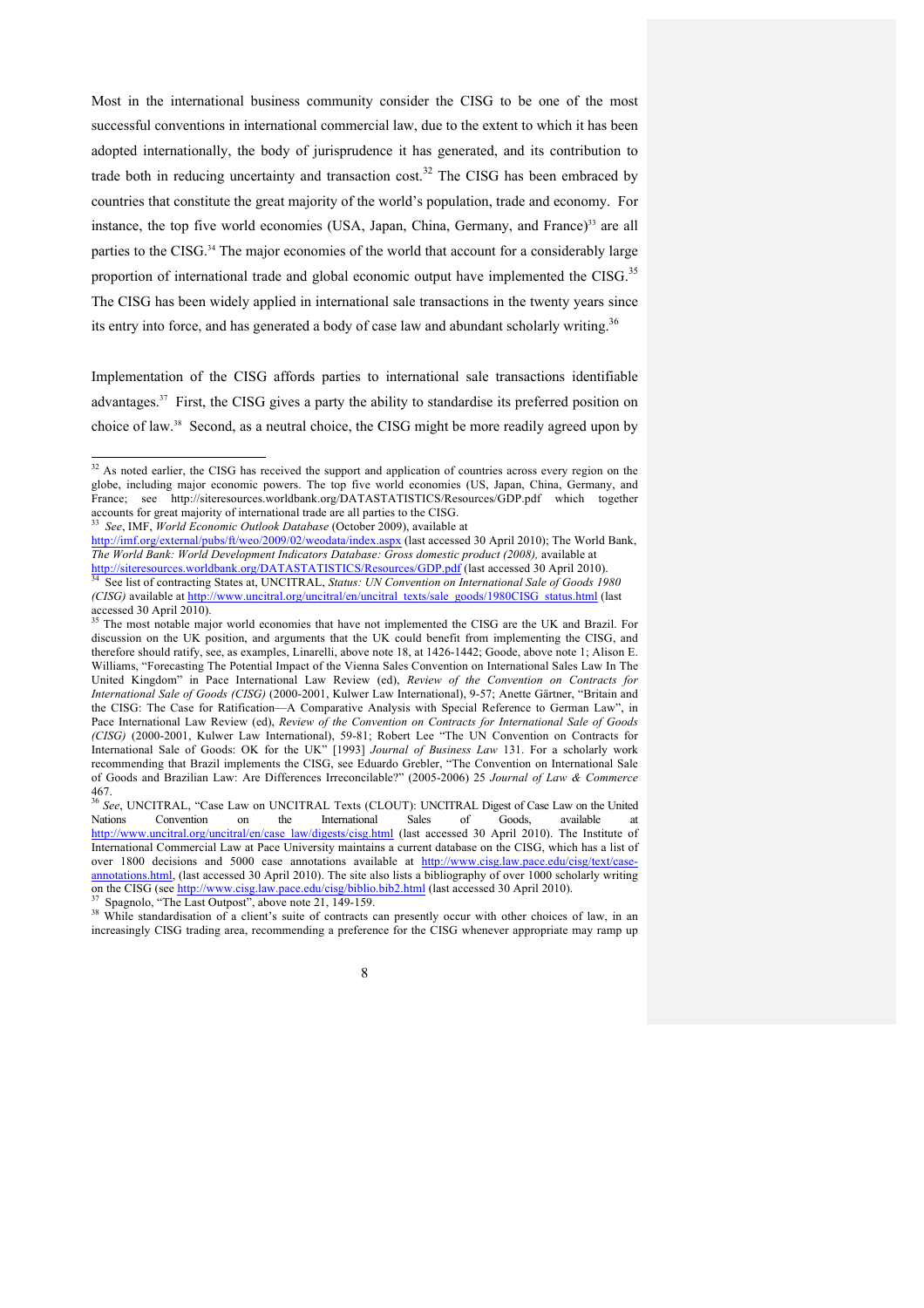counterparties as a 'level playing field', giving neither side a home-ground advantage, which reduces negotiation costs and delays.39 Third, as neither side need familiarise themselves with foreign domestic sales and ancillary laws, conclusion of the contract may, at least in theory, be quicker, cheaper and, over time, yield further benefits in reduced compliance costs.<sup>40</sup> Fourth, the CISG may reduce, for parties and their lawyers, the risk of a forum seized of a dispute arising from the contract misapplying a foreign law and/or higher costs associated with proving a foreign law.<sup>41</sup> Fifth, the simplicity and accessibility of the CISG (as the text is not only available in six official languages, but also simple to comprehend) holds advantage for all users. <sup>42</sup> Materials on the CISG are easily accessible around the world on internet sites dedicated to the dissemination of CISG cases and scholarship. This means lawyers, clients, courts and tribunals around the world are effectively 'working from the same page', compared to the problems faced by anyone wishing to access the intricacies of specific points of any foreign law.43 Sixth, the CISG is designed specifically for international sales as opposed to most domestic sales laws that are internally focused, and may be ill-suited to international sales with their own special circumstances of distance, delays and interaction between different legal cultures.<sup>44</sup> Seventh, the CISG is increasingly viewed by the international business community as a key choice of law, which is neutral and can may be expected to be uniformly applied anywhere in the world.<sup>45</sup> It must be noted, however, that, as

above note 21, 149; Corinne Widmer and Pascal Hachem, 'Switzerland' in Franco Ferrari (ed), *The CISG and* 

*Its Impact on National Legal Systems* (2008) 281, 281-286.<br>
<sup>40</sup> Spagnolo, "The Last Outpost", above note 21, 149.<br>
<sup>41</sup> Spagnolo, "The Last Outpost", above note 21, 150.<br>
<sup>42</sup> Official texts of the *CISG* are in Arabic, United Nations Conventions on Contracts for the International Sale of Goods *<*http://www.uncitral.org/uncitral/en/uncitral\_texts/sale\_goods/1980CISG.html> (last accessed 30 April 2010). For further (non-official) translations, see Pace Law School, *CISG Database: Texts of the CISG*<br>  $\frac{\text{http://cisgw3.law.pace.edu/cisg/text/text/text.html>}}{43}$  (last accessed 30 April 2010).

<sup>44</sup> Spagnolo, "The Last Outpost", above note 21, 150-151.<br><sup>44</sup> Spagnolo, "The Last Outpost", above note 21, 150-151.<br><sup>44</sup> Spagnolo, "The Last Outpost", above note 21, 151. *See* also, Hans Corell, 'The Business Lawyer and International Law: Reflections on the Lawyers Role with respect to Teaching International Law, the Global Compact and International Trade Law' (Speech delivered at the Section of Business Law of the American Bar Association, 2004 Midwinter Council Meeting, Santa Barbara, US, 17 January 2004) 9, available at <http://www.un.org/law/counsel/english/address\_17\_01\_04.pdf> (last accessed 30 April 2010) warning that outdated laws 'not based on harmonized or transparent standards … increase commercial risks and transaction costs and may seriously hamper the activities of commercial entities'; and Franco Ferrari, 'Applicability and Applications of the Vienna Sales Convention (CISG)' (1998) 4 *International Legal Forum: English Language Edition* 137, at 139, where the author described national laws in this area as 'the merchants' worst enemy'. <sup>45</sup> Spagnolo, "The Last Outpost", above note 21, 151. For further discussion of the growing acceptance of the

*CISG*, noting the benefits of the CISG as a neutral law in negotiating choice of law, see Alison E Butler, 'The

the proportion of contracts under a single law for each client, and in turn maximise the benefits of reduced uncertainty in performance obligations and compliance costs. This advantage will be further heightened for multinational clients. See Spagnolo, "The Last Outpost", above note 21, 149.

For instance, Spagnolo alludes to a survey which found that 26 per cent of Swiss lawyers believed the *CISG* makes negotiations easier because it was more readily agreeable than national law. Another survey stated CISG reduced costs by avoiding interminable discussions about legal details. *See* Spagnolo, "The Last Outpost",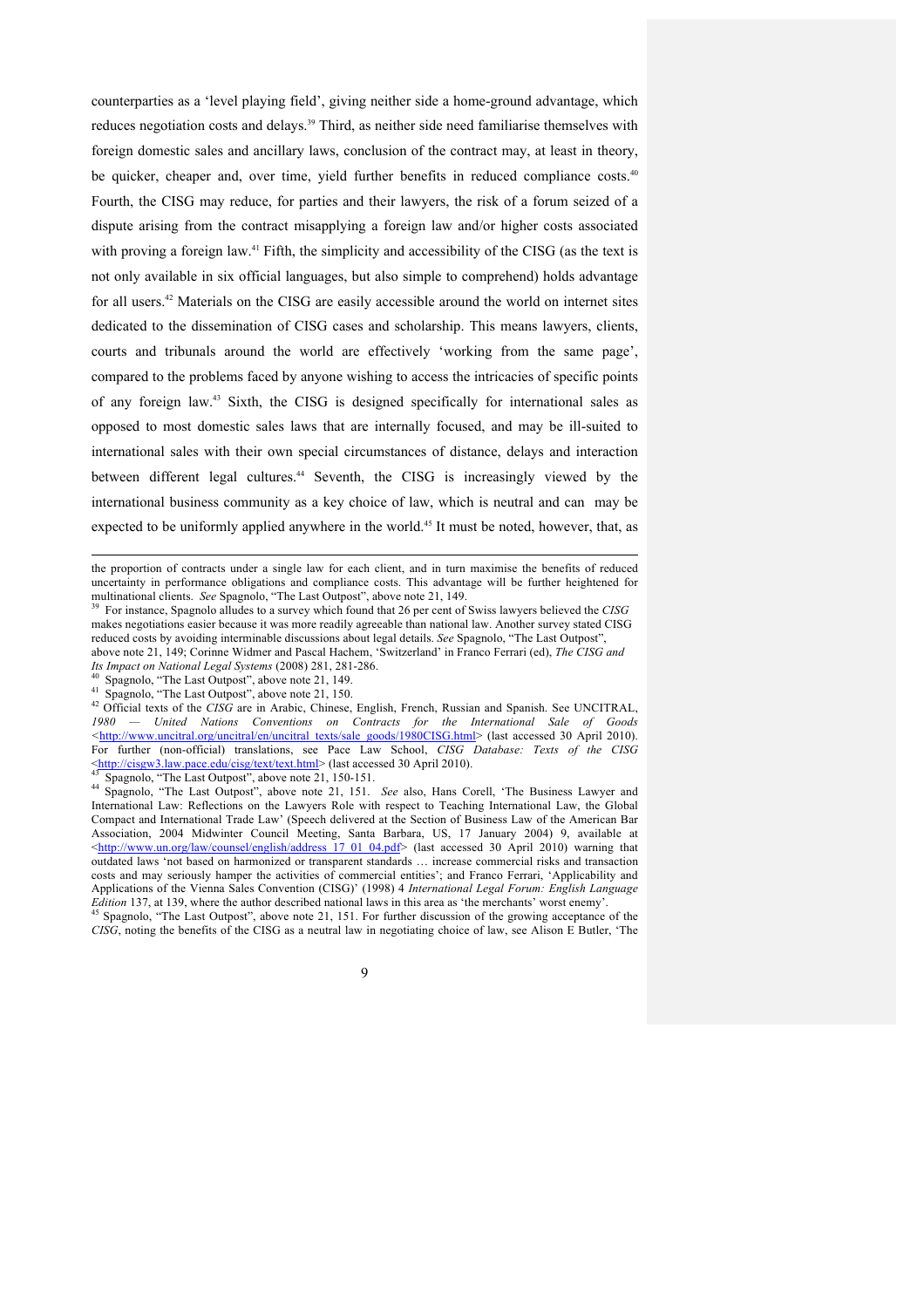there is no *stare decisis* in relation to the CISG, courts in different countries may adopt different interpretations despite the injunction in Art 7 to adopt interpretations consistent with the purpose of the CISG)

Inevitably, the CISG is not perfect, and does not cover all conceivable issues that may flow from international sale of goods contracts. Like all international treaties, there were compromises made to ensure its passage, which left out certain issues and some provisions seemingly ambiguous. It has been criticised for these shortcomings. <sup>46</sup> Examples are the issue of set-offs, which is not directly covered by the CISG, and the notion of 'good faith' in the  $CISG<sup>47</sup>$  Another key omission, from a common law perspective, is the issue of transfer of property.

However, such criticisms, some more academic than practical, do not mean the CISG is not a good set of rules and principles for international sales. After all, no sale of goods law in any domestic jurisdiction is flawless.<sup>48</sup> A great deal of supporting material is now available. There are now numerous CISG cases to draw upon, and plentiful scholarship. The bare bones of the CISG are now fleshed out by much in the way of guidance, although naturally there are still some areas of disagreement.<sup>49</sup> Further, the CISG allows parties to modify most of its rules.50 Parties concerned about a certain issue can agree on the solution. The CISG also has an internal interpretive method that guides resolution of ambiguities within it. For matters

 $\overline{a}$ 

International Contract: Knowing When, Why, and How to "Opt Out" of the United Nations Convention on Contracts for the International Sale of Goods' (2002) 76 Florida Bar Journal 24, 26.

<sup>&</sup>lt;sup>46</sup> Gillette and Scott, above note 26, 446-486; Stephan above note 19, at 774-776; Jacob S Ziegel, 'The Future of the International Sales Convention from a Common Law Perspective' (2000) 6 *New Zealand Business Law Quarterly* 336, 345–6; Patrick Thieffry, 'Sale of Goods Between French and US Merchants: Choice of Law Considerations under the United Nations Convention on Contracts for the International Sale of Goods' (1988) 22 *International Lawyer* 1017, 1033; Gilles Cuniberti, "Is the CISG Benefiting Anybody?" (2006) 39 *Vanderbilt Journal of Transnational Law* 1511, 1515–19.<br><sup>47</sup> As there is no express provision on set-off in the CISG, most conclude that it is an issue outside the

Convention. *See*, e.g., Peter Schlechtriem, 'Sphere of Application and General Provisions: Sphere of Application: Arts 1–6' in Peter Schlechtriem and Ingeborg Schwenzer (eds), *Commentary on the UN Convention on the International Sale of Goods (CISG)* (2nd ed, 2005) 15, 72; Peter Schlechtriem, 'Sphere of Application and General Provisions: General Provisions: Art 7' in Peter Schlechtriem and Ingeborg Schwenzer (eds), *Commentary on the UN Convention on the International Sale of Goods (CISG)* (2nd ed, 2005) 93, 103; Franco Ferrari, 'Interpretation of the Convention and Gap-Filling: Article 7' in Franco Ferrari, Harry M Flechtner and Ronald A Brand (eds), *The Draft UNCITRAL Digest and Beyond: Cases, Analysis and* 

<sup>&</sup>lt;sup>48</sup> For an examination of the main critique of the CISG, and responses to them, see Mazzacano, above note 16.<br><sup>49</sup> Spagnolo, "The Last Outpost", above note 21, 152-154; Butler, above note 45, 26 (arguing that the increas number of decided cases around the world have reduced uncertainty). <sup>50</sup>CISG, art 6.

<sup>10</sup>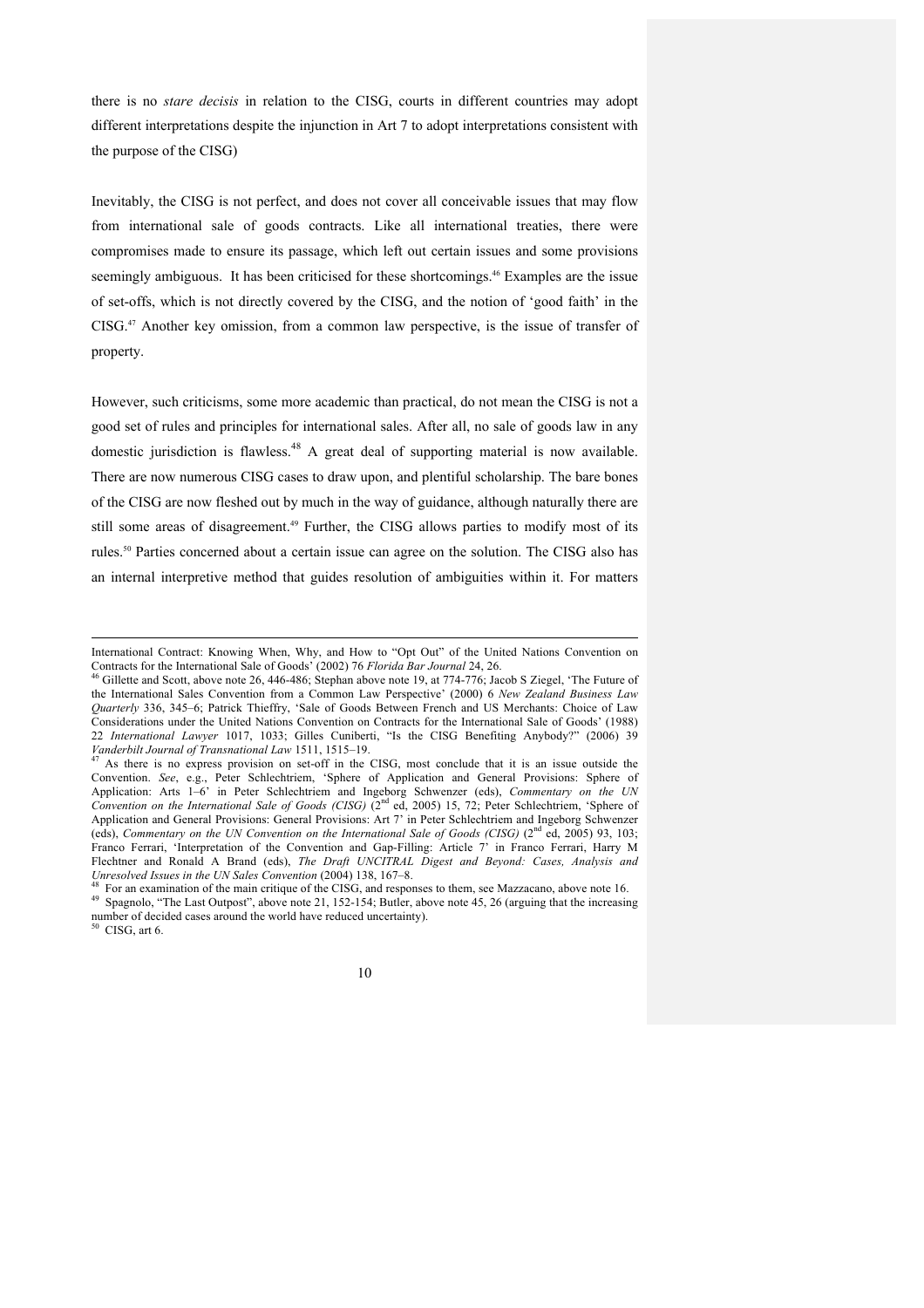falling outside the CISG, the usual conflict rules determine the law applicable to the issue.<sup>51</sup> Moreover, the content of the CISG is no worse. It is in fact often very much better suited to international sales than an outmoded sales law oriented toward domestic trade.<sup>52</sup> In any case, the criticisms of the CISG have not dissuaded its increasing implementation by States and its application to international sale transactions.

#### **B. Ghana and the CISG**

Considering the breadth of acceptance of the CISG, and the perceived benefits of its implementation, it is the view of this author that Ghana's implementation of the convention would be beneficial for the country's economy. Ghana should remain outside of the Convention only if its implementation would result in greater disadvantage than benefit to businesses operating within the country, and to the economy in general. Where there are conceivable benefits to Ghana, and no outweighing disadvantages, it makes sense for Ghana to implement the convention.

1. Possible Disadvantages to Ghana's Implementation of the CISG

There appears to be no material disadvantages to the Ghanaian if it implements the CISG. A conceivable disadvantage to Ghana's implementation may be that argued by Akaddaf $^{53}$ . Akaddaf argues that the provisions of the CISG dealing with examination of goods (article 38), timely notification of lack of conformity (article 39) and sellers knowledge of nonconformity (article 40) may work to the disadvantage of parties in developing countries who purchase advanced and sophisticated equipment from developed countries.<sup>54</sup> She argues that a developing country purchaser of sophisticated machinery may lack the technological knowledge to be able to comprehensively examine the machinery, and to detect all faults

 <sup>51</sup> On the preliminary need to determine whether an issue falls within or outside the *CISG*, see Lisa Spagnolo, 'Opening Pandora's Box: Good Faith and Precontractual Liability in the CISG' (2007) 21 *Temple International* 

*and Comparative Law Journal* 261, 308–309. <sup>52</sup> Spagnolo, "The Last Outpost", above note 21, 153. See also, Jacob S Ziegel, 'Commentary on Party Autonomy and Statutory Regulation: Sale of Goods' (1993) 6 *Journal of Contract Law* 123, 127-128 (where the author argues that the CISG is better than British sale of goods models in some respects while being less

Fatima Akaddaf, "Application of the United Nations Convention on Contracts for the International Sale of Goods (CISG) to Arab Islamic Countries: Is the CISG Compatible with Islamic Law Principles?" (2001) 13 *Pace International Law Review* 1.<br><sup>54</sup> Ibid, at 11-12. By definition, Ghana is a developing country. Thus Akaddaf's arguments are applicable to

Ghana to the extent of their validity.

<sup>11</sup>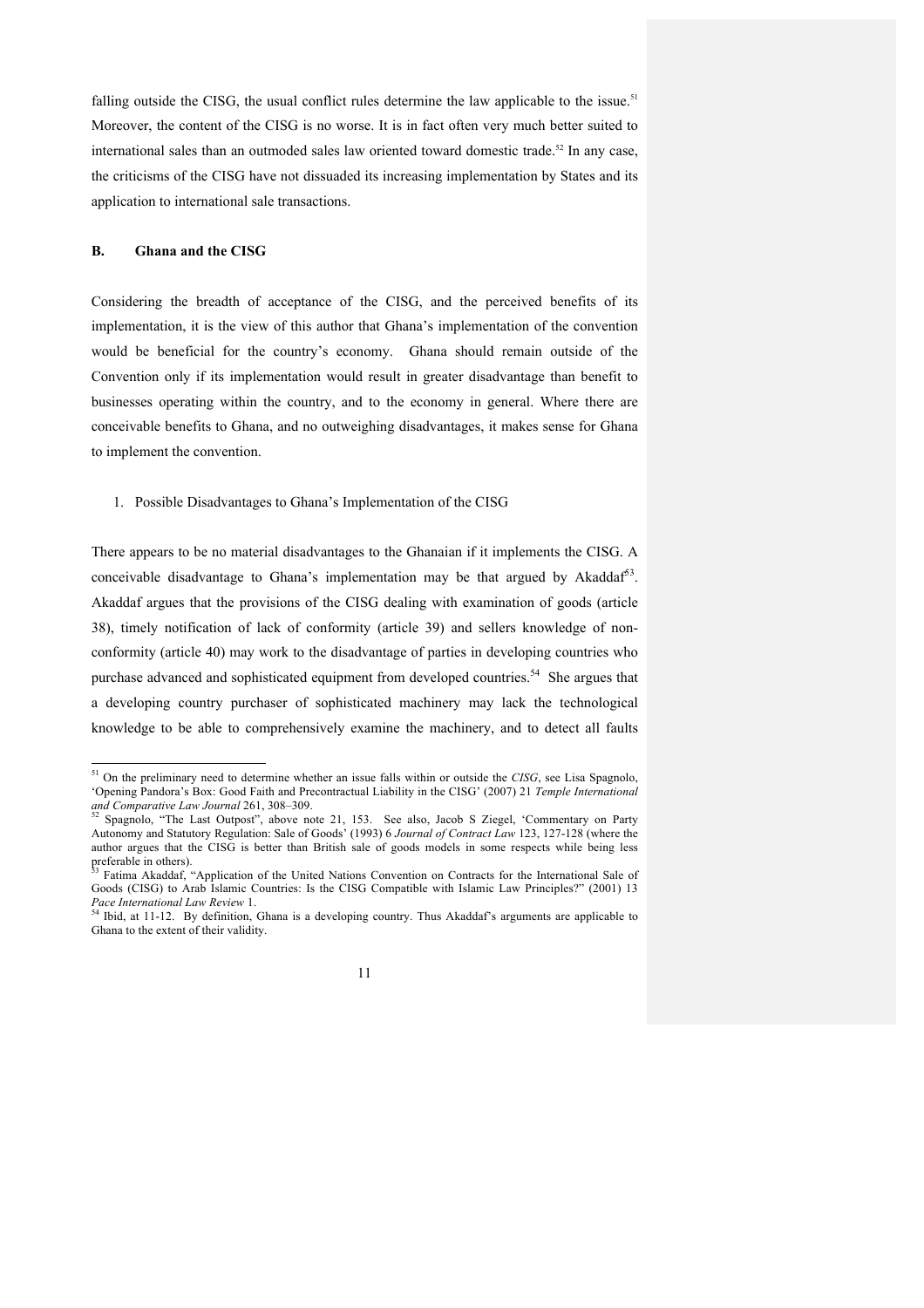within the time allowed by the convention, which is two years.<sup>55</sup> Article 39(2) imposes a maximum period of two years from the date of delivery within which a purchaser must notify the seller of lack of conformity. The buyer loses the right to rely on a lack of conformity of the goods if it does not give the seller notice of default within two years. Akaddaf argues that it "may take more than two years before a [latent] defect in sophisticated machinery can be discovered,<sup> $56$ </sup> as in developing countries, inspecting and discovering defects in sophisticated goods generally involves the difficult and often expensive tasks for qualified experts, sometimes from industrialised countries.<sup>57</sup>

Indeed, this argument is not new. It was canvassed by delegates of developing countries at the drafting stages of the provisions of the CISG.<sup>58</sup> There was spirited discussion over the articles at the Diplomatic Conference, since many developing countries considered that the two-year period was too short.<sup>59</sup> "The Ghanaian delegation to the Diplomatic Conference deprecated the drastic consequence of failure to give the required notice under article 39(1), which is loss of the right to rely on the non-conformity.<sup>760</sup> However, it was noted that the two-year period was much longer than pertains in many (domestic) jurisdictions.<sup>61</sup> To that extent, the period adopted was thought to be a reasonable compromise. A further compromise was procured by developing countries to insert article 44, which allows the buyer to reduce the price in accordance with article 50 or claim damages, except for loss of profit, if the buyer has reasonable excuse for its failure to give the required notice.<sup>62</sup>

It might also be contended, in addition to the above compromises, that the likelihood of the above disadvantage materialising is either small or steps can be taken to eliminate it altogether. The likelihood of the disadvantage materialising is small because, in the first place, a Ghana located purchaser of sophisticated equipment is likely to have reasonable sophistication or be able to afford sophisticated examiners to detect defects within two years of the equipment being delivered. This is because sophisticated equipment is likely to be



<sup>&</sup>lt;sup>55</sup> *See* CISG, Article 39(2).<br><sup>56</sup> Akaddaf, above note 53, 13.<br><sup>57</sup> Akaddaf, above note 53, 13.<br><sup>58</sup> Samuel K. Date-Bah, "The United Nations Convention on Contracts for the International Sale of Goods, 1980: Overview and Selected Commentary" (1979) 11 *Review of Ghana Law* 50, 66 (hereafter, Date-Bah, "The United Nations Convention on Contracts for the International Sale of Goods, 1980")  $^{59}$  Date-Bah, ibid, 66. 60 Date-Bah, ibid, 66. 62 Date-Bah, ibid, 66. See also the text of article 44 of the CISG.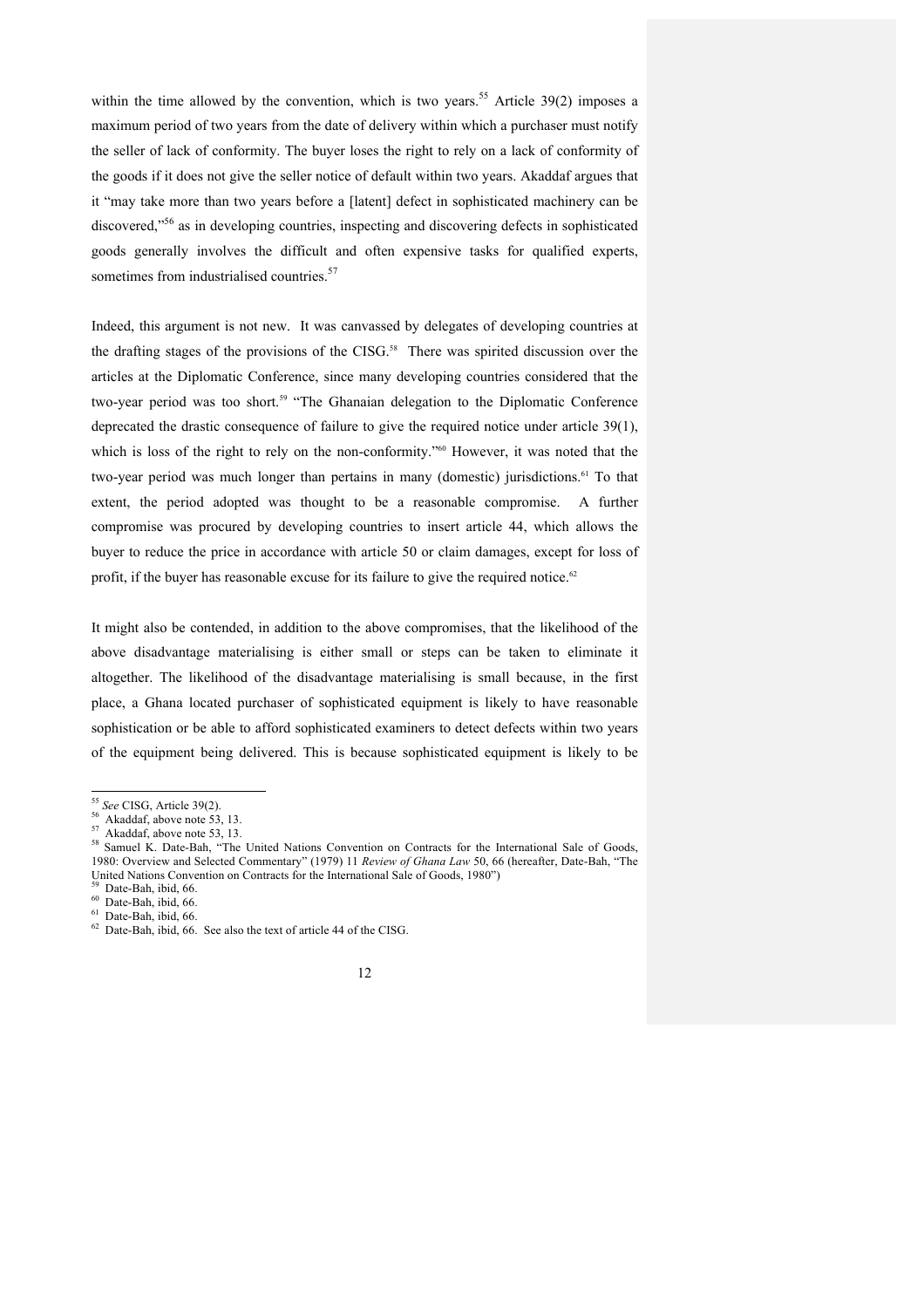acquired and used in reasonably sophisticated environments. Second, if the equipment is deployed, it is likely that latent defects would become apparent within two years.

The disadvantage may be eliminated by two means. First, the two year time-limit prescribed in article 39(2) does not apply where it "is inconsistent with a contractual period of guarantee."<sup>63</sup> Thus purchasers of complex equipment may be able to obtain extended periods of suppliers guarantee beyond the two years. The second means is by exercising the option granted in article 6 to opt out of the application of the CISG all together, although the parties' places of business are located in contracting States. So, if Ghana implements the CISG, a Ghanaian located party who perceives the Convention to be disadvantageous in a particular case may explore the possibility of opting out of its application. Admittedly, an entity located in Ghana may lack the bargaining power to push for extended supplier's guarantee or opt-out of the convention if the supplier is reluctant. Nonetheless, the options discussed remain possible avenues for ameliorating the perceived disadvantage presented by articles 38-40. In any case, many developing countries to which this disadvantage applies have implemented the CISG. Moreover, the Ghanaian delegate that had an input into the final instrument recommended that Ghana implements the instrument.<sup>64</sup>

# 2. Benefits of the CISG to Ghana

Beyond the above unlikely pitfall posed by the CISG to entities located in Ghana, there are, arguably, many advantages in Ghana's adoption of the instrument. First, accessibility of the CISG affords Ghanaian businesses and their foreign counterparts reduced transaction costs and enhanced efficiency. Ghanaian laws are not very obvious or easily accessible to overseas parties seeking to do business with Ghana. A party seeking to familiarise itself with Ghanaian laws relating to international sale of goods may have to employ the services of lawyers at substantial costs and time. Such costs may hamper the transaction or, if the transaction proceeds, are likely to be passed on and manifest in terms of higher domestic prices of goods. Those costs may be obviated if Ghana implements the CISG, as the implementation would be published, making Ghana's position readily available to prospective traders with Ghanaian counterparts.

<sup>&</sup>lt;sup>63</sup> See CISG, article 39(2).<br><sup>64</sup> Date-Bah, "The United Nations Convention on Contracts for the International Sale of Goods, 1980", above note 58.

<sup>13</sup>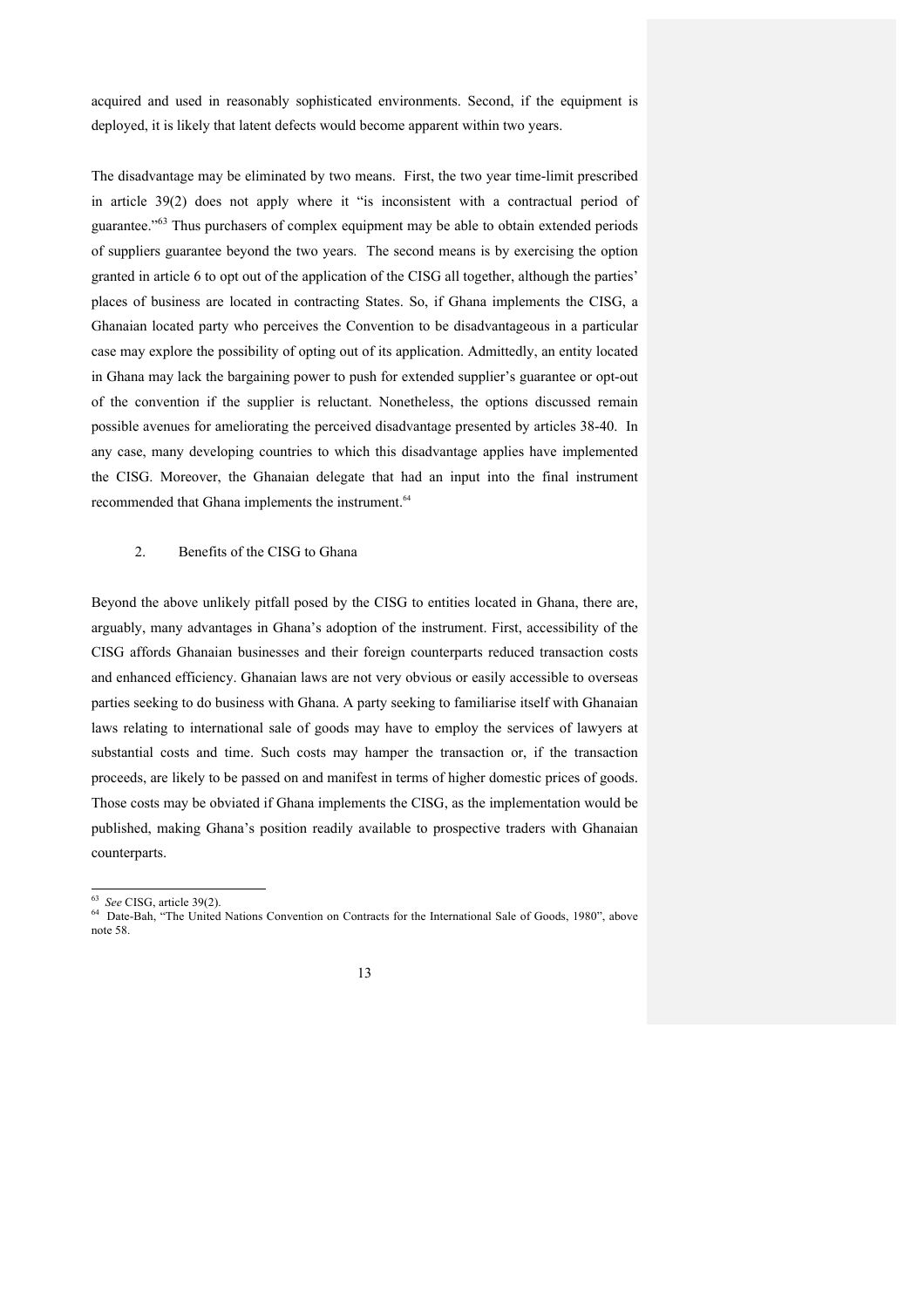Second, Ghana's implementation of the CISG may eliminate costs relating to negotiation of governing law of the contract of sale if a foreign counterpart transacting with a Ghanaian located entity is located in another contracting State. Negotiation of governing law can be time consuming and costly, particularly where the laws of the respective parties are perceived to be different or confer peculiar advantages to one party.<sup>65</sup> Where the parties are negotiating at arms-length, the issue could be protracted. Where there is inequality of bargaining power or negotiation ability, the preference of the stronger party or the party with the better negotiation ability is likely to prevail. In a transaction between a party in Ghana and counterparty in a developed economy, it is likely that the Ghanaian party would be the economically weaker party or the party with the less negotiation skills, and therefore the one who will suffer an imposition of the stronger party's preference. Ghana's implementation of the CISG may eliminate such a disadvantage to the Ghanaian party.

Third, when a dispute has arisen, a Ghana located party may find its contract with an international counterpart governed by the CISG if that counterpart is located in a contracting State in which Article 1(1)(b) of the CISG applies and the rules of conflict of laws leads, probably fortuitously, to the laws of that jurisdiction. This is because under Article  $1(1)(b)$  of the CISG, the convention applies "when the rules of private international law [of the forum] lead to the application of the law of a Contracting State". This means of application is often described as 'indirect'.<sup>66</sup> Although, Article 95 permits a Contracting State to declare it is not bound by this indirect means of application, most Contracting States have not made such a declaration. <sup>67</sup> So there is a likelihood that Ghanaian located parties and their lawyers may be caught by indirect application of the CISG. If that happens, the parties and their lawyers may find themselves unfamiliar with, and deficient in, the necessary understanding and application of the CISG, which could have consequences for the administration of justice.

 $<sup>65</sup>$  Linarelli, above note 18.<br><sup>66</sup> See, for example, Spagnolo, "The Last Outpost", above note 21, 143. The direct application provision is</sup> found in Article  $1(1)(a)$ , which provides that the Convention applies to contracts of sale of goods between parties whose places of business are in different States "when the States are Contracting States".

<sup>67</sup> Only seven (namely, China, Czech Republic, Germany, Singapore, Saint Vincent and the Grenadines, Slovakia, USA) out of the 74 Contracting States have made reservation under Article 95 to exclude or limit the application of Article 1(1)(b), See the list of Contracting States and details of their implementation at *Status: UN Convention on International Sale of Goods 1980 (CISG)* available at http://www.uncitral.org/uncitral/en/uncitral\_texts/sale\_goods/1980CISG\_status.html (last accessed 30 April 2010).

<sup>14</sup>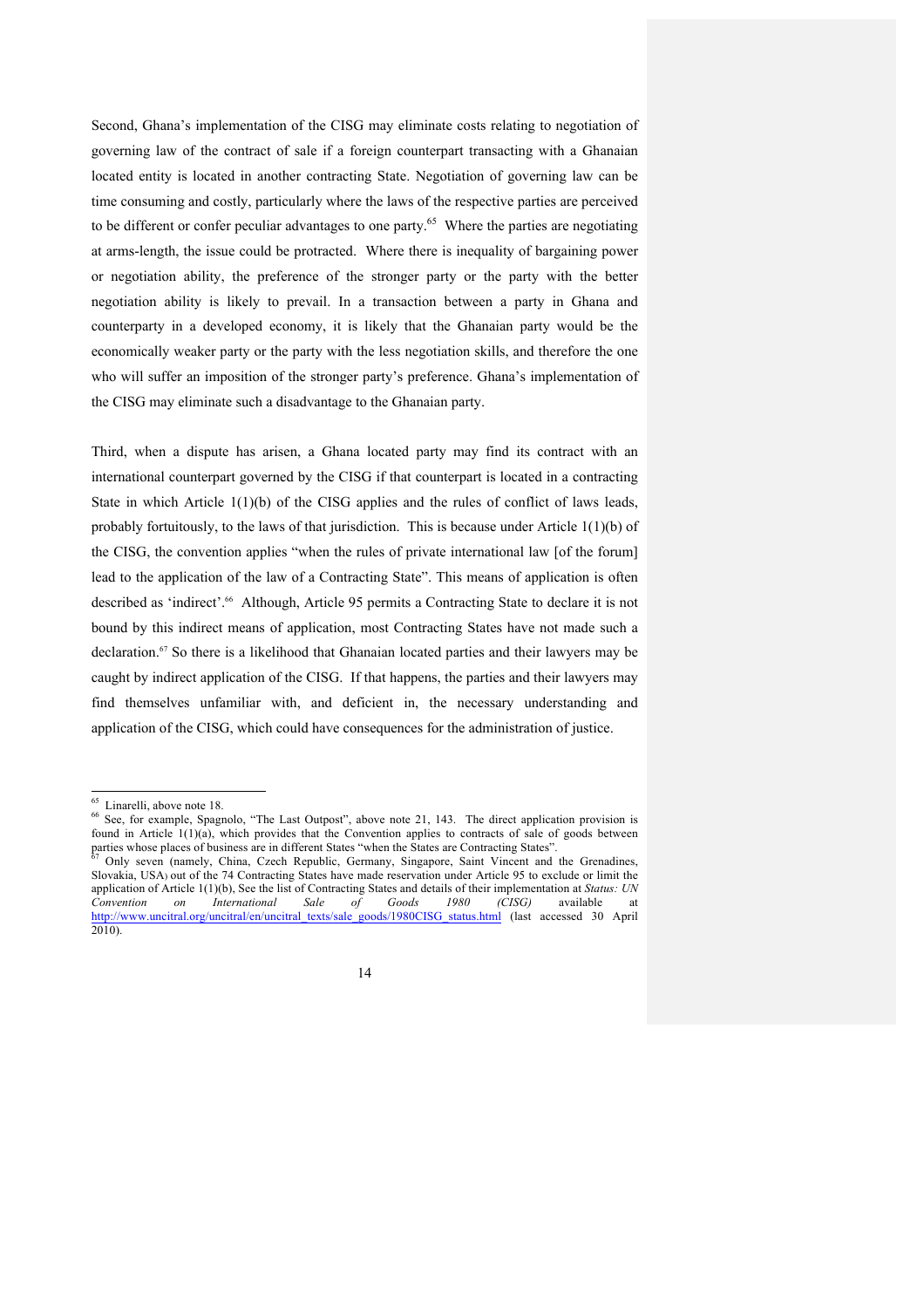Fourth, non-implementation of the CISG means the deprivation of the possible reductions in transactions costs already alluded to. In a world of increased globalisation, higher transactional (time and financial) costs will reduce the competitiveness of doing business with Ghana located entities. All things being equal, a foreign buyer who has alternative sources of supply will choose the country with lesser costs. Conversely, a foreign seller may demand higher prices from a country with which transaction costs are higher. These, then, disadvantage Ghana located businesses.

Fifth, implementing the CISG will enhance how Ghana is perceived within the international business community, as it announces the country's intentions to operate by internationally accepted laws and standards. This may help assuage the often existing perceptions, rightly or wrongly, that doing business with sub-Saharan Africa, and Ghana for that matter, is risky due, in part, to unpredictable laws and dubious standards.

Sixth, the CISG is substantially the same as Ghanaian domestic law of contract and sale of goods law. Much of the CISG is in line with the common law principles of contracts for the sale of goods. One major departure from the common law, in favour of civil law systems, is that consideration is not required under the CISG. Thus, under the CISG, a promise to keep an offer open for a specified period may be binding although the offeree has given no consideration for that promise.<sup>68</sup> Similarly, the difficulties posed by the existing legal duty principles at common law would not arise under the CISG.<sup>69</sup> While the position under the CISG introduces a shift from most common law jurisdictions that have ratified the convention (such as the USA, Australia, Canada, New Zealand and Singapore) on the issue of consideration, it rather aligns perfectly with Ghanaian law. Aspects of the common law doctrine of consideration regarding open offers and existing legal duty were reformed by the *Contracts Act* 1960, Ghana (Act 25), sections 8 and 9 respectively.<sup>70</sup> Other departures from the general law of Ghana are minor, commercially realistic and of little legal significance. It must be noted too that major common law jurisdictions (such as Australia, Canada,

<sup>&</sup>lt;sup>68</sup> CISG, article 16.  $\frac{69}{9}$  The existing legal duty (or pre-existing obligation) rule is to the effect that, at common law, a promise to perform or the performance of an existing duty is not sufficient consideration. *See*, e.g., Jeannie Paterson, Andrew Robertson and Peter Heffey, *Principles of Contract Law* (2<sup>nd</sup> edn, 2005) Lawbook Co., 91-93.<br><sup>70</sup> *Contracts Act* 1960, Ghana (Act 25). For a discussion of the reform in Ghana, see C. Dowuona-Hammond,

<sup>&</sup>quot;The Reform of Consideration By The Contracts Act, 1960 (Act 25): Implications for The Law of Contract in Ghana" (1993-95) *University of Ghana Law Journal* 1-31.

<sup>15</sup>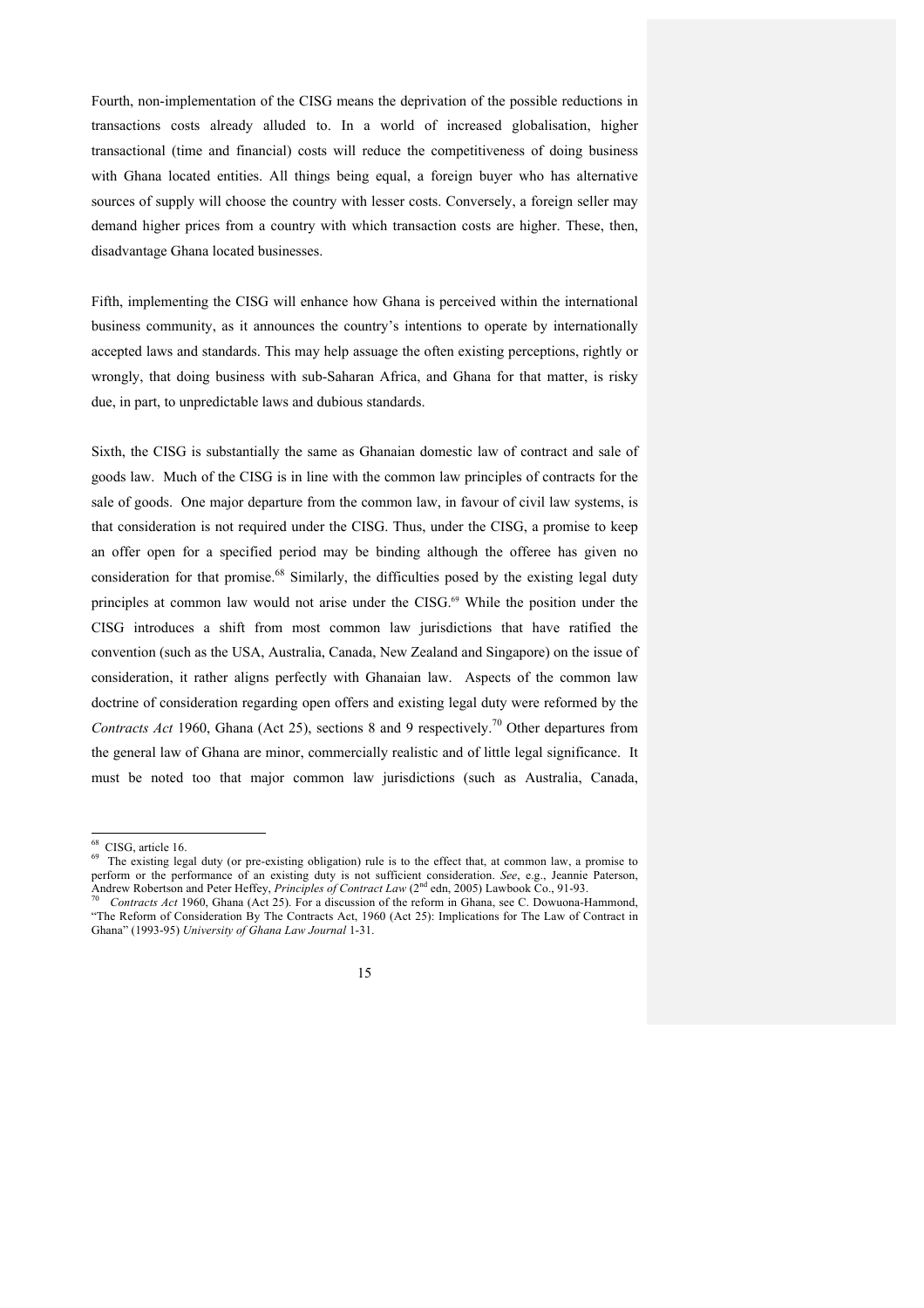Singapore, and the USA) whose laws are slightly more divergent from the CISG have implemented the instrument.

Considering the above enumerated potential benefits of the CISG to Ghana, why has Ghana not implemented the CISG; are there any particular reasons why Ghana has not yet implemented the CISG?

### 3. Why Has Ghana Not Implemented the CISG?

This is a question that has been asked of other non-Contracting States to the CISG.<sup>71</sup> In the case of Ghana, it is particularly poignant because Ghana was one of only five countries that signed the instrument on the day it opened for signature on 11 April 1980?<sup>72</sup> Ghana is the only remaining country of those initial five signatories that has not yet ratified the convention.<sup>73</sup> Meanwhile several non-signatory countries have since acceded to the instrument.

More perplexing is the fact that Ghana was also among the initial 14 countries represented in UNCITRAL's Working Group charged with the development of the CISG, as an instrument to be acceptable "by countries of different legal, social and economic systems".<sup>74</sup> Ghana was represented throughout the development and promulgation of the instrument, to which it made contributions.<sup>75</sup> Furthermore, a Ghanaian representative<sup>76</sup> to the Plenipotentiary

Not only was Ghana represented at the first meeting (by K.K. Dei-Anang, then Lecturer in Commercial Law at the University of Ghana), Ghana's Emmanuel Sam was also elected at the same meeting as the Rapporteur to



 <sup>71</sup> For instance, in the case of the UK, see Goode, above note 1, 756-758; Linarelli, above note 18; Williams, above note 35; Gärtner, above note 35; Lee, above note 35. For Brazil, see Grebler, above note 35. For Japan, before it implemented the instrument, see Nottage, above note 29. For South Africa, see Eiselen, above note 18.<br><sup>72</sup> The other four were Austria, Chile, Hungary and Singapore, all of which have since ratified the instrumen

*See* UNCITRAL, *Status: UN Convention on International Sale of Goods 1980 (CISG)* available at http://www.uncitral.org/uncitral/en/uncitral\_texts/sale\_goods/1980CISG\_status.html (last accessed 30 April 2010)

The only other signatory, though not in the initial five, that has not yet ratified the CISG is Venezuela, which signed on 28 September 1981. *See Status: UN Convention on International Sale of Goods 1980 (CISG)* available at http://www.uncitral.org/uncitral/en/uncitral\_texts/sale\_goods/1980CISG\_status.html (last accessed 30 April 2010). <sup>74</sup> See, UNCITRAL, "Report of the Working Group on International Sale of Goods, First Session, 5-10 January

<sup>1970&</sup>quot;, *Yearbook of the United Nations Commission on international Trade Law* (1970) Vol. 1, 176, at 177 (extracted at http://daccessdds.un.org/doc/UNDOC/GEN/NL7/001/02/PDF/NL700102.pdf?OpenElement, (last accessed 28 February 2009). The initial 14 countries were Brazil, France, Ghana, Hungary, India, Iran, Japan, Kenya, Mexico, Norway, Tunisia, USSR, the United Kingdom, and the United States, to which four other countries—Austria, the then Czechosolovakia, the Philippines, and Sierra Leone—were added later, see Massimo C. Bianca and Joachim M. Bonell, *Commentary on the International Sales Law: The 1980 Vienna*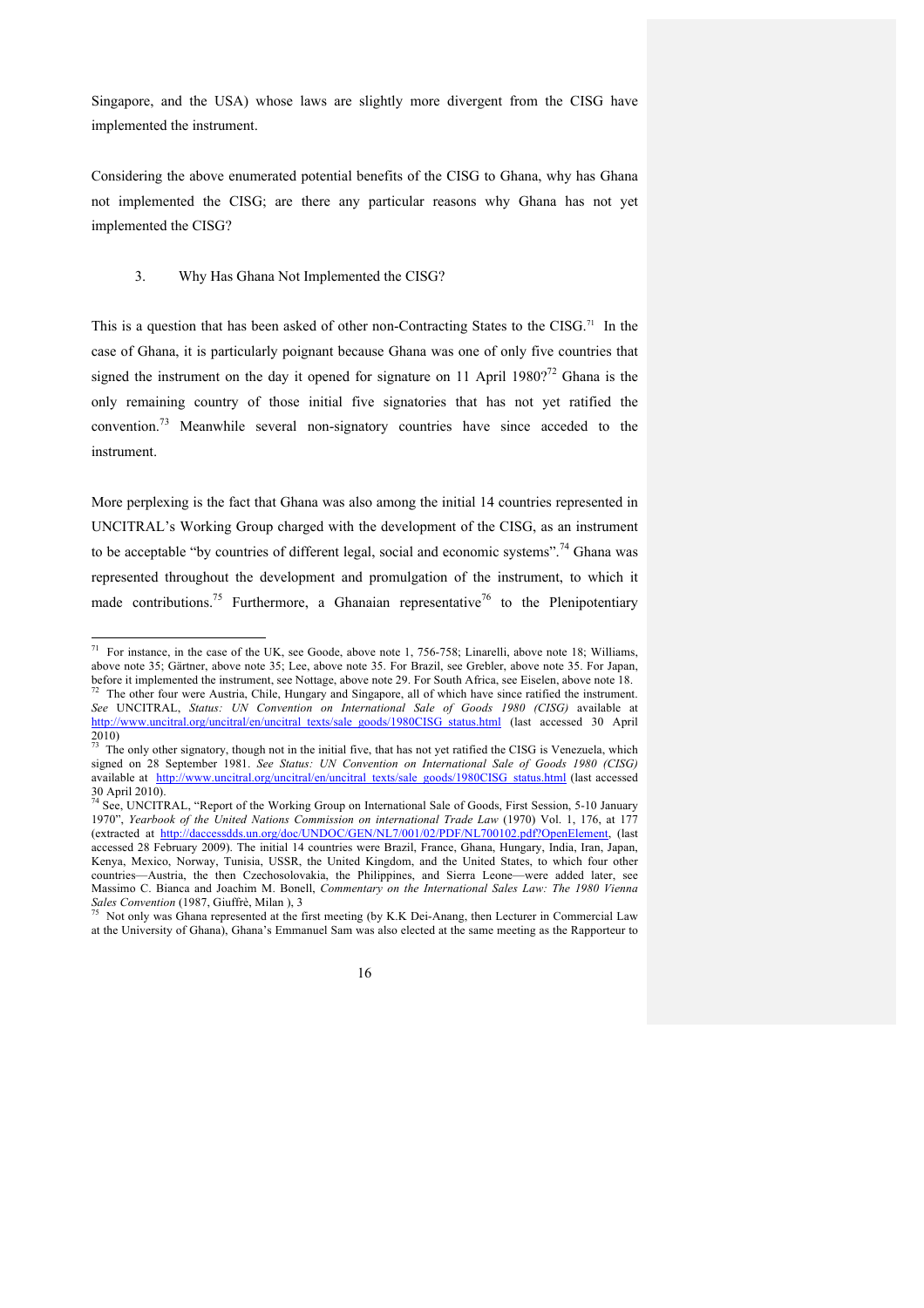Conference on CISG that adopted the Convention recommended the CISG for Ghana's ratification shortly after the instrument was adopted.<sup>77</sup> Indeed the representative hoped that not only Ghana would ratify, but "that the convention will be ratified by ECOWAS memberstates so that sales transactions between Francophone and Anglophone members of ECOWAS may be facilitated."78 Other scholars have argued forcefully that implementation of the CISG is beneficial to African economies.79 Yet, to-date, only two out of the fifteen ECOWAS member countries are parties to the CISG (and only nine from Africa as a whole).<sup>80</sup> This is despite a general recognition by academics and governments of African States that harmonisation of business laws within the continent and with the outside world is vital, and some measures have been initiated towards that end. $81$  For example, an Organization for the Harmonization of Commercial Law in Africa (OHADA) was formed in 1993 to pursue uniform commercial laws across member countries. 82

The idea behind OHADA is laudable, and it has made good progress towards its aims.<sup>83</sup> However, an ILI such as the CISG (and the UNIDROIT Principles), which has clearly influenced OHADA's work,<sup>84</sup> could have been adopted by member countries in addition to the organisation's drafting efforts. Implementation of the CISG by OHADA member

<sup>78</sup> Samuel K. Date-Bah, "The United Nations Convention on Contracts for the International Sale of Goods, 1980", above note 58, 67**.** ECOWAS is the Economic Community of West African States, a regional group of fifteen West African countries, founded on May 28, 1975.

 $\overline{a}$ 

<sup>79</sup> See Eiselen, above note 18, 339-356.<br><sup>80</sup> The two ECOWAS countries are Guinea and Liberia. The additional seven African countries are Burundi, Egypt, Gabon, Lesotho, Mauritania, Uganda and Zambia.

Mancuso, above note 20; Eiselen, above note 18; Bamodu, above note 4, 125; Muna Ndulo, "Harmonisation of Trade Laws in The African Economic Community" (1993) 42 *International and Comparative Law Quarterly* 101; Anthony Allott, "Towards the Unification of Laws in Africa" (1965) 14(2) *International and Comparative Law Quarterly* 366, 378; Anthony Allott, "The Unification Of Laws in Africa" (1968) 16 *American Journal of Comparative Law 51*. **82 OHADA** has 16 African member countries, namely Benin, Burkina Faso, Cameroon, the Central African

Republic, the Comoros, Congo-Brazzaville, Cote d'Ivoire, Gabon, Guinea, Guinea Bissau, Equatorial Guinea, Mali, Niger, Senegal, Chad and Togo. For discussions of the OHADA treaty and work, see Nelson Enochong, "The Harmonisation of Business Law in Africa: Is Article 42 of the OHADA Treaty a Problem" (2007) 51(1) *Journal of African Law* 95-116; (2008) 8 *Uniform Law Review*, an issue dedicated to the work of the organisation.<br><sup>83</sup> Mancuso, above note 20, 168-171.

 $84$  Mancuso, above note 20, 168-171.

17

the meeting (see UNCITRAL, "Report of the Working Group on International Sale of Goods, First Session, 5- 10 January 1970", *Yearbook of the United Nations Commission on International Trade Law* (1970) Vol. 1, 176, at 177).

<sup>76</sup> In the person of Samuel K. Date-Bah. *See* Samuel K. Date-Bah, "The UNIDROIT Principles of International Commercial Contracts and the Harmonisation of the Principles of Commercial Contracts in West and Central Africa" (2004) 2 *Uniform Law Review* 269.<br>
<sup>77</sup> Date-Bah, "The United Nations Convention on Contracts for the International Sale of Goods, 1980", above

note 58. The text of the publication suggests it was published after the CISG was adopted and opened for signature on 11 April 1980, though the publication appeared in a 1979 issue of the journal. This is likely to be due to the relevant issue of the journal being published late.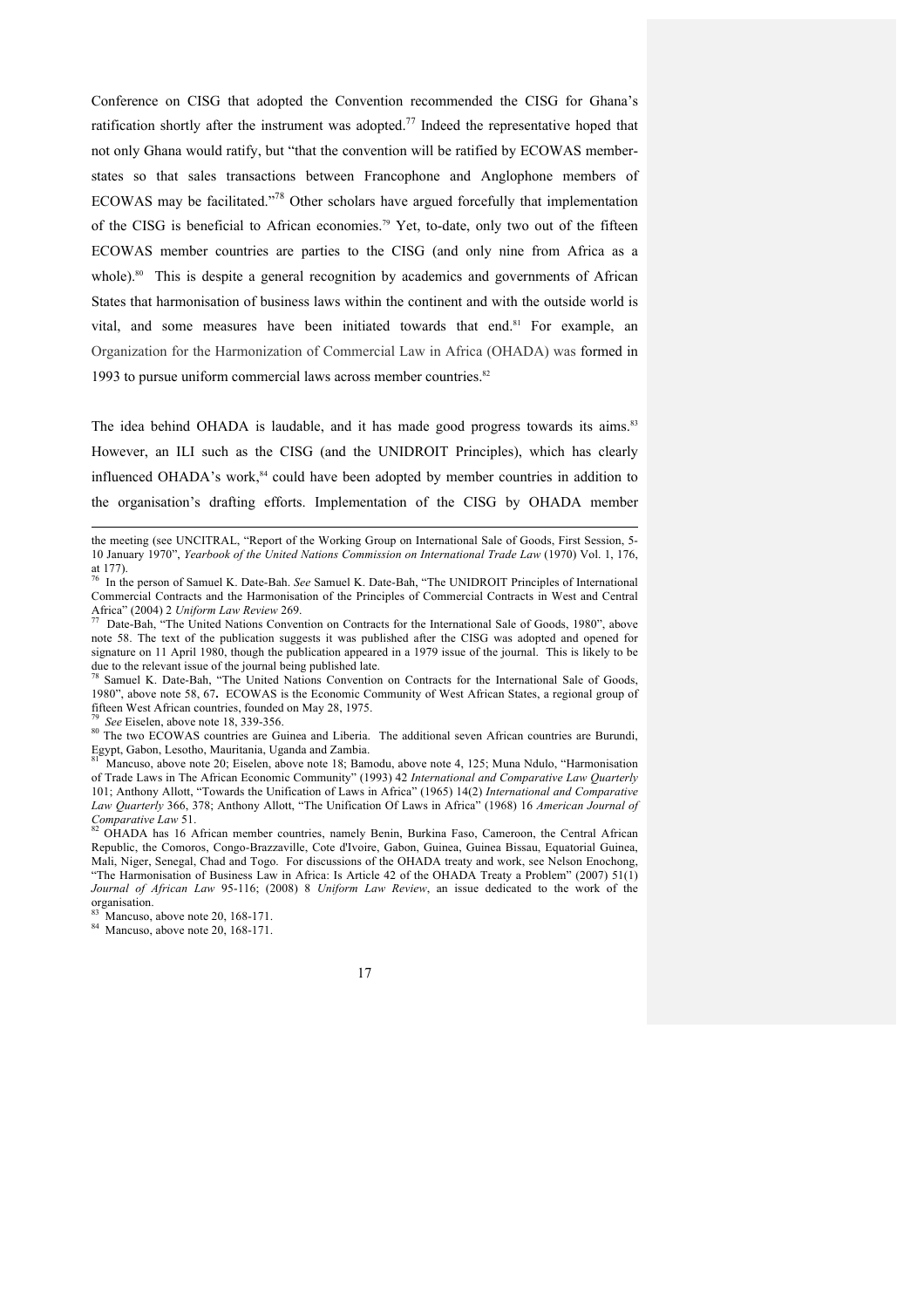countries (and, possibly, non-member countries as well) would not only harmonise international sales laws between member countries, it would also harmonise their laws with the wider CISG Contracting States elsewhere.<sup>85</sup> A similar argument, that the CISG be implemented as the harmonising law for international sale of goods, has been proposed for Asia.86 Indeed there is interest in Asia moving in that direction, particularly with Japan's accession to the CISG. $^{87}$  The European Union (EU) has adopted a similar approach. $^{88}$  The three member States of the North Atlantic Free Trade Area (NAFTA) have already incorporated the CISG as uniform law for their cross-border transactions.<sup>89</sup> Anyway, as Ghana is not, as yet at least, a member of OHADA, it would not have been affected even if OHADA had gone down the CISG path as has been argued.<sup>90</sup>

So, coming back to the particular issue under consideration, why has Ghana abstained from ratifying the CISG?<sup>91</sup> There are no known official reasons why Ghana has so far abstained from ratifying the CISG. It is the same for most countries that have not implemented the instrument.<sup>92</sup> For those that attempt to give official reasons, they tend to be unconvincing.<sup>93</sup> That leaves the reasons for conjecture. Two factors may come to mind: (1) political interruptions or instability; and (2) lack of appreciation of the benefits of implementing the CISG on the part of government, business and the legal community.

*(a) Political Interruption or Instability*

Parliamentary time (*see* Goode, above note 1, 757). Japan also cited lack of Parlimentary time for a long time before implementing the instrument, eventually, in 2008 (*see* Nottage, above note 29, 840).



<sup>&</sup>lt;sup>85</sup> It is to be noted that none of the member States of OHADA is a party to the CISG.<br><sup>86</sup> *See* Gary F. Bell, "Harmonisation of Contract Law in Asia—Harmonising Regionally or Adopting Global Harmonisations—The Example of the CISG" [2005] *Singapore Journal of Legal Studies* 362, at 366-372, where the author argues that Asian countries should implement the CISG instead of attempting their own harmonisation of their laws of sales.

<sup>87</sup> *See* Spagnolo, "The Last Outpost", above note 21, 146; UNCITRAL Secretariat, *Technical Co-operation and* 

Most of the EU member States are parties to the CISG, but that has not stopped the EU taking steps to further harmonise their contract laws, particularly laws outside of sale of goods. For a discussion of the interaction between the CISG and European contract law, see Ulrich G. Schroeter, "Global Uniform Sales Law—With A European Twist? CISG Interaction With EU Law" (2009) 13 Vindobona Journal 179-196.

European Twist. CISG Interaction With EU Law Regional Collection With European Technology of *Vindobona Journal* 179-196.<br>
Cautions Appraisal? (2003) 8 *Uniform Law Review* 211, 213.<br>
<sup>90</sup> Fernando Hinestrosa, "Harmonisati

Except that an en-mass implementation of the CISG by OHADA member countries may raise fresh interest in the instrument in Ghana.

Discussion of reasons why other African countries have not ratified the CISG is beyond the scope of this  $\arctan 92$ 

<sup>92</sup> For instance, there is no official reason for Brazil's refusal to implement the CISG; *see* Grebler, above note 35, 467. <sup>93</sup> For instance, the official reason given to explain why the UK has not yet implemented the CISG is lack of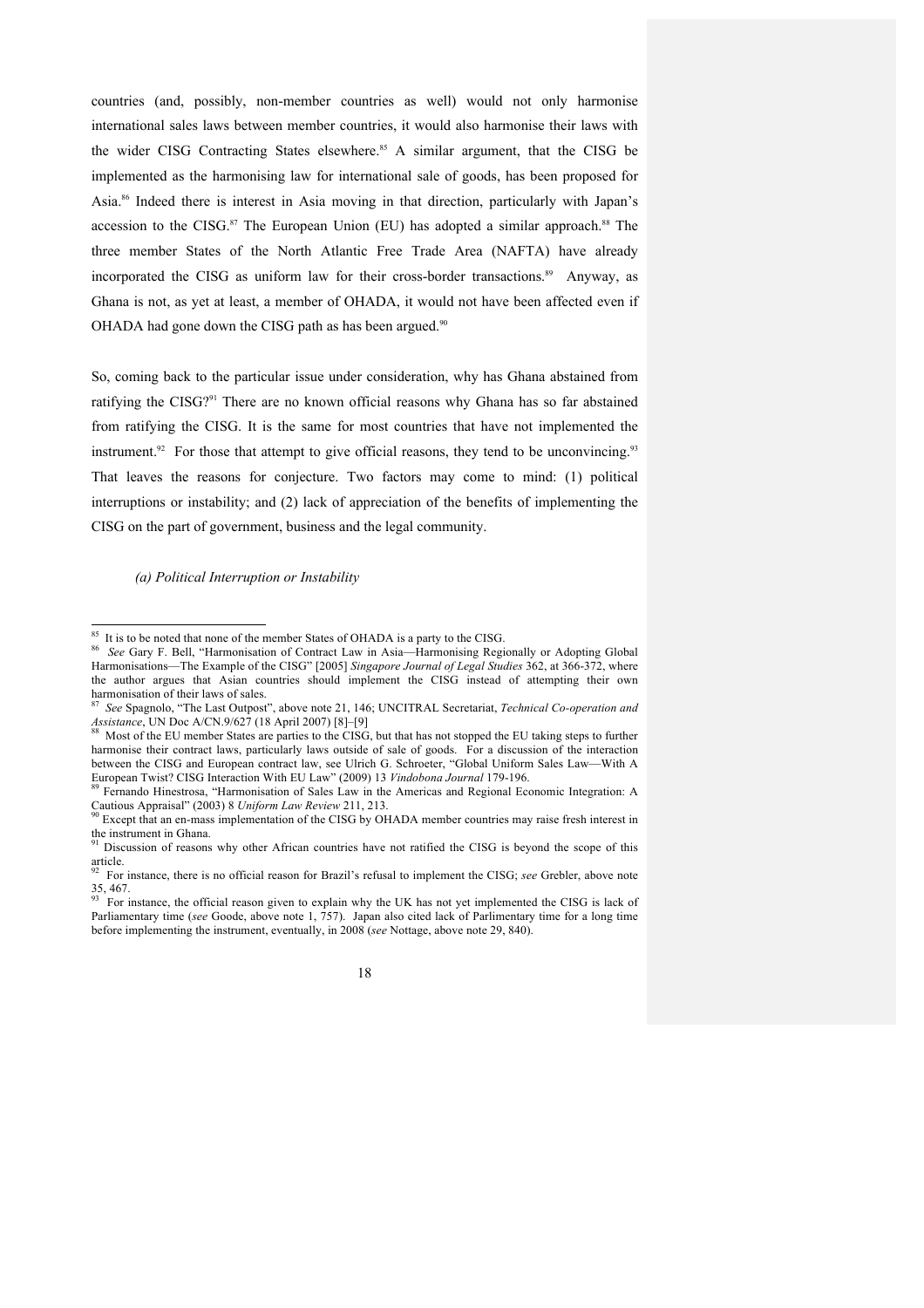Ghana signed the CISG under the government of the Peoples National Party (PNP) in the Third Republic, which governed for only twenty-seven months, from September 1979 to December  $1981<sup>94</sup>$  The government may have intended to ratify the convention, but was ousted by the Provisional National Defence Council (PNDC) in 1981, before it probably had an opportunity to ratify and, in any case, well before the CISG entered into force in 1988.

The PNDC, which ruled for the next 10 years (from 31 December 1981 to 7 January 1992), and therefore had a lengthy stable period, took no steps to ratify the CISG during its time. Neither did the National Democratic Congress (NDC) that succeeded the PNDC for another eight years, with similar personnel as the PNDC.<sup>95</sup> It may be argued that the PNDC had more difficult and mundane issues to grapple with at the beginning, and the CISG was itself not yet in force. However, the PNDC commenced active promotion of engagement in international trade, particularly the promotion of Ghanaian exports, in the mid 1980s, and as well sought to attract foreign investments to Ghana in that period. These policies were continued by its successor, the NDC. Ratification of the CISG, particularly after it entered into force in 1988, should have been seriously considered as part of the export promotion and facilitation initiatives.

The immediate past government, the National Patriotic Party (NPP),<sup>96</sup> also ignored the CISG in its eight years at the helm. This is despite the government's claim of implementing, as a matter of priority, policies to create a 'golden age of business' on its assumption of office in  $2001$ .<sup>97</sup> The "Golden Age of Business" was supposed to indicate the then government's commitment to assisting the private sector in spearheading Ghana's economic development process, and to attract foreign direct investment, boost exports and overcome the problem of underdevelopment and unemployment in Ghana. The government embarked on some legal reforms, including on aspects of Ghanaian commercial and mining laws. Again, ratification of the CISG should have been considered.

<sup>&</sup>lt;sup>94</sup> For a Chronology of the political history of Ghana, which would be referred to in this paragraph and the next few that follows, see Joseph G. Amamoo, *Ghana: 50 Years of Independence* (2007, Jafint Ent, Accra) <sup>95</sup> The PNDC ruled from 31 December 1981 to 7 January 1993 when it was succeeded by the NDC, which then

ruled till it was succeeded by the NPP from January 2001 to the end of 2008. The NDC regained power again in January 2009, following elections in December 2008. See Amamoo, ibid, for political history of Ghana up to 2007.<br><sup>96</sup> As mentioned in note 58 shows. Ghana had a change of government (from the NDB to the NDC) is **1**-wave-

As mentioned in note 58 above, Ghana had a change of government (from the NPP to the NDC) in January 2009.<br><sup>97</sup> Peter Arthur, "The State, Private Sector Development, and Ghana's "Golden Age of Business"" (2006) 49(1)

*African Studies Review* 31.

<sup>19</sup>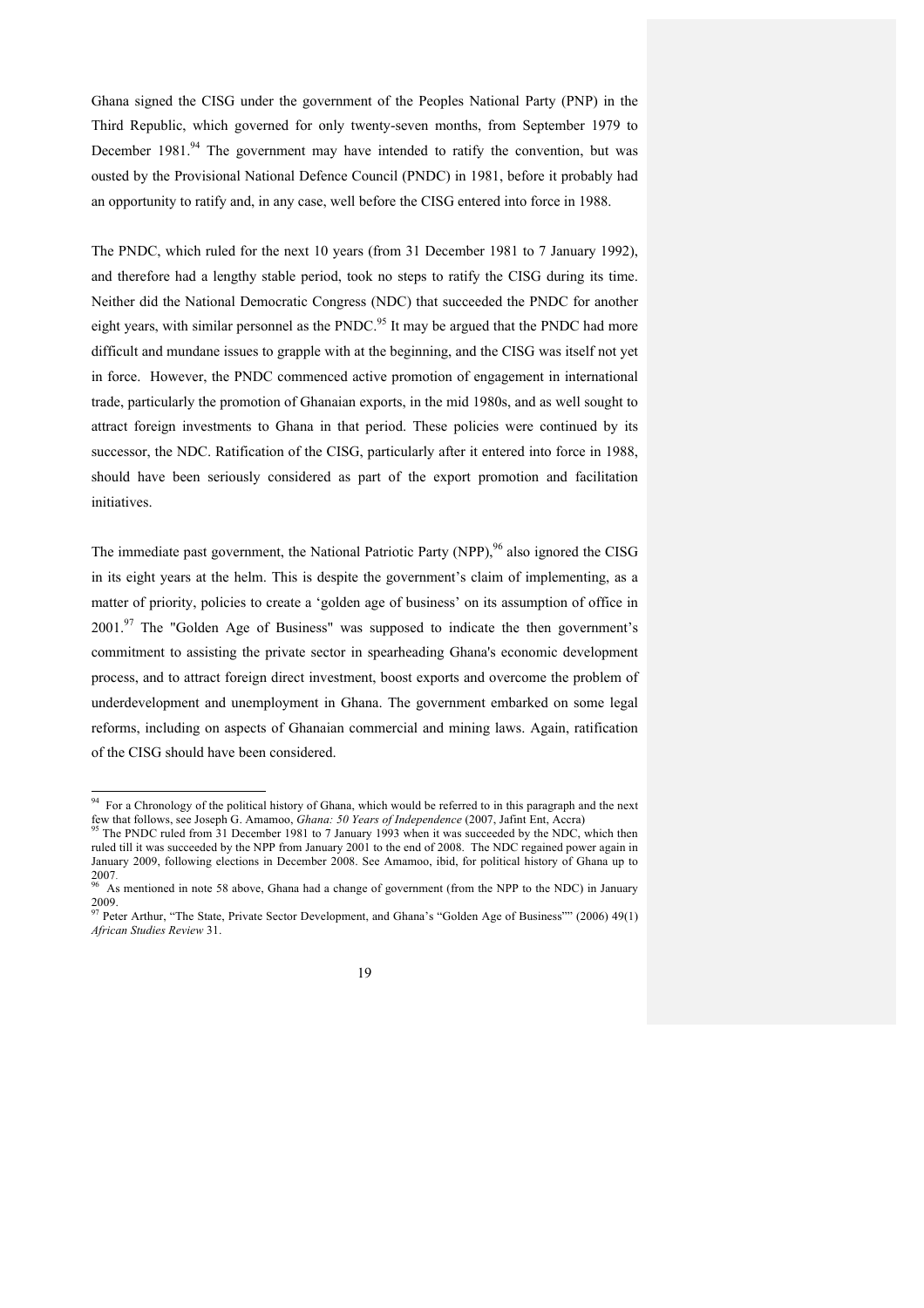There is no indication that the NDC, which returned to power in 2008, is taking steps to implement the CISG. It would appear that the possible benefits of implementing the CISG has not been appreciated by successive governments in Ghana. It is submitted that the Ghanaian government should take steps to ratify the CISG, as it offers benefits, with no obvious disadvantages to the country.

### *(b) Lack of appreciation of the benefits of implementing the CISG*

It would appear also that the possible benefits of adopting the CISG has not been appreciated by the business and the Ghanaian legal community, including judges and academics. There is no visible pressure from business or debate from the legal community for government to implement the CISG. It is hoped that this article will contribute to initiating debate towards consideration for the implementation of the CISG.

#### **IV Contracts for the International Carriage of Goods by Sea**

Over 80 percent of international cargo is carried solely or partly by sea.<sup>98</sup> This is of particular importance to Ghana as a coastal nation. Due to the transnational character of seaborne carriage, international uniformity of maritime law has for long been regarded as vital. While uniformity of the broad aspects of maritime law is important, this paper focuses on cargo liability regimes relating to sea-carriage of goods. At present, there are three international regimes in operation (namely the Hague Rules<sup>99</sup>, Hague-Visby Rules<sup>100</sup>, and Hamburg Rules<sup>101</sup>) and a fourth, and most recent, the Rotterdam Rules<sup>102</sup>, that is yet to enter into force.

Shttp://www.uncitral.org/pdf/english/texts/transport/hamburg/XI\_d\_3\_e.pdf> (last accessed 30 April 2010).<br><sup>102</sup> See, UNCITRAL, *United Nations Convention on the Carriage of Goods Wholly or Partly by Sea 2008*, available at http://www.uncitral.org/pdf/english/workinggroups/wg\_3/convent\_e.pdf (last accessed 30 April 2010). The Rotterdam Rules, adopted by the UN General Assembly on 11 December 2008, and opened for signature at a signing ceremony in Rotterdam, in the Netherland, on 23 September 2009, is aimed at replacing the Hamburg Rules (and indeed the Hague and Hague-Visby Rules). For a discussion of the instrument, see



**<sup>98</sup>** UNCTAD, *Review of Maritime Transport 2008* (2008, UNCTAD) 8, available at

International Convention for the Unification Certain Rules Relating to Bills of Lading 1924 (Hague Rules), text available at http://www.admiraltylawguide.com/conven/haguerules1924.html (last accessed 30 April 2010)<br><sup>100</sup> International Convention for the Unification Certain Rules Relating to Bills of Lading 1924 (Hague Rules), as amended by the *Protocol to Amend the International Convention for the Unification of Certain Rules of Law* 

*Relating to Bills of Lading, 1968 and/or SDR protocol* (Hague-Visby Rules), text available at http://www.jus.uio.no/lm/sea.carriage.hague.visby.rules.1968/landscape.pdf (last accessed 30 April 2010).<br><sup>101</sup> See the *United Nations Convention on the Carriage of Goods by Sea 1978* (Hamburg Rules) available at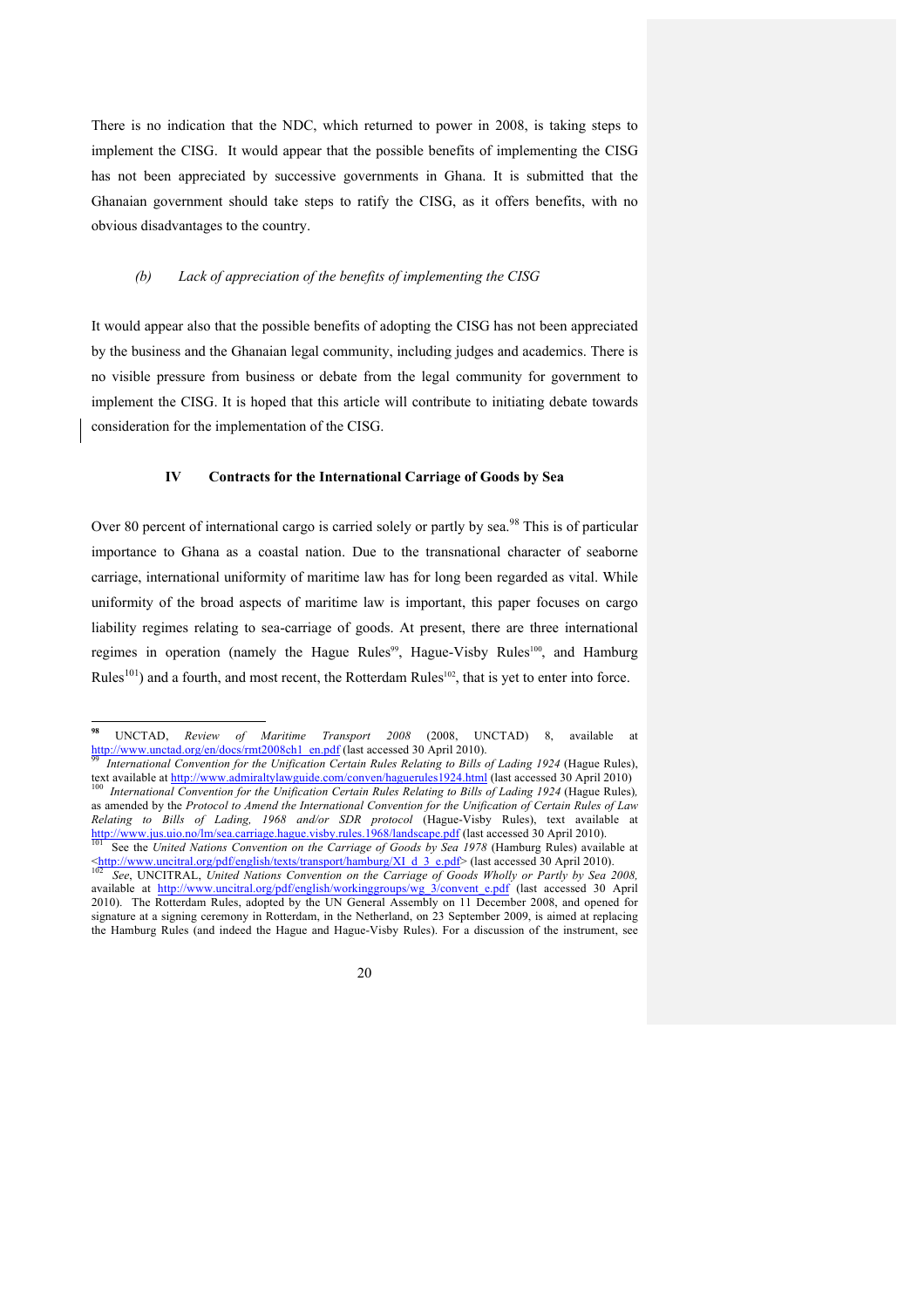### 1. Hague Rules

The Hague Rules was the first major successful instrument on the subject, standardising the rights, obligations and liabilities of cargo and carrier interests.<sup>103</sup> The rules impose some minimum liability regime on carriers. They were a compromise instrument between carriers' imposition of exculpatory clauses in standard from carriage contracts to immunise themselves from cargo liability by the late  $19<sup>th</sup>$  century, on the one hand, and statutory response by governments of cargo owning countries to proscribe such practice and to impose certain minimum obligations and liabilities on carriers.<sup>104</sup> The reaction started with the enactment of the *Harter Act* 1893 by the US government, followed with similar legislation by New Zealand<sup>105</sup>, Australia<sup>106</sup>, and Canada<sup>107</sup>. Other European and Asian countries either followed suit or were reportedly on the verge of doing so by the early 1920s.<sup>108</sup> The Hague Rules imposed some minimum liability regime on carriers, while acknowledging circumstances in which carriers may be exempted. The Hague Rules were well-received in the Anglo-Common Law world. The instrument was ratified by the UK,<sup>109</sup> Australia,<sup>110</sup> Canada,<sup>111</sup> New Zealand, $112$  the USA, $113$  and other countries

### 2. Hague-Visby Rules

Despite the initial positive view of the Hague Rules, deficiencies within the regime emerged over time, for which amendments to the instrument were thought necessary. Difficulties emerged, among other things, in respect of package limitation, scope of application of the

- 
- 
- 
- 
- 
- 
- 
- 

Hannah, Ibid.<br>
<sup>104</sup> Hannah, Ibid.<br>
<sup>105</sup> Shipping and Seamen Act 1903, 1908, 1911 (NZ)<br>
<sup>106</sup> Sea-Carriage of Goods Act 1904 (Cth)<br>
<sup>107</sup> Water-Carriage of Goods Act 1910 (Canada)<br>
<sup>109</sup> Myburgh, above note 20, 359.<br> *Ca* 



Mary Carlson, "U.S. Participation in the International Unification of Private International Law: The Making of the UNCITRAL Draft Carriage of Goods by Sea Convention" (2007) 31 Tulane Maritime Law Journal 615-637 Myburgh, above note 20; Frances Hannah, "Carriage of Goods by Sea", in Michael White (ed), *Australian Maritime Law* (2<sup>nd</sup> edn, 2000) 62, at 64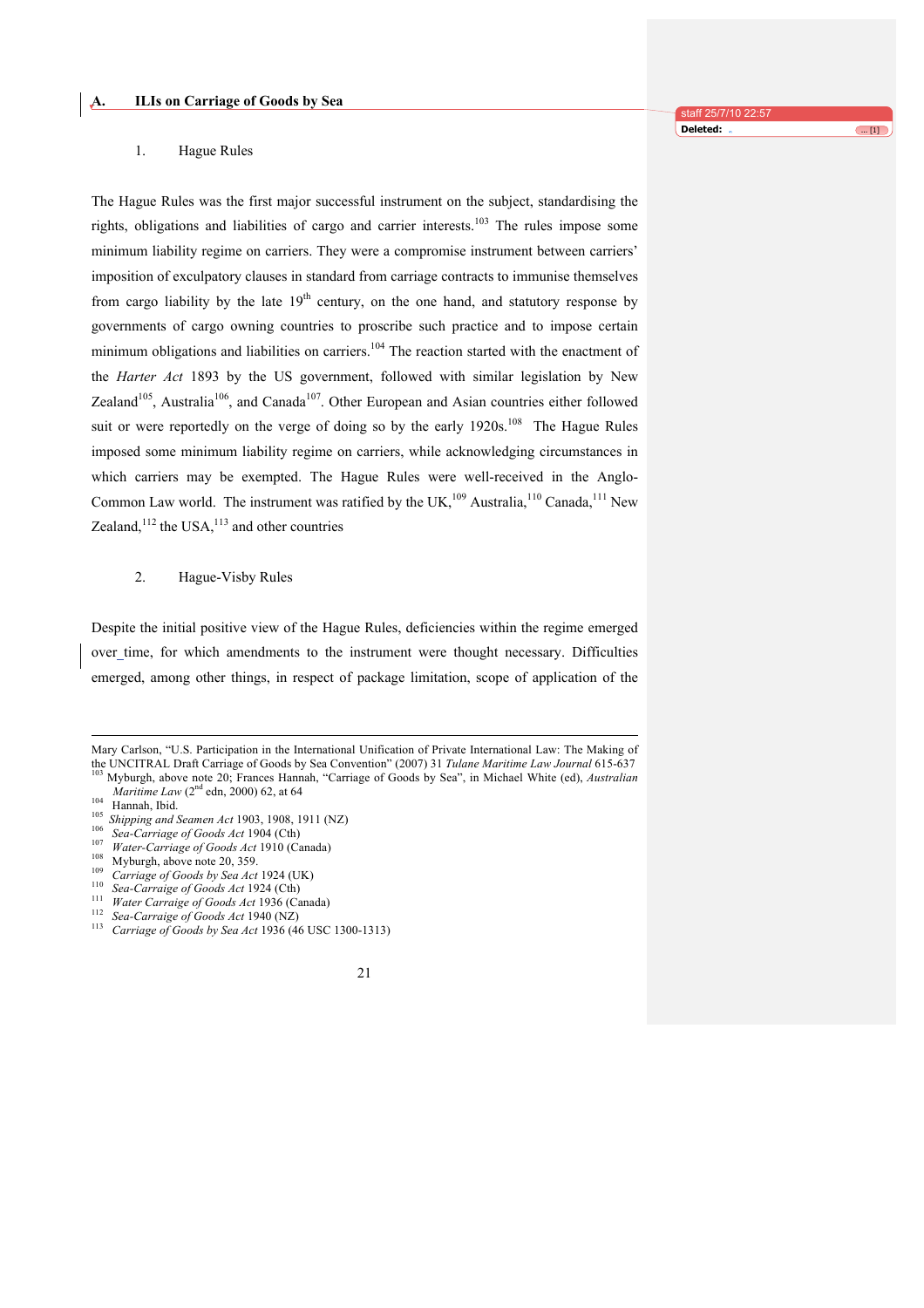Rules, the evidential effect of bills of lading and effect of time bar.<sup>114</sup> A protocol that amended several provisions of the Hague Rules, including increasing the minimum liability of carriers to a higher amount, was signed in Visby, Sweden, in 1963, and adopted in Brussels in 1968.<sup>115</sup> However, the protocol did not attract the requisite number of ratifications until 1977.

The amended Hague Rules is commonly known as the Hague-Visby Rules.<sup>116</sup> There was a further technical amendment in 1979, by the Protocol Amending the International Convention for the Unification of Certain Rules of Law Relating to Bills of Lading 1979, the main purpose of which was to change the unit of currency to the Special Drawing Rights (SDR), compiled by the International Monetary Fund (IMF).<sup>117</sup>

Many countries implemented the amended Hague Rules (Hague-Visby Rules), while a few, such as Ghana and the USA, retained the unamended Hague Rules. Thus two regimes— Hague Rules and Hague-Visby Rules—became operational in different countries around the world.

### 3. Hamburg Rules

The Hamburg Rules resulted from the work of UNCITRAL, due to developing countries' agitation for a more fundamental reform (beyond the Visby amendments) to the international sea-carriage of goods regime. Developing countries considered the Hague and Hague-Visby Rules to be "biased in favour of carrier interests from the industrialised nations and a contributory cause of unnecessarily high insurance and transport costs"<sup>118</sup>. The Hamburg Rules were signed in 1978, but did not come into force until November 1993 when the necessary ratifications were achieved. The Hamburg Rules were viewed as an improvement over the Hague and Hague-Visby Rules since they extended the scope of a carrier's liability

<sup>&</sup>lt;sup>114</sup> See Myburgh, above note 20, 360.<br><sup>115</sup> Protocol to Amend the International Convention for the Unification of Certain Rules of Law Relating to Bills of Lading, 23 February 1968.

<sup>&</sup>lt;sup>216</sup> A. Diamond, "The Hague Visby-Rules" [1978] *Lloyd's Maritime and Commercial Law Quarterly* 225 <sup>117</sup> Myburgh, above note 20, at 360. <sup>118</sup> Myburgh, above note 20, at 361.

<sup>22</sup>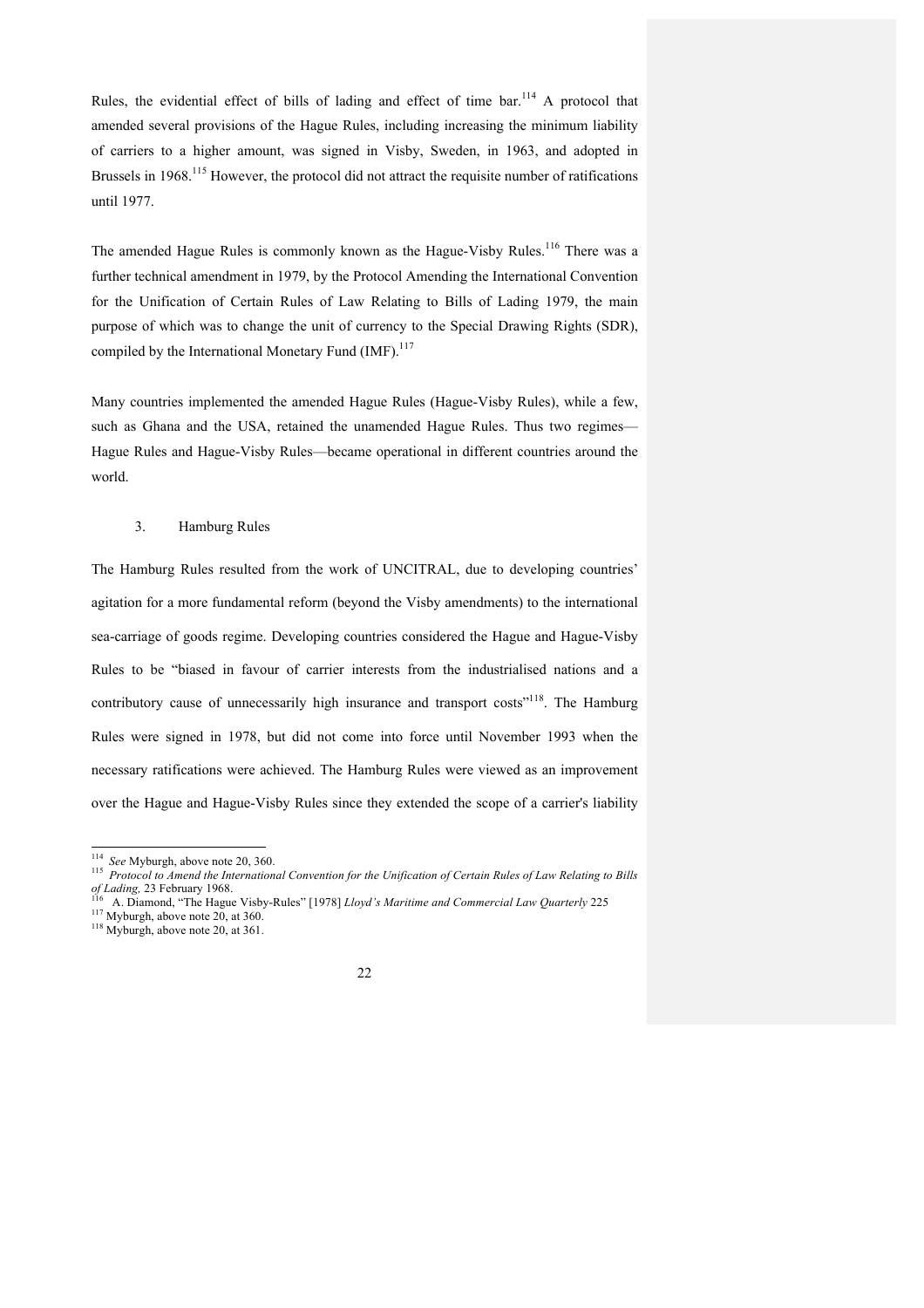for loss of or damage to cargo to the entire period that the goods are in the charge of the carrier rather than just for the time that the goods are physically aboard the vessel. They also established liability of the carrier when economic loss occurs due to delay in delivery and place the onus on the carrier to prove that all reasonable measures were taken to avoid damage or loss rather than requiring the claimant to prove the carrier's negligence. Further, they increased the carrier's limit of liability.

Having been adopted by the United Nations with the participation of traditional maritime nations and developing countries, the Hamburg Rules were expected to have a broader political base than the Hague and Hague-Visby regimes. However, they were considered to favour shipper-dominated economies.<sup>119</sup> As such, no major maritime jurisdictions have implemented them to date. The majority of countries that have adopted the Hamburg Rules remain developing cargo-owning countries.<sup>120</sup> There is at present only one developed country (Austria) out of 34 contracting parties to the Hamburg Rules.

Implementation of the Hamburg Rules by the 34 countries means three international regimes became operational (Hague, Hague-Visby and Hamburg Rules) in different countries around the world, which remains the case today.<sup>121</sup> Despite the perceived advantages of the Hamburg Rules to shipper-dominated developing countries, Ghana did not, and has not, implemented the instrument.<sup>122</sup>

# 4. Rotterdam Rules

As the Hamburg Rules lacked the support of developed countries, interest in another cargo liability treaty that would be more widely accepted by most, if not all, countries soon generated. Several States and international non-governmental organizations felt it was time to

<sup>119</sup> C.C Nicoll, "Do the Hamburg Rules Suit a Shipper-Dominated Economy?" (1993) 24(1) *Journal of Maritime*<br>Law and Commerce 151.<br><sup>120</sup> D. Frederick: "Delities l. Butities"

D. Frederick, "Political Participation and Legal Reform in the International Maritime Rulemaking Process: From the Hague Rules to the Hamburg Rules" (1991) 22 *Journal of Maritime Law and Commerce* 81<sup>21</sup> Of course these three regimes are in addition to a few countries that are not parties or have not implemented

any of the three regimes, but have pure domestic regimes.<br><sup>122</sup> Ghana's position regarding Hamburg Rules, and the other sea-carriage instruments, are discussed in more

details below, under Section B of this part.

<sup>23</sup>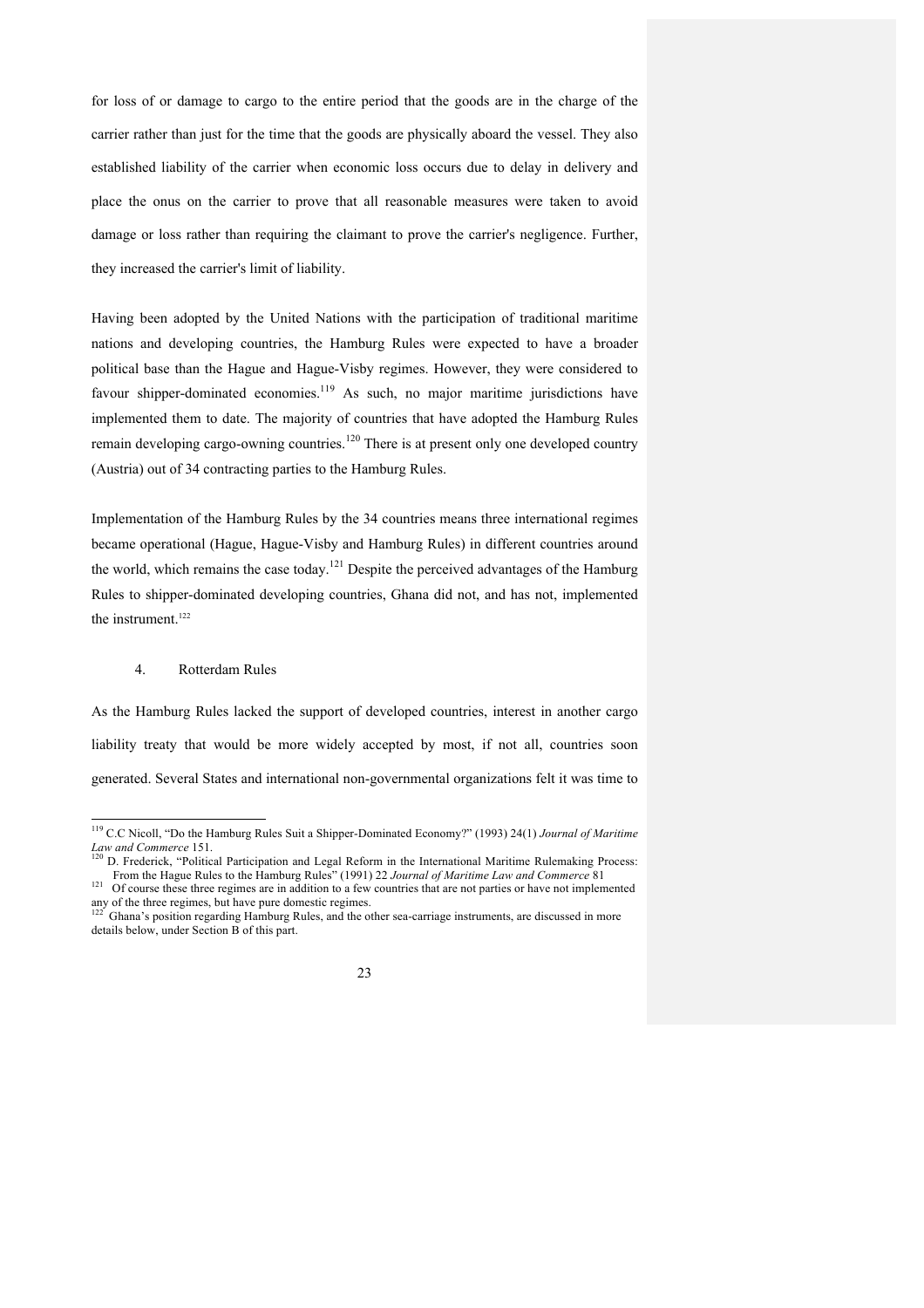find a solution to the lack of uniformity and create a modern, technologically up-to-date Convention. This eventually led to *The Convention on Contracts for the International Carriage of Goods Wholly or Partly by Sea* (the Rotterdam Rules), which was opened for signature on 23 September 2009. The task of drafting the new instrument fell to the Comité Maritime Internationale (CMI), whose draft was reviewed by an UNCITRAL Working Group on Transport Law. The completed work was adopted by United Nations General Assembly in December 2008.

The Rotterdam Rules has a very broad scope, applies to door-to-door cargo movements provided there is an international sea leg. It accommodates the use of electronic transport documents (in Chapters 3 and 8), and reflects more modern practices in international carriage. It also addresses issues such as the seaworthiness of the vessel, transfer of rights and many other aspects of the relationship between carriers and cargo owners, set out in nearly 100 articles. At the same time, it introduces contractual freedom, allowing carriers and cargo owners to agree to contract out of some provisions.

Sixteen States, including Ghana, signed the instrument at the ceremony at which it was opened for signature, "making it the most successful of the conventions developed by the United Nations Commission on International Trade Law (UNCITRAL) so far in terms of signatures obtained on opening day"<sup>123</sup>. Five more have since signed,<sup>124</sup> bringing the total number of contracting States over the threshold of 20 States required to bring the Rotterdam

developing and developed countries, including several major trading and maritime nations. The Arab League, representing some 21 countries in the Middle East, has recommended a joint signing to its member states in a declaration, the "Alexandria Declaration 2010" (3 February 2010) to sign the Rotterdam Rules. See the declaration available at http://www.uncitral.org/pdf/english/news/ArabPressReleaseRR.pdf (last accessed 30 April 2010).



 <sup>123</sup> *See*, UNCITRAL, "Rotterdam Rules Gain Momentum as 20th State Signs" (Press Release, 23 October 2009) available at http://www.unis.unvienna.org/unis/pressrels/2009/unisl133.html (last accessed 30 April 2010). The initial signatories were: Congo, Denmark, France, Gabon, Ghana, Greece, Guinea, the Netherlands, Nigeria, Norway, Poland, Senegal, Spain, Switzerland, Togo and the United States of America.<br><sup>124</sup> Namely, Armenia, Cameroon, Madagascar, Mali and Niger. The 21 signatories represent a mix of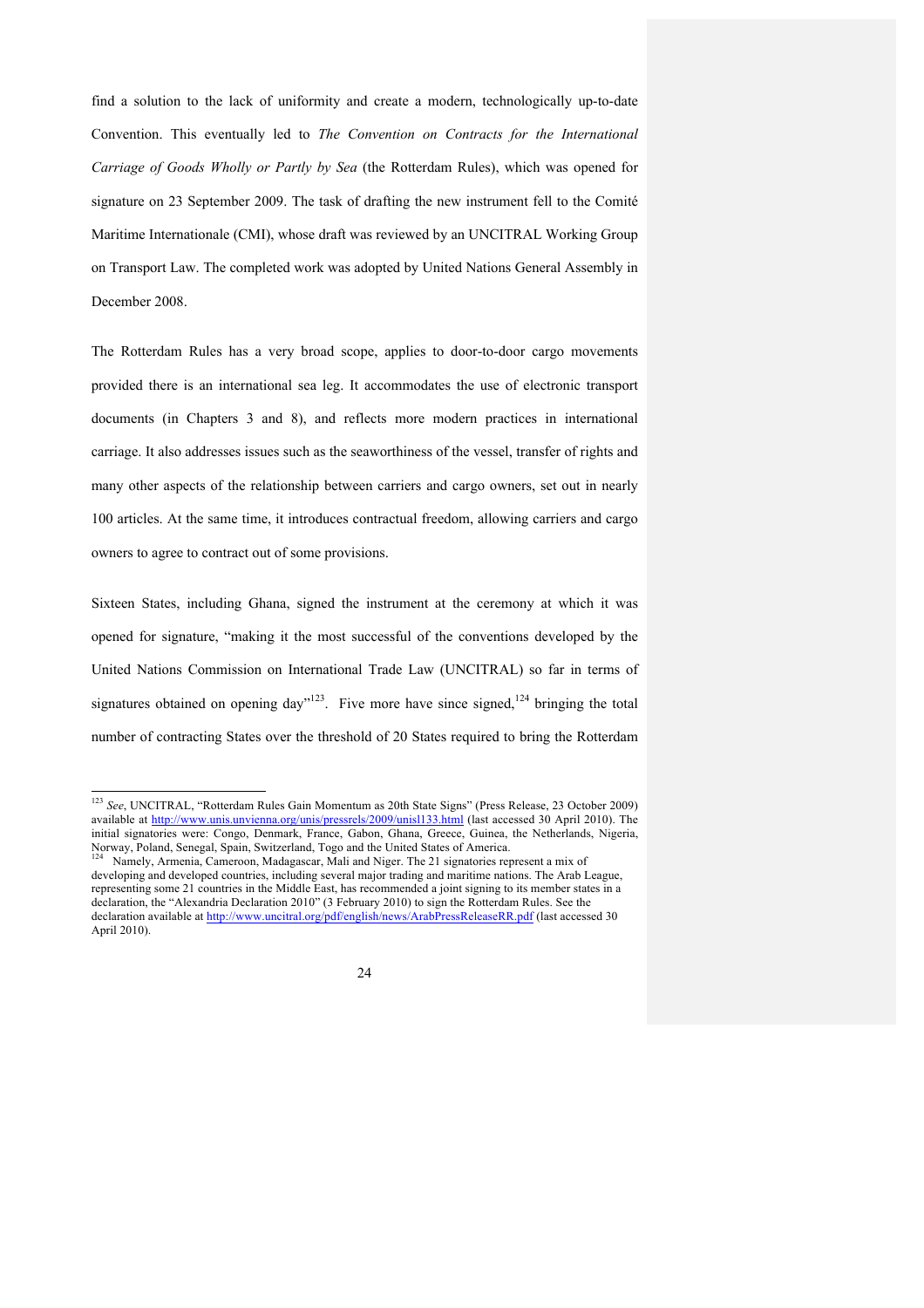Rules into force at the international level.<sup>125</sup> However, none of the signatories has ratified the instrument as yet. Signing a convention only signifies an in-principle expression by the signatory State to become a Party to the instrument; it usually does not oblige the State to ratify or implement it.<sup>126</sup> Thus achieving the 20 implementations to bring the Rotterdam Rules into operation may still be far off. Further, it is one thing for the instrument to garner the 20 implementations necessary to bring it into operation, and it is another thing to be widely adopted so as to achieve its aim of achieving international uniform cargo liability regime. Only the future will tell whether the Rotterdam Rules will enter into force, and the extent to which international carriage of goods would be subjected to the instruments, but the initial signs are promising. Developed and developing countries as well as industry seem to favour its implementation.

## **B. Ghana and the Carriage of Goods by Sea Regimes**

## 1. Implications of the Different Regimes to Ghana

Of the three currently operational regimes, Ghana has implemented the Hague Rules, enacted into its domestic laws in 1961.<sup>127</sup> The Hague Rules were the sole operative regime on the subject existing at the time of Ghana's implementation in 1961. The Visby protocol was adopted later, in 1968, and the Hamburg Rules another decade after, in 1978. Being a country that exports mainly commodities, imports lots of physical goods, and is not a ship-owing country, one would have expected Ghana to have implemented the Hamburg Rules when it entered into force in 1992. Somehow, Ghana has taken no steps to improve its international carriage of goods by sea regime since 1961, despite major developments in this area internationally.

<sup>127</sup> *Bills of Lading Act* 1961 (Act 42), Ghana.



<sup>&</sup>lt;sup>125</sup> Rotterdam Rules, article 94.<br><sup>126</sup> For instance, as already noted above, Ghana signed the CISG when it opened for signatures in 1980, but it is yet to ratify the instrument. And, there are many State signatories to the Hamburg Rules that have not ratified the instrument.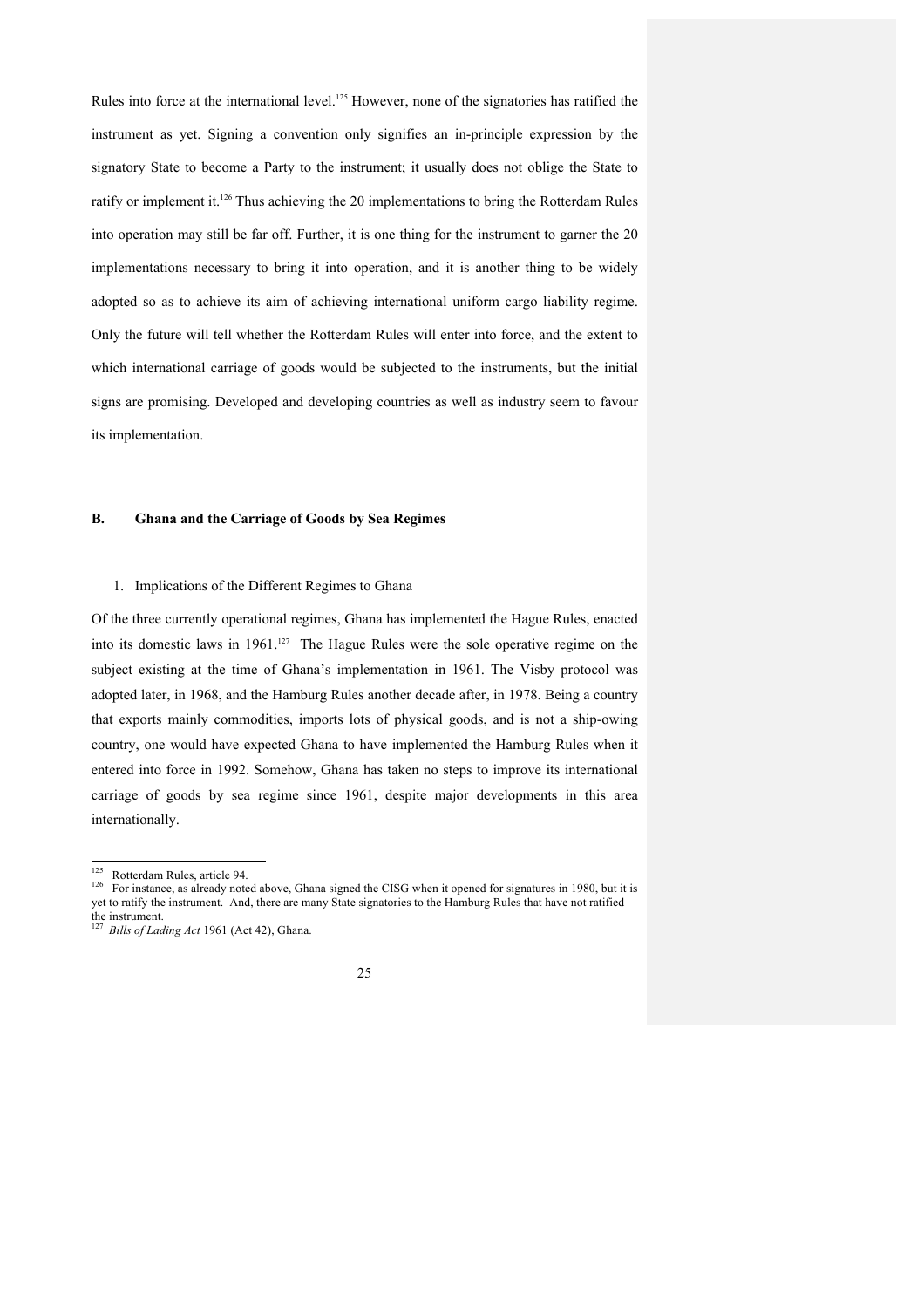Ghana's continuous adherence to the Hague Rules, particularly in the light of all the changes in international carriage and movement to the later regimes by most countries, disadvantages cargo owners and shippers from Ghana. The Hague Rules afford Ghanaian located parties less protection and compensation for their cargo than is available under the Hague-Visby or Hamburg Rules. The scale of difference between the protections and compensation available under the Hague Rules, on the one hand, and the Hague-Visby and Hamburg Rules, on the other, may be illustrated through the following cases: (1) *J.C.B Sales Ltd, Caterpillar Inc. &*  Land Rover Exports Ltd v Wallenius Lines (Wallenius Lines North America Inc) & Others<sup>128</sup>; (2) *Ferrostaal Inc v M/V Sea Phoenix, Interway Shipping Co Lt & Others*129; (3) *John Holt Shipping Services v Edward Nassar & Co Ltd*<sup>130</sup>*;* (4) *Fan Milk Ltd. v. State Shipping Corporation*131; and (5) *The "River Guarara"*132.

In *J.C.B Sales Ltd*<sup>133</sup>, the second plaintiff-appellant (Caterpillar Inc.) delivered, in February 1995, fifteen items of construction equipment to a vessel (M/V Seijin) of the carrier

<sup>&</sup>lt;sup>128</sup> 124 F.3d 132; 1997 US. The US provides unique avenue for illustration because its law compulsorily applies the US carriage of goods by sea regime to both outgoing and incoming cargo (See *Carriage of Goods by Sea Act* 1936 (46 USC 1300-1315)), whereas most jurisdictions compulsorily apply their regimes to outgoing cargo while remaining silent or deferring to the law of the jurisdiction of shipment for incoming cargo (see the Ghanaian *Bills of Lading Act* 1961 (Act 42), s 1, which applies the Hague Rules to only outbound cargo, remaining silent on inbound cargo; and the Australian *Carriage of Goods by Sea Act 1991* (Cth), Schedule 1A, article 10, which applies compulsorily to outbound cargo and applies to inbound only if none of the three regimes apply by virtue of the country of shipment). Thus, US courts have sometimes been called upon to determine whether other regimes are applicable to cargo entering the US, particularly where the jurisdiction of shipment compulsorily applies the Hague-Visby or Hamburg Rules, either of which affords the cargo owner higher protection and compensation in the event of damage or loss. It is not difficult to anticipate which party will argue for the application of which regime; the carrier agues for the application of the Hague Rules (which imposes the lowest liability) while the cargo owner argues for the other (which imposes a higher liability on the carrier, and affords higher compensation for the cargo owner). The cases discussed below illustrate the point. Belgium seems to be the only other country applying its regime similarly to the US, to both outbound and inbound.<br><sup>129</sup> 477 F.3d 212; 2006 U.S App

 $^{477}$  F.3d 212, 2006 U.S App<br>
130 [1971] 1 GLR 205<br>
131 [1972] 2 GLR 1<br>
132 [1996] 2 Lloyd's Rep. 53<br>
124 F.3d 132; 1997 US. The US provides unique avenue for illustration because its law compulsorily applies the US carriage of goods by sea regime to both outgoing and incoming cargo (See *Carriage of Goods by Sea Act* 1936 (46 USC 1300-1315)), whereas most jurisdictions compulsorily apply their regimes to outgoing cargo while remaining silent or deferring to the law of the jurisdiction of shipment for incoming cargo (see the Ghanaian *Bills of Lading Act* 1961 (Act 42), s 1, which applies the Hague Rules to only outbound cargo, remaining silent on inbound cargo; and the Australian *Carriage of Goods by Sea Act 1991* (Cth), Schedule 1A, article 10, which applies compulsorily to outbound cargo and applies to inbound only if none of the three regimes apply by virtue of the country of shipment). Thus, US courts have sometimes been called upon to determine whether other regimes are applicable to cargo entering the US, particularly where the jurisdiction of shipment compulsorily applies the Hague-Visby or Hamburg Rules, either of which affords the cargo owner higher protection and compensation in the event of damage or loss. It is not difficult to anticipate which party will argue for the application of which regime; the carrier agues for the application of the Hague Rules (which imposes the lowest liability) while the cargo owner argues for the other (which imposes a higher liability on the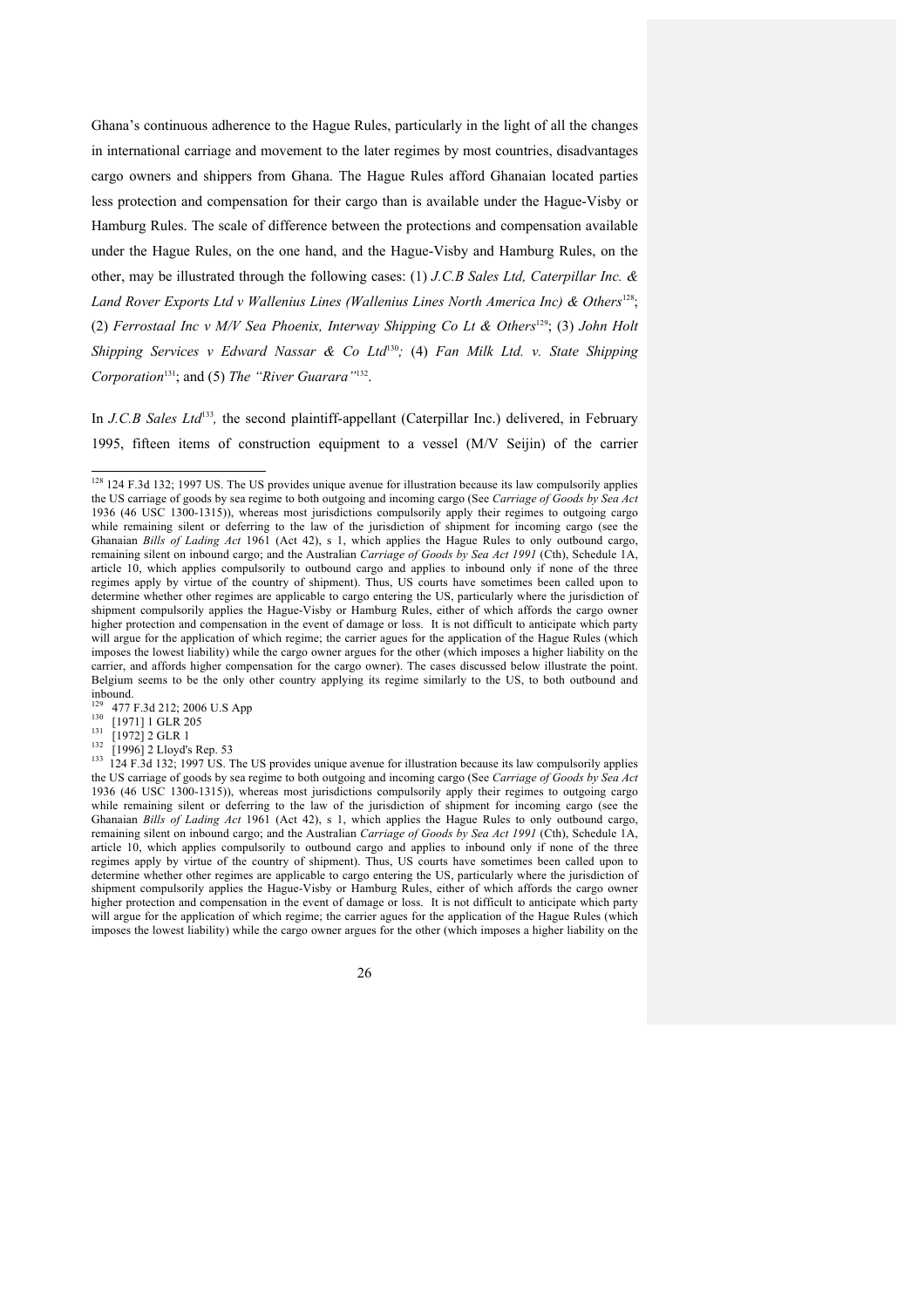(Wallenius Lines) at Antwerp, Belgium, for carriage to Baltimore. The vessel then journeyed to Southampton, England, where it loaded on-board twenty-four additional items of construction equipment to Baltimore under a contract of carriage with Caterpillar. At Southampton, the vessel also took on further eighty-one pieces of construction equipment from JCB to be transported to Baltimore. The vessel delivered the bulk of the cargo at Baltimore seriously damaged, and the plaintiffs sued for compensation. The defendant carriers argued that the basis of their liability was the Hague Rules, as applied in the US.<sup>134</sup> If this argument was upheld, the carrier's liability would have been limited to \$500 per package, leading to a total liability of \$18,061.84 to JCB and \$5,094.06 to Caterpillar. The plaintiffs argued that the defendants' liability was determined by the Hague-Visby Rules, as applied in the two jurisdictions of shipment, Belgium and the UK. Under those rules the carrier's liability to JCB was to be \$648,662.35 (instead of \$18,061.84) and \$128,141.36 to Caterpillar (instead of \$5,094.06). Both the district and appellate courts held that the Hague-Visby Rules applied, and the plaintiffs received the higher amounts. The main reason given for the decision was that the sea-carriage document issued, Data Freight Receipt (DFR), in respect of the shipments was construed not to be a bill of lading within the meaning in the US COSGA, and so the limitation in the relevant section did not apply.<sup>135</sup>

In *Ferrostaal Inc v M/V Sea Phoenix & Others*<sup>136</sup>, Ferrostaal, the plaintiffs, were consignee owners of 402 coil steel, weighing a total of 3,628,480 kilograms, shipped on board the carrier's vessel from Tunisia to the US. Part of the cargo was damaged in transit, the estimated cost being \$507,892.00. Ferrostaal argued that the Hamburg Rules applied in Tunisia, the country of shipment, and so the defendant's liability should be determined under those rules, which would have entitled them to the full amount of the loss. The defendant

*Law and Commerce* 157-206. 136 477 F.3d 212; 2006 U.S App



carrier, and affords higher compensation for the cargo owner). The cases discussed below illustrate the point. Belgium seems to be the only other country applying its regime similarly to the US, to both outbound and inbound.

<sup>&</sup>lt;sup>134</sup> Carriage of Goods by Sea Act (COSGA), 46 U.S.C App. 1300 (1936).<br><sup>135</sup> The Court of Appeal also took the opportunity to overrule the "fair opportunity doctrine", a much criticised doctrine which some courts had used in previous cases to side-step the application of the liability limitations under the USA COSGA, section 4(5). For a discussion of the "fair opportunity doctrine", see Alexander J. Marcopoulos, "*Ferrostaal Inc v M/V Sea Phoenix*: The Third Circuit's Sinking of the Fair Opportunity Doctrine (Case note)" (2007) 31(2) *Tulane Maritime Law Journal* 679-688; Arik A. Helman, "Limitation of liability under COGSA: in the wake of the fair opportunity doctrine." (2000) 25(1) *Tulane Maritime Law Journal* 299- 326; Michael Sturley, "The Fair Opportunity Requirement Under COSGA Section 4(5): A Case Study in the Misinterpretation of the Carriage of Goods by Sea Act—Part I" (1988) 19(1) *Journal of Maritime Law and Commerce* 1-35; Michael Sturley, "The Fair Opportunity Requirement Under COSGA Section 4(5): A Case Study in the Misinterpretation of the Carriage of Goods by Sea Act—Part II" (1988) 19(1) *Journal of Maritime*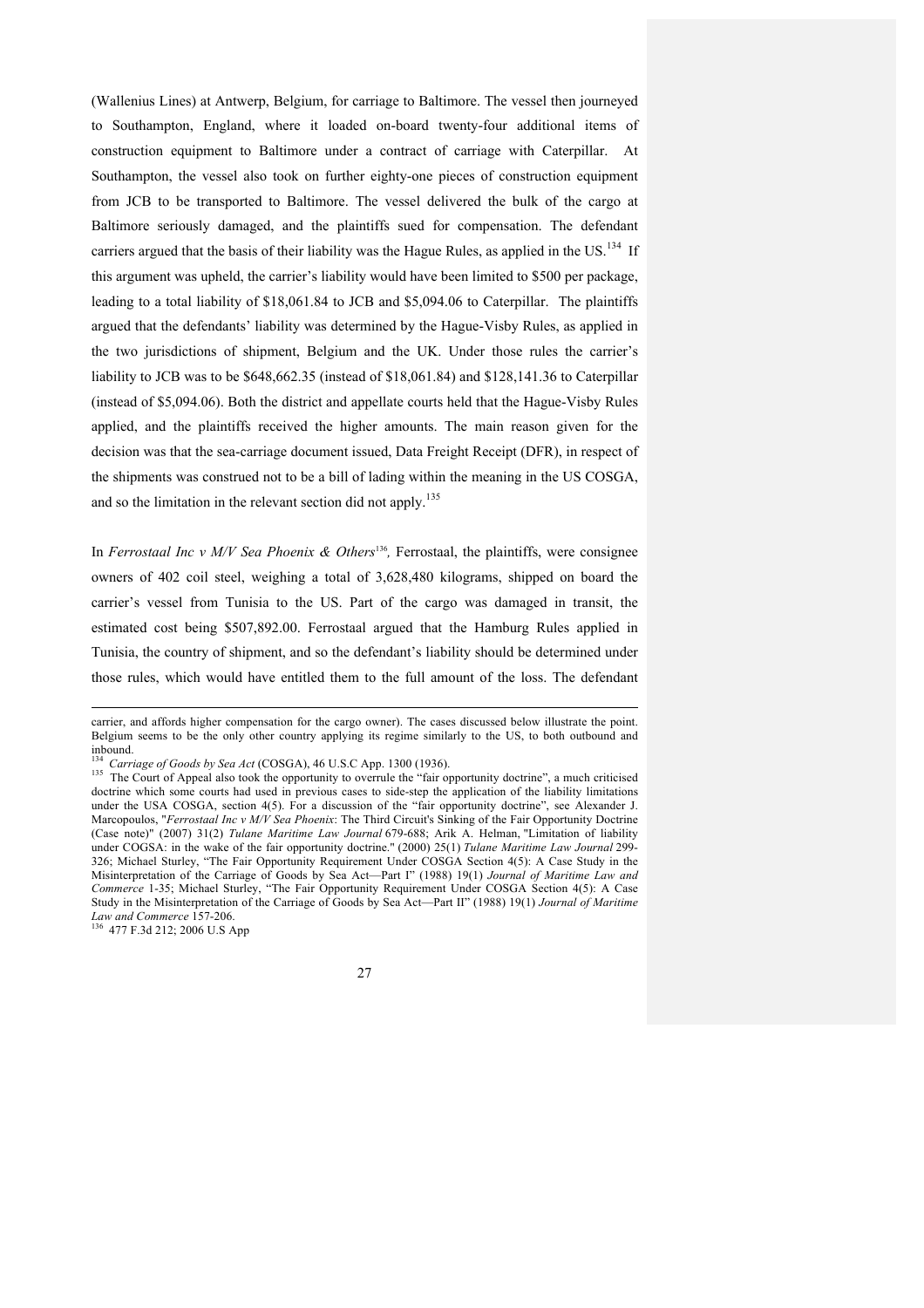carriers argued that the Hague Rules, as applied in the US, was the basis of liability and that limited the amount to \$140,000.00. The courts held that the Hague Rules as applicable under US law applied, for the reason that the plaintiffs were unable to prove to the satisfaction of the courts the Hamburg Rules had been properly incorporated into Tunisian law.

The difference in the recoverable amounts of compensation under the Hague Rules on one hand, and the Hague-Visby and Hamburg Rules on the other hand, as illustrated in the above cases, may even be wider under the Hague Rules as applied in Ghana. This is because the US COGSA specifies a limit of US\$500 while the Ghanaian *Bills of Lading Act* 1961 (Act 42), article 4(5) imposes a limit of "£200 Ghanaian pounds" (the equivalent of UK£100 at the time of enacting the Ghanaian statute).<sup>137</sup> The differences in the recoverable amounts under the different regimes could be the difference between the survival and insolvency of a small Ghanaian business.

In *John Holt Shipping Services v Edward Nassar & Co Ltd*<sup>138</sup>*,* the appellants were the agents for the carriers of respondents' goods imported into Ghana. The goods arrived safely and were unloaded and stored in a warehouse. However, when the respondents sought to take delivery, the goods could not be found. The respondents sued for loss of the cargo. The trial judge held that the Hague Rules applied, and awarded the respondents £G1,050 in damages for the appellants' failure to deliver the goods in accordance with the bill of lading. The appellants appealed on the ground that the Hague Rules ceased to apply after the goods were unloaded, and that the trial judge erred by not giving full effect to an exemption clause in the bill of lading that, inter alia, exempted the carrier and its agents from any liability after the goods were unloaded at their port of destination. It was held that: (1) the Hague Rules only applied during the actual carriage of goods on a ship and ceased to apply when the goods were discharged; and (2) Although at common law the shipowner's liability does not cease on

<sup>&</sup>lt;sup>137</sup> It must be noted, however, that the relevant provision of the Hague Rules (article IV rule 5, combined with article IX) have been interpreted in several cases, in different jurisdictions, to refer to the gold value of the pound sterling not its nominal or paper value: see, e.g. *The "Rosa S"* [1988] 2 Lloyds Rep 574, 581, per Hobhouse J. In *Brown Boveri (Australia) Pty Ltd v Baltic Shipping Co*, Yeldham J decided that the limitation confining recovery to £100 per unit in article IV rule 5 was, in the light of article IX, to be calculated by reference to "the quantity of gold which was the equivalent of £100 sterling in 1924", and his decision was upheld by the Court of Appeal of New South Wales: (1989) 93 ALR 171, 172, 175, 188, 192.<br><sup>138</sup> [1971] 1 GLR 205

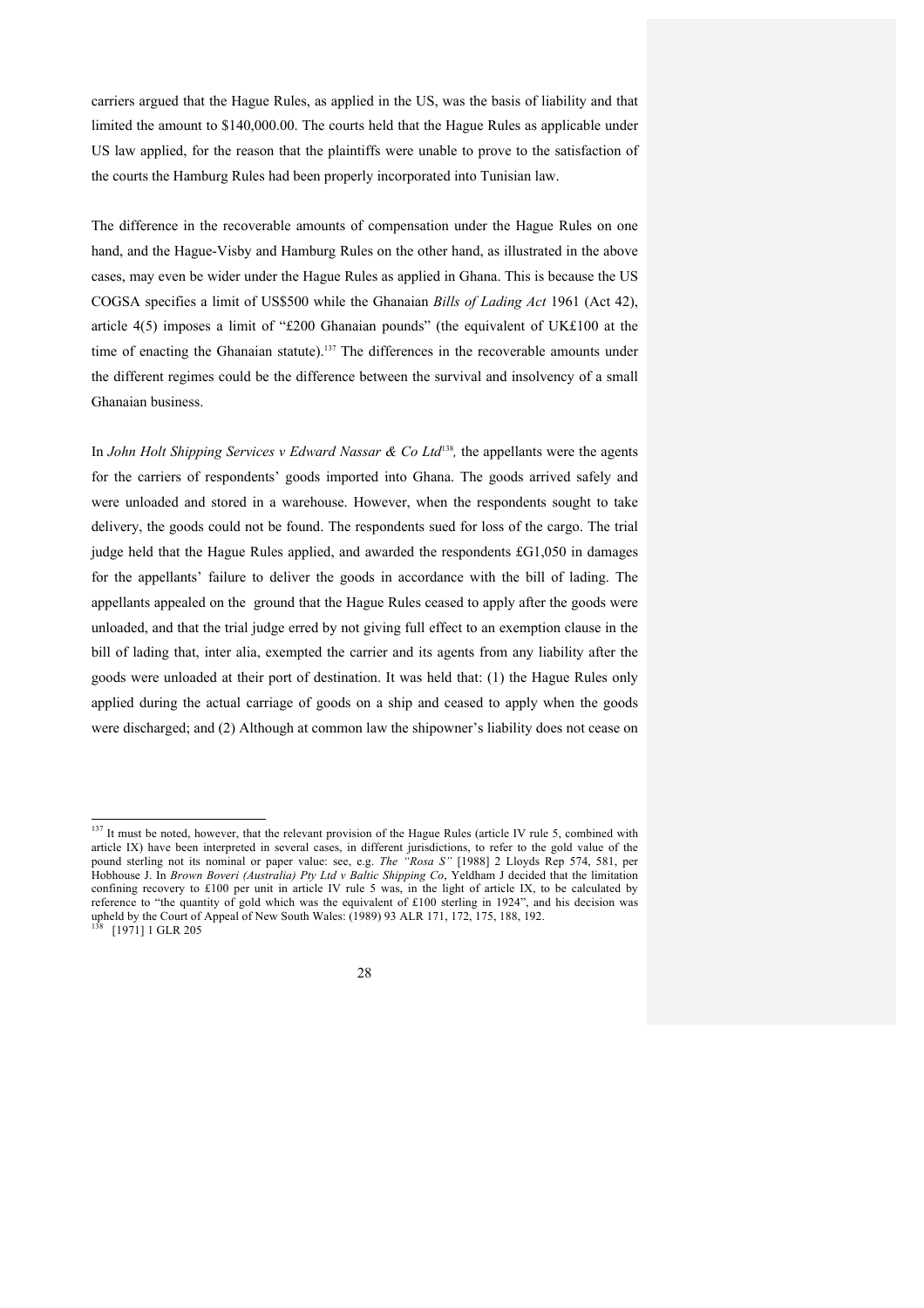the landing of the cargo, the appellants were exempted from liability by reason of the express provisions in the exemption clause contained in the bill of lading.<sup>139</sup>

The Court of Appeal's ruling in this case was based on the reasoning that the minimum liability imposed on the carrier under the Hague Rules, which the carrier cannot contract out of, is only for the period from loading (on board a vessel) to the time of discharge (i.e. unloading from the vessel) at the port of destination, the period referred to as "tackle to tackle". <sup>140</sup> On that basis, the Court of Appeal's decision was sound.

The question, though, is whether the provisions in the other regimes (Hague-Visby Rules and the Hamburg Rules) would have yielded a different result. The result would have been similar under the Hague-Visby Rules, as they contain the same 'tackle to tackle'' provision,<sup>141</sup> but different under the Hamburg Rules. Article 4(1) of the Hamburg Rules provides that the period of responsibility "covers the period during which the carrier is in charge of the goods at the port of loading, during the carriage and at the port of discharge". Article 4(2) goes on to explain that the carrier is deemed to be in charge of the goods the time it takes over the goods from the shipper until the time it delivers the goods by handing over the goods to the consignee (or some other authorised person or entity). As it was found in the case that "the goods were still in the custody of the appellants who were, until delivery had been completed, still the agents of their principals [the carrier]"<sup>142</sup>, delivery did not occur within the meaning of the Hamburg Rules. The appellants would have therefore been liable, and the respondent would have succeeded. Thus, the Hamburg Rules would have yielded the opposite result, in favour of the cargo owner.<sup>143</sup>

<sup>&</sup>lt;sup>142</sup> John Holt Shipping Services v Edward Nassar & Co Ltd [1971] 1 GLR 205, at 210.<br><sup>143</sup> One must concede that the Hamburg Rules were not in existence at the time of the *John Holt Shipping Services* case and, therefore, the Hamburg Rules could not have assisted the respondents in this case.



<sup>&</sup>lt;sup>139</sup> The exemption clause provided in clause 13 of the bill of lading that: "Goods in the custody of the carrier or his sub-contractors or agents before loading on the ship and after discharge therefrom shall be deemed to be in such custody as agents only for and at the entire risk of the shipper and/or consignee, and the carrier and his subcontractors shall not be responsible for any act, neglect or omission on the part of his or their servants or agents in relation to the goods while in such custody."<br>  $\frac{140}{140}$  John Holt Shipping Services v Edward Nassar & Co Ltd [1971] 1 GLR 205, 208.

<sup>&</sup>lt;sup>141</sup> *See Hague-Visby Rules, Article III, rule 2.* The Visby Protocol that amended the Hague Rules dealt mainly with the financial limits of liability under the Hague Rules; it did not alter the basic regime of the Hague Rules or the allocation of risks effected by the rules. See, for example, *Explanatory Notes* to the *United Nations Convention on the Carriage of Goods by Sea, 1978*, attached to the Hamburg Rules (appearing at 22-29, (hereafter, "*Hamburg Rules: Explanatory Notes*") at 22 para 6). The Hamburg Rules are available at UNCITRAL's web site: http://www.uncitral.org/pdf/english/texts/transport/hamburg/hamburg\_rules\_e.pdf) (last<br>accessed 30 April 2010)<br><sup>142</sup> John Holt Shipping Services u. Edward M.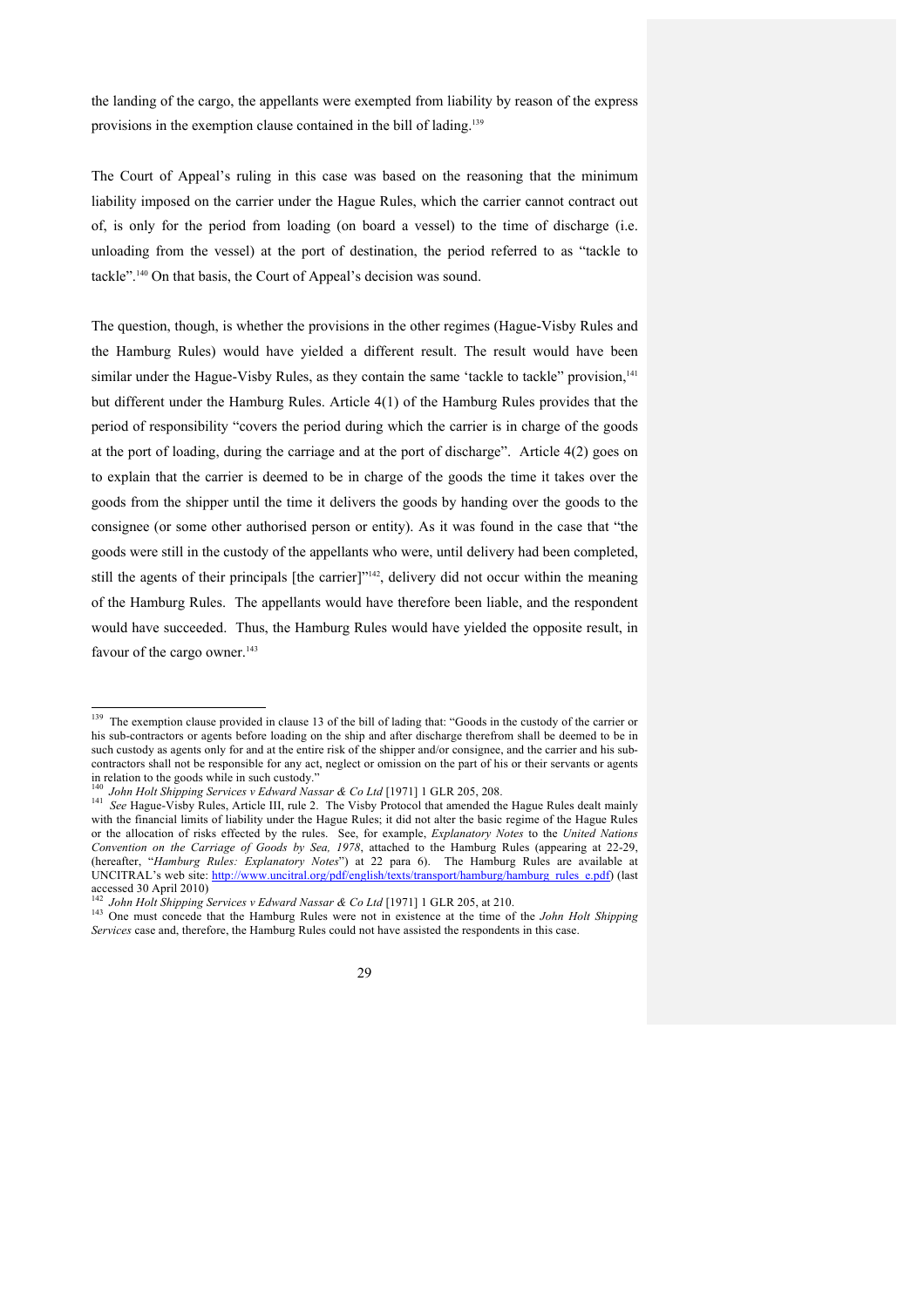It is instructive to note that the kind of outcome in the *John Holt Shipping Services v Edward Nassar & Co Ltd* case was one of the major reasons for the change of the period of responsibility in the Hamburg Rules.144 The Rotterdam Rules retains a similar provision in Article 12. Thus, as a mainly cargo owning (as opposed to ship owning) country, Ghanaian businesses would have better protection under the Hamburg and Rotterdam Rules.

In *Fan Milk Ltd. v. State Shipping Corporation*<sup>145</sup> the plaintiffs shipped their goods on the vessel of the defendants. The contract of carriage was contained in a bill of lading made subject to the Hague Rules.<sup>146</sup> The goods, which were shipped in apparent "good order and condition", were delivered damaged. In an action by the plaintiffs for damages, the defendants denied liability, among other arguments, on the ground that it was protected by clauses contained in the bill of lading. It was held that a carrier cannot be protected beyond the limits provided by the Hague Rules. Therefore the protection (exemption) clauses in a bill of lading, which were wider than those allowed by the *Bills of Lading Act* 1961 (Act 42), were void. The defendants were therefore liable for the amount claimed  $(64081.74)$ .<sup>147</sup>

In *The "River Gurara",* the defendant's vessel, *River Gurara*, which was carrying plaintiffs' cargo from West African ports (including the Port of Tema, Ghana) to Europe, suffered an engine breakdown, broke up and sank off the Portuguese coast resulting in a loss of life and entire cargo on board. Much of the cargo was containerised. Most of the goods were shipped under bills of lading in the West Africa Line form, which, typical of liner bills of lading used around the globe, provides that the bill of lading shall have effect subject to any national law making the Hague Rules, Hague-Visby Rules or Hamburg Rules compulsorily applicable.<sup>148</sup> The defendant admitted liability, and that the Hague Rules applied by virtue of the laws of the ports of shipment. The issue was whether, as argued by the defendant, the container was to be treated as the package or unit or, as argued by the plaintiffs, the separate packages within the containers were the package or units for the purposes of the limitation of liability

<sup>&</sup>lt;sup>144</sup> See Hamburg Rules: Explanatory Notes, 23 paras 14 & 15.<br>
<sup>145</sup> [1972] 2 GLR 1<br>
<sup>146</sup> Carriage of Goods by Sea Act 1924 (14 & 15 Geo 5, c. 22) (UK).<br>
<sup>147</sup> There are not sufficient details on the facts in this case a to enable calculation of the possible difference in the monetary claim awarded with reference to the other regimes. Nor did the case raise an issue regarding the applicability of other sea-carriage regimes, as sometimes happens in the US.

<sup>148</sup> *See*, e.g., clause 2, Paramount Clause, of the EuroAfrica Shipping Lines, West Africa Services Bill of Lading form, available at http://www.euroafrica.com.pl/img/konosamenty/Konosament Afryka\_str\_1.pdf (last accessed 30 April 2010).

<sup>30</sup>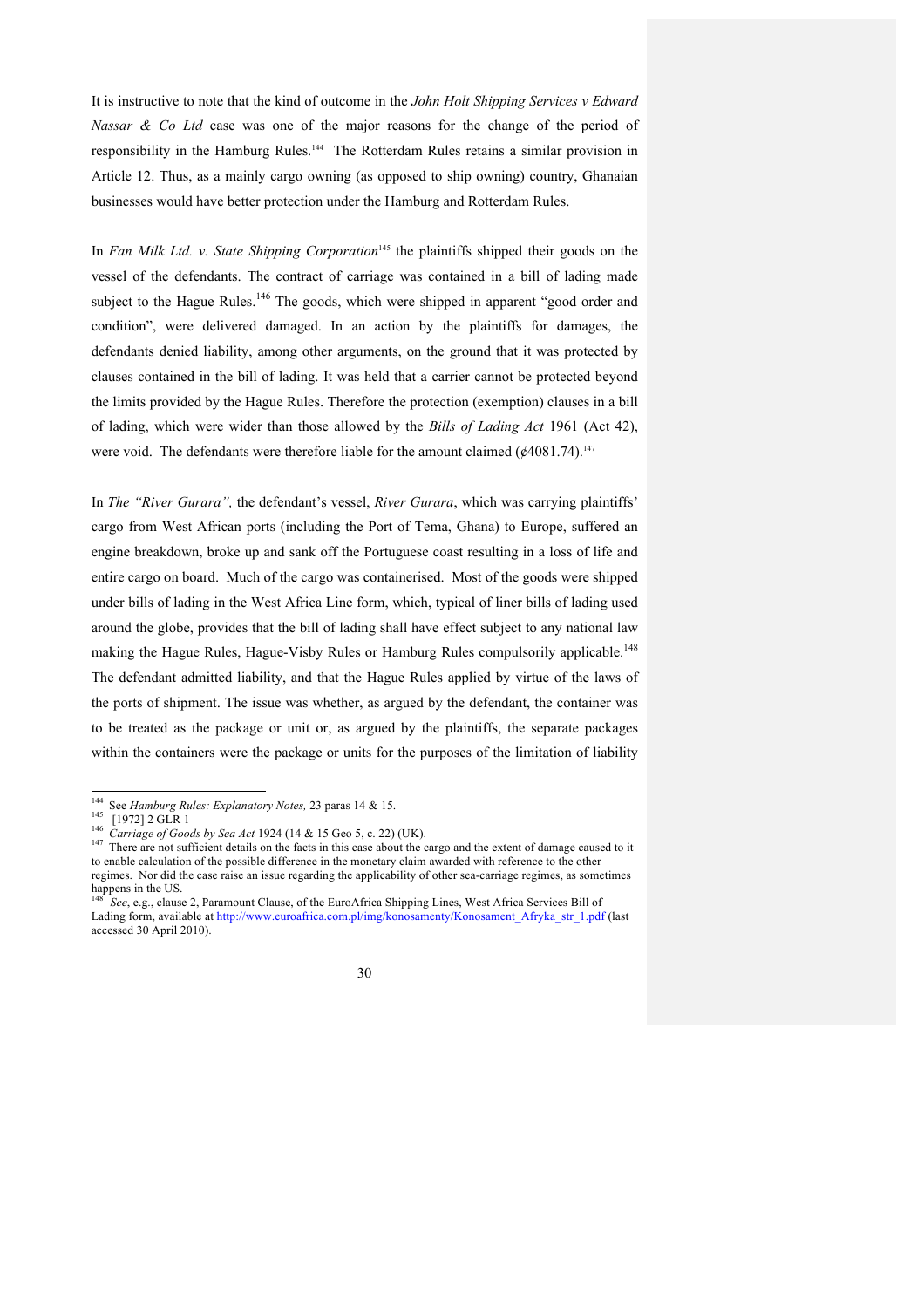provisions of the Hague Rules. For instance, whether "one bill of lading evidencing shipment of a container from Tema stated ... to contain eight pallets said to contain 1855 bundles of veneer"<sup>149</sup> constituted one (container) unit or 1855 separate units. It was held that the latter (1855 units) applied; a decision that was affirmed on appeal.<sup>150</sup>

*The River Gurara* case has two import points for our purpose. First, for the cargo shipped from Tema, the quantum of compensation was calculated based on a limit set in 1961instead of the higher amount available under the amended Hague-Visby provisions. Second, the central issue raised by the case was one that has long been recognised and ameliorated by the Visby amendments. Here Colman J. lament:

The problem was recognised by those who framed the protocol known as the Hague-Visby Rules at Brussels in 1968 ... However, there are still many States which have not incorporated the Hague-Visby Rules into their domestic legislation and there are consequently many movements of cargo which even today are still govern by the Hague Rules in their original form.<sup>151</sup>

If Ghana had implemented the Hague-Visby Rules, not only would the plaintiffs have received a higher amount of compensation, the litigation and its associated costs and time wasted, at least in respect of the cargo (including the 1855 bundles of veneer) shipped from Tema, would have been avoided.<sup>152</sup> Parties are afforded the level of protections their governments have chosen of the available alternatives to accord them. It is imperative that Ghana accords businesses located within it the higher protections available.#

### 2. Why Has Ghana Not Implemented Hague-Visby or Hamburg Rules?

Considering that the Hague Rules is the least favourable to Ghanaian businesses, why has Ghana failed to update its laws to either the Hague-Visby Rules or, preferably, the Hamburg

<sup>&</sup>lt;sup>149</sup> The "River Gurara" [1996] 2 Lloyd's Rep. 53, 55<br><sup>150</sup> See, The "River Gurara" [1998] 1 Lloyd's Rep. 225<br><sup>151</sup> The "River Gurara" [1996] 2 Lloyd's Rep. 53, 55.<br><sup>152</sup> The cases discussed here are a fraction of the vol as it applies in Ghana. It has been observed, in the Ghanaian context, that "[a]ctions involving the application of the Hague Rules are very rare and cannot be found<sup>"152</sup> in the available law reports (see *John Holt Shipp Services v Edward Nassar & Co Ltd* [1971] 1 GLR 205, at 212, per Archer JA). But this does not necessarily mean damage to, or loss of, cargo rarely occurs. Liabilities are often settled out of court based on the liability regime outlined in the applicable rules (e.g., the Hague Rules as enacted in the *Bills of Lading Act* 1961 (Act 42), Ghana). Parties workout their liabilities and entitlements with reference to the applicable regime, which makes it unnecessary to litigate. This, indeed, is an aim of the carriage by sea conventions--to standardise the liability regime and reduce transaction costs.

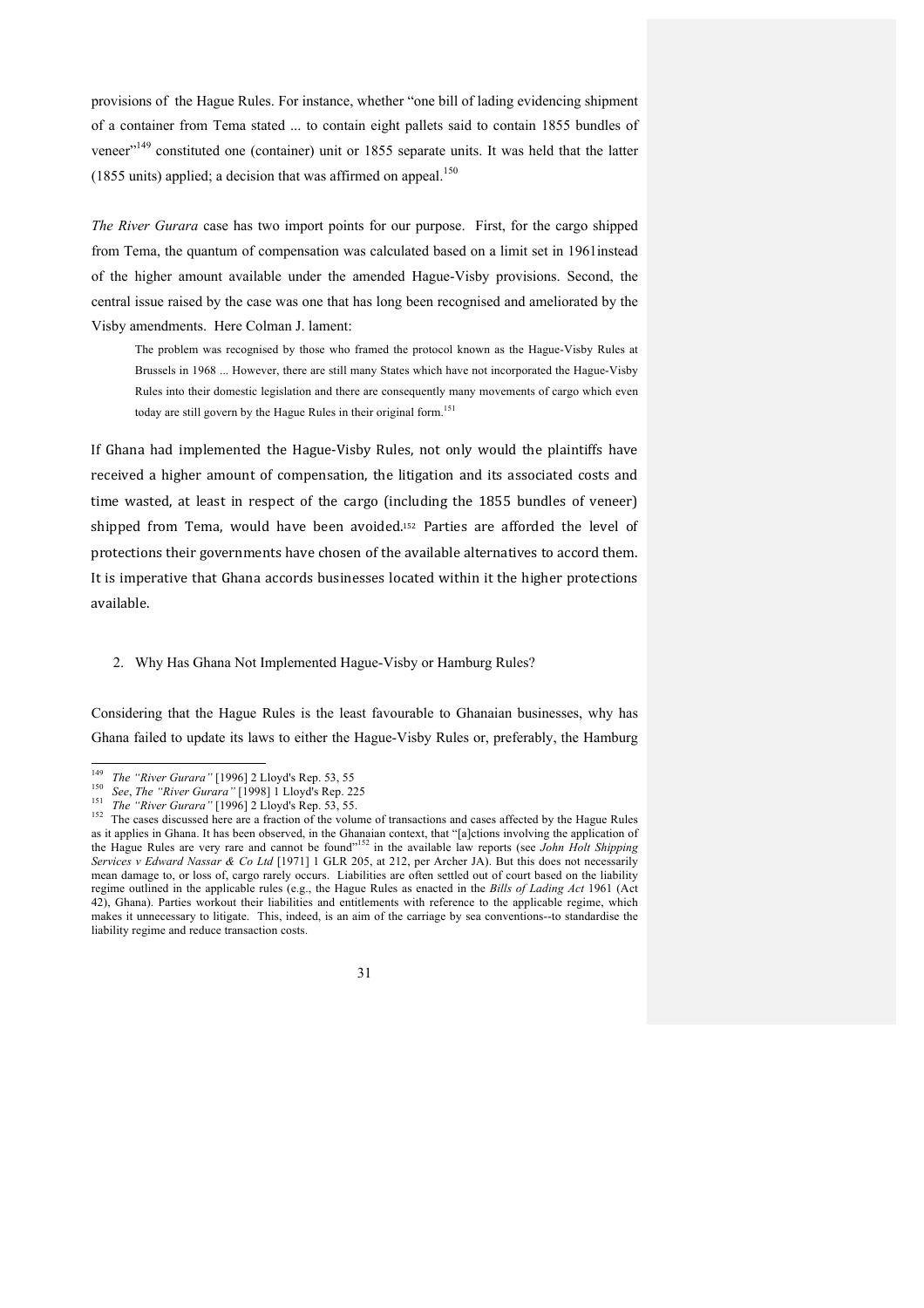Rules? Ghana was one of fourteen (out of seventy-eight represented) jurisdictions that signed the Hamburg Rules when it was opened for signature on 31 March 1978.<sup>153</sup> More than three decades on, Ghana has still not ratified the instrument. As observed in respect of the CISG, again, there appears to be no official or documented reasons for Ghana's failure to ratify the Hamburg Rules. So, again, one has to infer the reasons. The two possible reasons discussed in respect of the CISG, namely political instability and lack of appreciation by government and business come to mind, and remain the only plausible reasons.

Ghana should have taken steps to ratify the Hamburg Rules to improve its regime for carriage of goods by sea for the benefit of business. In the context of Ghana, the Hamburg Rules had advantages over the Hague-Visby. First, the sea-carriage documents that trigger the application of the Hague-Visby Rules are much narrower than under the Hamburg Rules.<sup>154</sup> The Hague-Visby Rules, as exist in most jurisdictions, apply to contracts of carriage evidenced by a bill of lading 'or any similar document of title'.<sup>155</sup> "However, receipt as a document of title will not be sufficient to trigger the Hague-Visby Rules unless it has the character of a bill of lading"<sup>156</sup> In contrast, the Hamburg Rules apply to sea-carriage regulated by "any contract whereby the carrier undertakes against payment of freight to carry goods by sea from one port to another."<sup>157</sup> There is no mention of document of tile, and that simplifies the often contentious question as to the qualification of the documents relating to a

 $\frac{2577}{157}$  The Hamburg Rules, article 1(6). The Rotterdam Rules retains a similar provision in Article 1(1).



<sup>&</sup>lt;sup>153</sup> The other thirteen were: Brazil, Chile, Ecuador, Egypt, Germany, Holy See, Madagascar, Mexico, Panama, Portugal, Senegal, Singapore, and Venezuela. See, Status: United Nations Convention on the Carriage of Goods by Sea - the "Hamburg Rules" 1978, available at

http://www.uncitral.org/uncitral/en/uncitral\_texts/transport\_goods/Hamburg\_status.html (last accessed 30 April 2010) 154 Scholarly literature abounds that engage in detailed comparative analysis of the various instruments carriage of goods by sea. It is not intended to engage in any detailed analysis here; only a few core provisions are mentioned. For some of the comparative literature, see Sze Ping-fat, C*arrier's Liability Under the Hague, Hague-Visby and Hamburg Rules* (2002, Kluwer Law International); Hugh Kindred*, The Hamburg Rules: From Hague to Hamburg via Visby* (2nd edn, 1997); Samuel R. Mandelbaum, "Creating Uniform Worldwide Liability Standards for Sea Carriage of Goods Under the Hague, COSGA, Visby and Hamburg Conventions" (1996) 23 *Transport Law Journal* 471; Robert Force, "A Comparison of the Hague, Hague Visby, and Hamburg Rules: Much Ado About (?)" (1996) 70 *Tulane Law Review* 2051-2089; George F. Chandler III, A Comparison of "COSGA", the Hague-Visby Rules and the Hamburg Rules (1984) *Journal of Maritime Law and Commerce* 233-291; R.G. Baur, "Conflicting Liability Regimes: Hague-Visby v Hamburg Rules—A Case by Case<br>Analysis" (1993) 24 Journal of Maritime Law and Commerce 53.

See, for example, article 1 of the Hague-Visby Rules as contained in "Schedule 1—The amended Hague Rules (unmodified text)" of the Australian *Carriage of Goods by Sea Act 1991* (Cth). Australia has now broadened the application of its regime to apply to sea-carriage documents other than the bill of lading or

documents of tile. See Schedule 1A, which came into effect in 1998 and replaces Schedule 1.<br><sup>156</sup> Scott Thompson, "The Hamburg Rules: Should They Be Implemented in Australia and New Zealand?" (1992) 4 *Bond Law Review* 168, at 172. *See* also *J.C.B Sales Ltd, Caterpillar Inc. & v Wallenius Lines (Wallenius Lines North America Inc) & Others* 124 F.3d 132; 1997 US; and *Hugh Mack & Co Ltd v Burns &*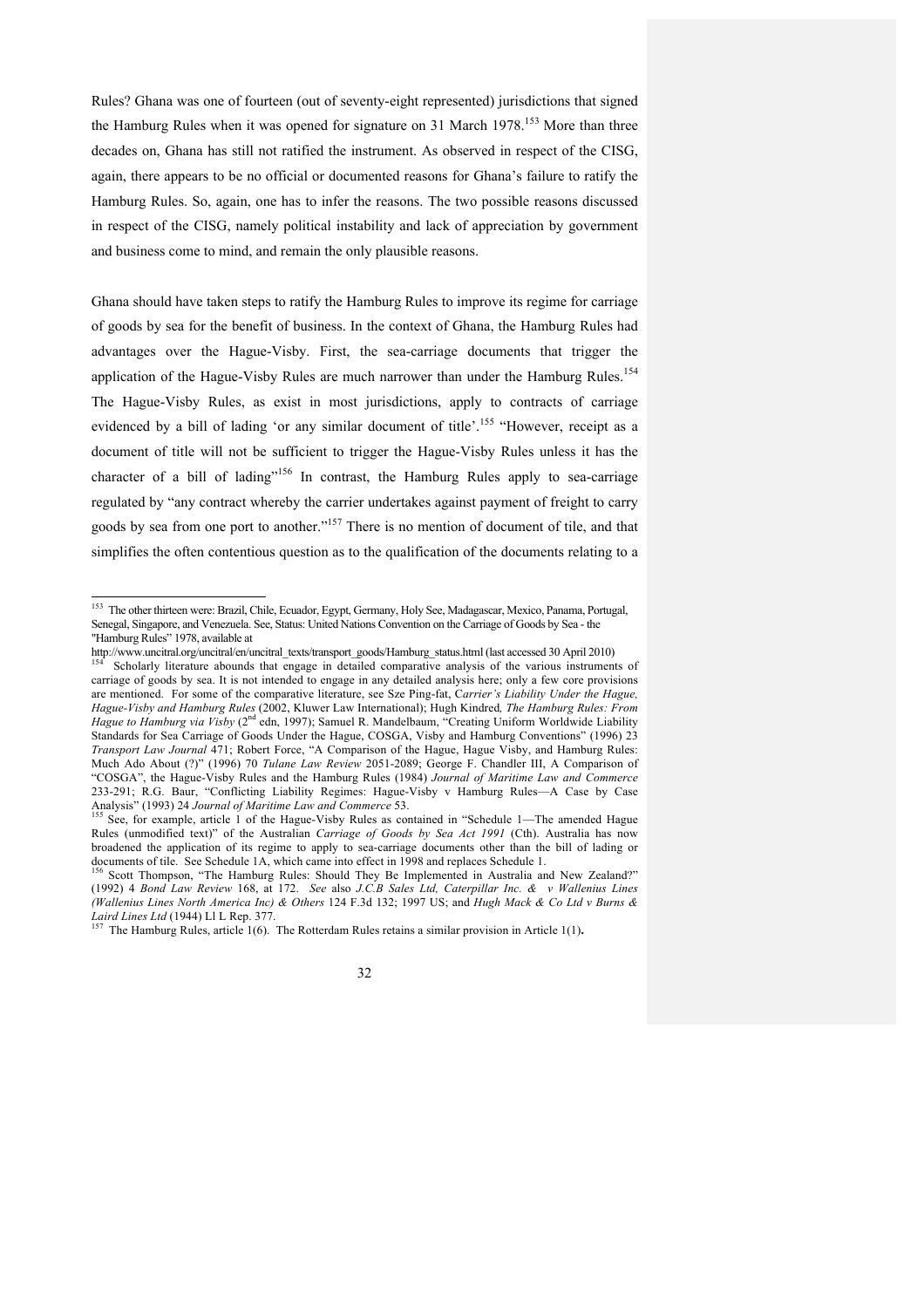pending dispute under the Hague-Visby regime.<sup>158</sup> It also removes the unnecessary disadvantage that occurs when goods are carried under other widely used documents such as sea waybills.<sup>159</sup>

Second, while the Hague-Visby Rules are excluded from applying to carriage of live animals and deck cargo,<sup>160</sup> the Hamburg Rules are more flexible. The definition of goods capable of being subject to the Hamburg Rules does not exclude live animals.<sup>161</sup> The carrier may carry goods on deck if "such carriage is in accordance with an agreement with the shipper or with the usage of particular trade or is required by statutory rules or regulations."<sup>162</sup> The carrier has normal responsibilities in respect of such cargo, and may be liable for breaches.<sup>163</sup> However, the carrier is protected against "loss of or damage to the goods, as well as for delay in delivery, resulting solely from the carriage on deck,"<sup>164</sup> except where the carriage on deck was contrary to article 9.1 and 9.2.<sup>165</sup> Thus, a lot of deck cargo, particularly containerized cargo, would be subjected to the Hamburg Rules. Arguably, the provisions of the Hamburg Rules relating to the carriage of deck cargo can be problematic. For instance, the term 'usage' of a trade in the article 9.1 exception is not defined. Determination is thus left to the courts, in resulting litigation, and that could lead to vast differences across jurisdictions. It has been argued by some that it would have been better "to nominate the sorts of cargo and containers that are acceptable in the trade for deck cargo"<sup>166</sup>. It is probably not as simple as suggested. It suffices to say for the purposes of this publication that the more important point is that the Hamburg Rules expands on the rights and liabilities relating to deck cargo, and is to be preferred.<sup>167</sup>

<sup>&</sup>lt;sup>158</sup> Thompson, above note 156, at 172.<br><sup>159</sup> It is possible, though, to enact the Hague-Visby Rules as to make them applicable to documents other than the bills of lading. Australia, for instance, has amended its carriage of goods by sea laws to extend its Hague-Visby regime non-bills of lading (*see* the Australian *Carriage of Goods by Sea Act 1991* (Cth), Schedule 1A), but the hybrid approach has been severely criticized as constituting a source of confusion rather than harmonizing with adopted regimes internationally (see Myburgh above note 20, 365-379).

<sup>&</sup>lt;sup>160</sup> See Hague-Visby Rules, article 1.<br><sup>161</sup> Hamburg Rules, article 1.5, defines goods to include live animals. That the carriage of live animals may be governed by the Hamburg Rules is not of much significance to Ghana, as Ghana is not a major live stock trader.

<sup>&</sup>lt;sup>162</sup> Hamburg Rules, article 9.1.<br><sup>163</sup> Hamburg Rules, article 9.3.<br><sup>164</sup> Hamburg Rules, article 9.2 requires that an agreement between the carrier and the shipper to carry cargo on<br><sup>165</sup> Hamburg Rules, article 9.2 require deck to be noted on "the bill of lading or other document evidencing the contract of carriage by sea", in the absence of which the carrier is disentitled form invoking such agreement against a third party.<br><sup>166</sup> Thompson, above note 156, at 173.

<sup>&</sup>lt;sup>167</sup> The Rotterdam Rules also allows for deck cargo. *See* Article 25.

<sup>33</sup>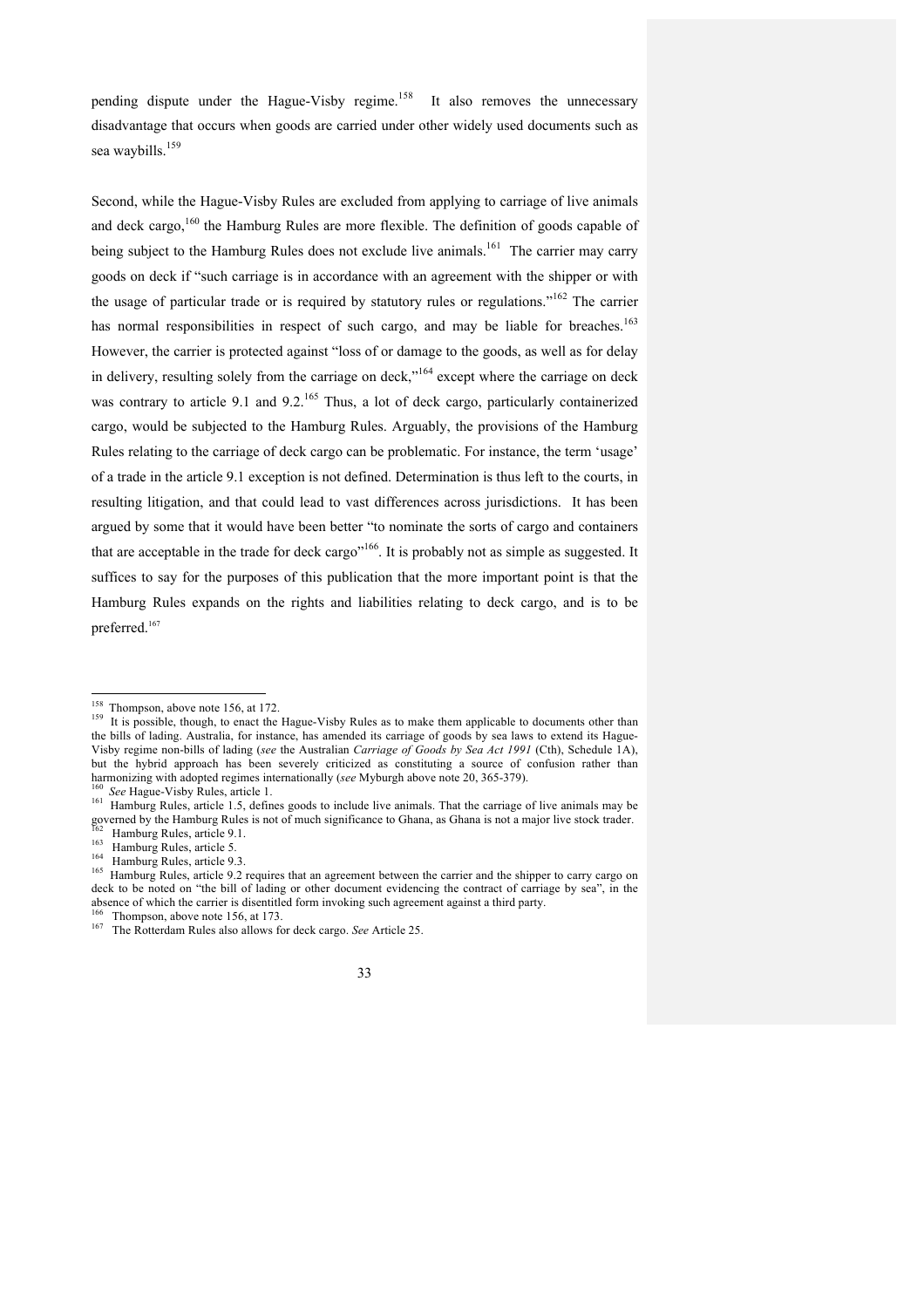Third, the Hague-Visby Rules apply from 'tackle to tackle', as has been alluded to already. That is, the rules apply from the time the goods are physically aboard the carrier's vessel to when they are unloaded.<sup>168</sup> The Hamburg Rules, on the other hand, extend the liability of the carrier to the entire period the carrier is in charge of the goods.<sup>169</sup> The carrier is liable from the time it receives the goods from the shipper or responsible third party until the goods are delivered to the consignee or responsible third party. This ameliorates problems presented by the Hague-Visby rules in situations where goods are damaged during transhipment from one vessel to another or where they are at the dock or in a warehouse, as happened in the *John Holt* case discussed above. The Hamburg Rules may have continuous application.<sup>170</sup> The carrier, if unable to deliver the goods to the consignee, is allowed to "place them at the disposal of the consignee in accordance with the contract, or with the law, or with the usage of the particular trade applicable at the port of discharge,"<sup>171</sup> after which its liability discharges. Here again reference to 'usage of the particular trade' is undefined, and could potentially lead to litigation, and diverse interpretations, despite the admonition in article 3 that regard be had to the international character of the instrument when interpreting or applying it.

Fourth, the Hamburg Rules impose on the carrier extended duty of care over the cargo. The carrier has a duty to exercise due diligence in respect of the cargo at all times while the cargo is in the charge of the carrier.<sup>172</sup> The carrier is required to provide a seaworthy vessel during the entirety of the voyage. Article 3 of the Hague-Visby Rules, on the other hand, imposes a on the carrier to provide seaworthy vessel only at the beginning of the voyage.

Fifth, the basis of liability under the Hamburg Rules, which are outlined in a single test in article 5, is arguably simpler, clearer and fairer.<sup>173</sup> The 'list' of defences available to the carrier under Article 4(2) of the Hague-Visby Rules, which included defences of negligent navigation, or negligent management of the ship, is discarded in the Hamburg Rules. Some of these defences were archaic, found in no other law of transport.<sup>174</sup> The basis of liability



<sup>&</sup>lt;sup>168</sup> Hague-Visby Rules, article 1.<br>
<sup>169</sup> Hamburg Rules, article 4.1<br>
<sup>170</sup> Hamburg Rules, article 4.2(b) (ii)<br>
<sup>171</sup> Hamburg Rules, article 4.2(b)(ii)<br>
<sup>172</sup> Hamburg Rules, Article 5.1<br>
<sup>172</sup> John Honnold, "Ocean Carrie *of Maritime Law and Commerce* 75; Thompson, above note 156, at 174.<br><sup>174</sup> Thompson above note 156, at 175.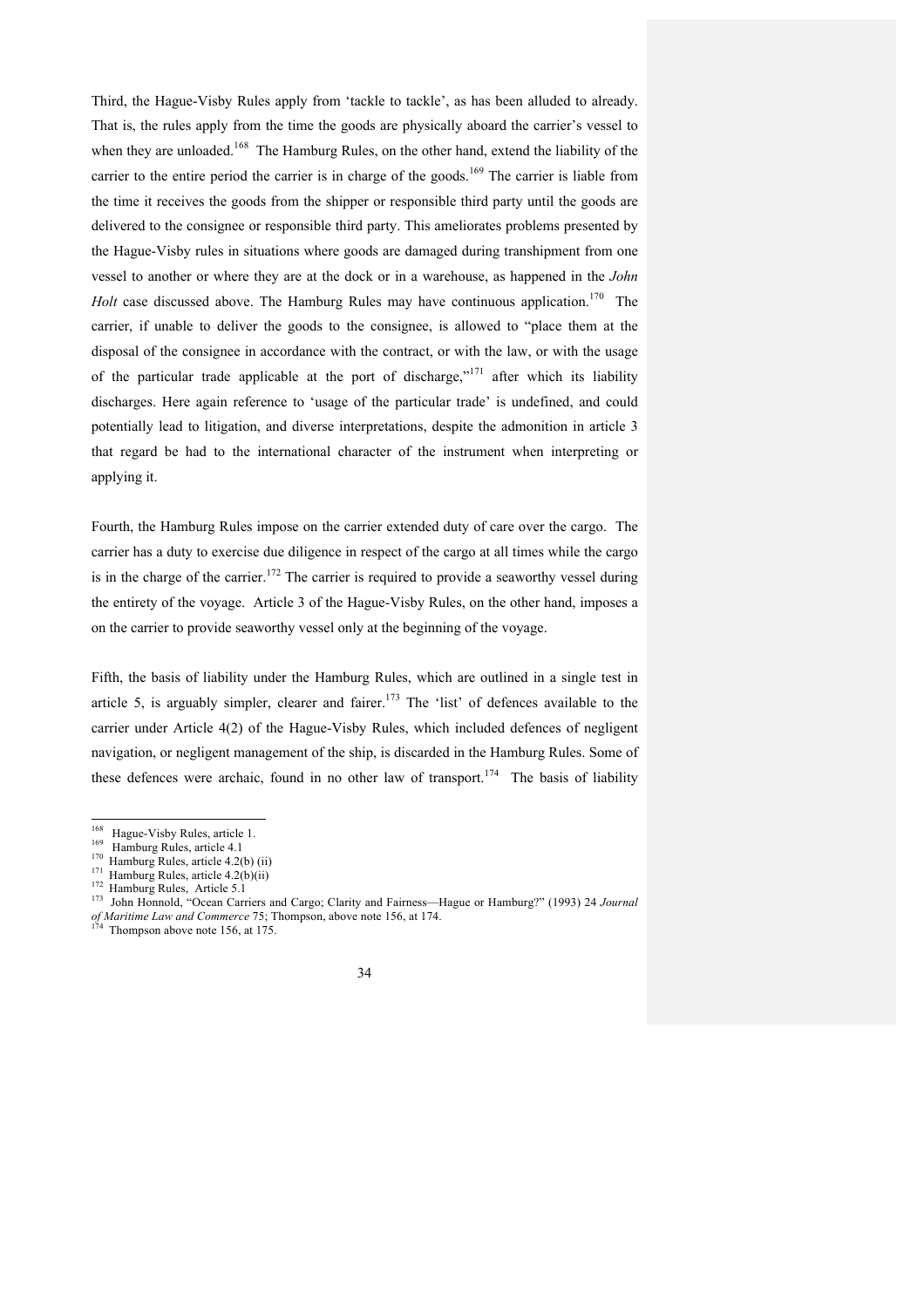under the Hamburg Rules is in line with the evolving trend established in other transport conventions towards carrier liability based on negligence. The burden of proof rests with the carrier to establish that it took all reasonable care to avoid the loss or that the loss resulted from circumstances beyond the carrier's control.<sup>175</sup>

Sixth, the Hamburg Rules set a minimum liability of the carrier in the event of a loss at a level that is slightly higher than is set under the Hague-Visby Rules. Adopting SDR as the unit of account,  $176$  the limits for damage or loss of cargo under the Hamburg Rules are an amount equivalent to 835 SDR per package or other shipping unit or 2.5 SDR per kilogram, whichever is higher.<sup>177</sup> The liability limits for delay in delivery is two and a half times the freight payable for the goods delayed, but not exceeding the total freight payable under the contract of carriage.<sup>178</sup> While the limits in the Hamburg Rules for damage or loss are still low,<sup>179</sup> representing only a 25 percent increase over that set by the Hague-Visby Rules,<sup>180</sup> it is the better of the two regimes. In any case, it is much better than the current Ghanaian provision contained in the Hague-Rules provided way back in 1961.

With the Rotterdam Rules now promulgated, and signed by Ghana, two questions arise. First, is the Rotterdam Rules better for Ghana than the Hamburg Rules? Second, should Ghana implement the Hamburg Rules while it monitors progress on the ratification of the Rotterdam Rules or should it simply proceed to implement the Rotterdam Rules and hope sufficient number of countries implements to bring it into operation?

Briefly stated the Rotterdam Rules combines aspects of the Hague-Visby and Hamburg Rules, as well as introduce new aspects to reflect modern methods and modes of international carriage of goods including the application of new technologies. The Rotterdam Rules better clarifies the rights, obligations and responsibilities of the parties, while allowing for parties' freedom to contract out of the instrument within certain limits. The scope of application of

<sup>&</sup>lt;sup>175</sup> Thompson above note 156, at 175.<br><sup>176</sup> The SDR became the unit of account of the Hague-Visby regime in countries that adopted the *Protocol Amending the International Convention for the Unification of Certain Rules of Law Relating to Bills of Lading* (21 December 1979) (commonly referred to as the "The SDR Protocol of 1979").<br><sup>177</sup> Hamburg Rules, article 6.1(a).

 $178$  Hamburg Rules, article 6.1(b). Thus, where the delivery of an entire cargo in shipment is delayed, the shipper would receive not more than the fright paid under this provision.

Particularly when compared to other limits in the world of transportation. For instance, article 23 of the CMR provides for 8.33 SDR per kilogram, plus the costs of carriage.<br><sup>180</sup> Under the Hague-Visby Rules, the limits are 666.67 SDR per package or 2 SDR per kilogram, whichever is

higher.

<sup>35</sup>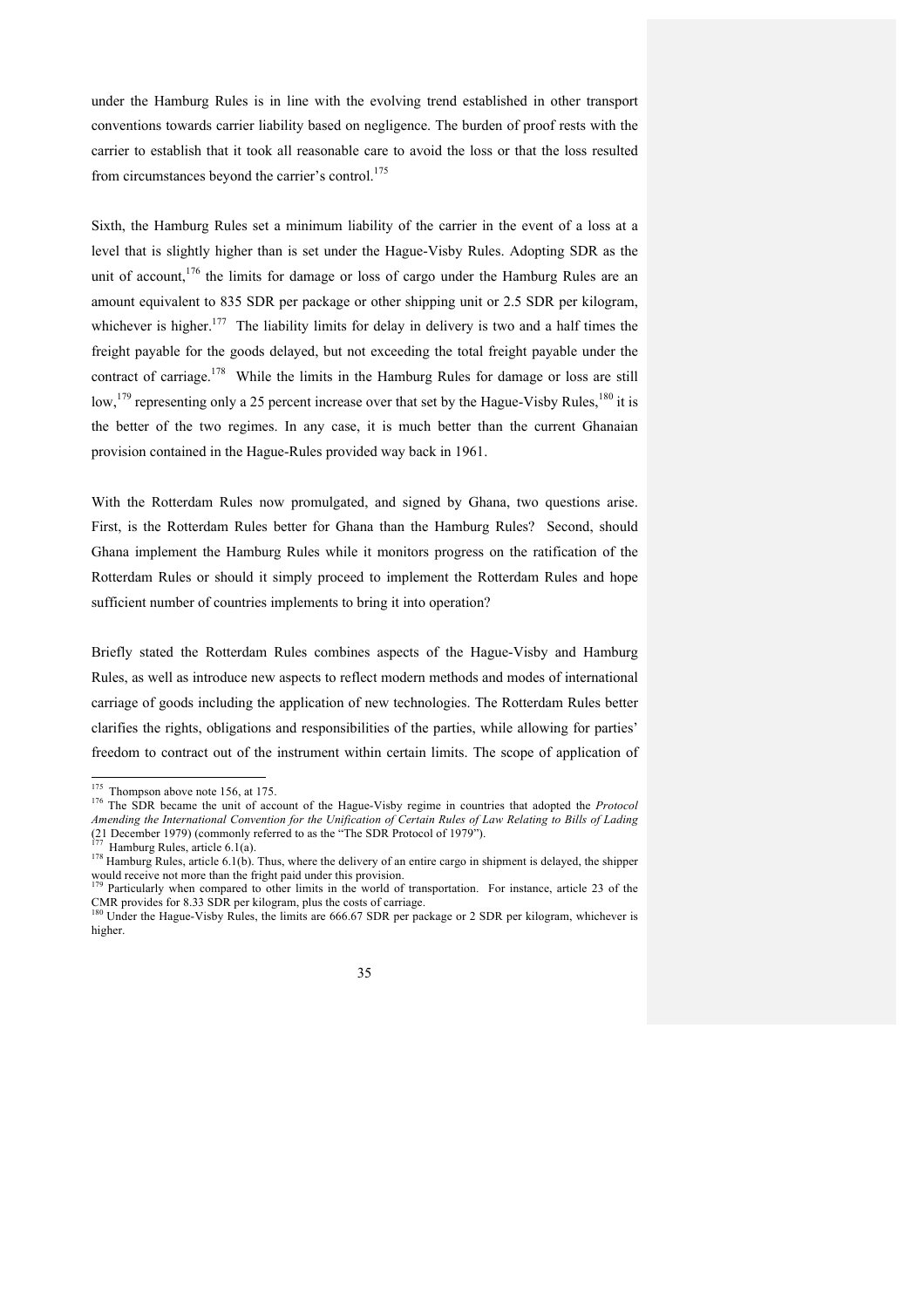the limits of liability has been widened in the Rotterdam Rules, to cover generally breaches of the carrier's obligations under the Rules. <sup>181</sup> The minimum liability is higher under the Rotterdam Rules, at 875 SDR per package or unit and 3 SDR per kilogram, compared to 835 SDR and 2.5 SDR respectively under the Hamburg Rules, and 666.67 SDR per package or unit and 2 SDR per kilogram under the Hague-Visby Rules as amended by the SDR Protocol.<sup>182</sup>

It is submitted that Ghana should implement the Rotterdam Rules. However, while one may anticipate that the Rotterdam Rules would probably attract wider international implementation than the Hamburg Rules, and become more successful, past experience suggests that would take several years, if not decades. Ghana may therefore consider immediate ratification of the Hamburg Rules in the meantime, to benefit its international traders. After all, countries are still acceding to the Hamburg Rules. Kazakhstan, for example, only recently acceded to the Hamburg Rules, where the instrument entered into force on 1 July 2009, after the Rotterdam Rules had been adopted by the UN in 2008.<sup>183</sup>

A question that may be raised is whether Ghana's implementation of the Hamburg or Rotterdam Rules would lead to higher freight charges for cargo shipped from or to Ghana. This issue, sometimes referred to as the "insurance argument"<sup>184</sup> has been a long-standing debate between shipping interest and cargo owning interest.<sup>185</sup> On the one hand, shipping interests argue that an increase of their liability would lead to higher insurance costs, which would be offloaded unto shippers in the form of higher freight. On the other hand, is the argument that higher carrier liability limits provide an incentive for loss avoidance, lower

<sup>&</sup>lt;sup>181</sup> Rotterdam Rules, Article 59.<br><sup>182</sup> For a detailed analysis of the Rotterdam Rules and its comparison with the Hamburg and Hague-Visby Rules, *see*, e.g., Michael F. Sturley, Tomotaka Fujita & Gertjan van Der Ziel, *The Rotterdam Rules: The UN Convention on Contracts for The International Carriage of Goods Wholly or Partly by Sea* (London: Sweet & Maxwell 2010); Francesco Berlingieri, "A Comparative Analysis of The Hague-Visby Rules, The Hamburg Rules and The Rotterdam Rules", (A Paper delivered at the General Assembly of the AMD, Marrakesh 5-6 November 2009), available at

http://www.uncitral.org/pdf/english/workinggroups/wg\_3/Berlingieri\_paper\_comparing\_RR\_Hamb\_HVR.pdf  $\frac{\mu}{183}$  See INIGER 17

<sup>183</sup> *See* UNCITRAL, "Status: United Nations Convention on the Carriage of Goods by Sea - the "Hamburg Rules"", available at http://www.uncitral.org/uncitral/en/uncitral\_texts/transport\_goods/Hamburg\_status.html (last\_accessed 30 April 2010)

<sup>184</sup> Michael Sturley, "Changing Liability Rules and Marine Insurance: Conflicting Empirical Arguments About Hague, Visby, and Hamburg in a Vacuum of Empirical Evidence" (1993) 24 *Journal of Maritime Law and*  <sup>185</sup> Sturley, "Changing Liability Rules and Marine Insurance", ibid.

<sup>36</sup>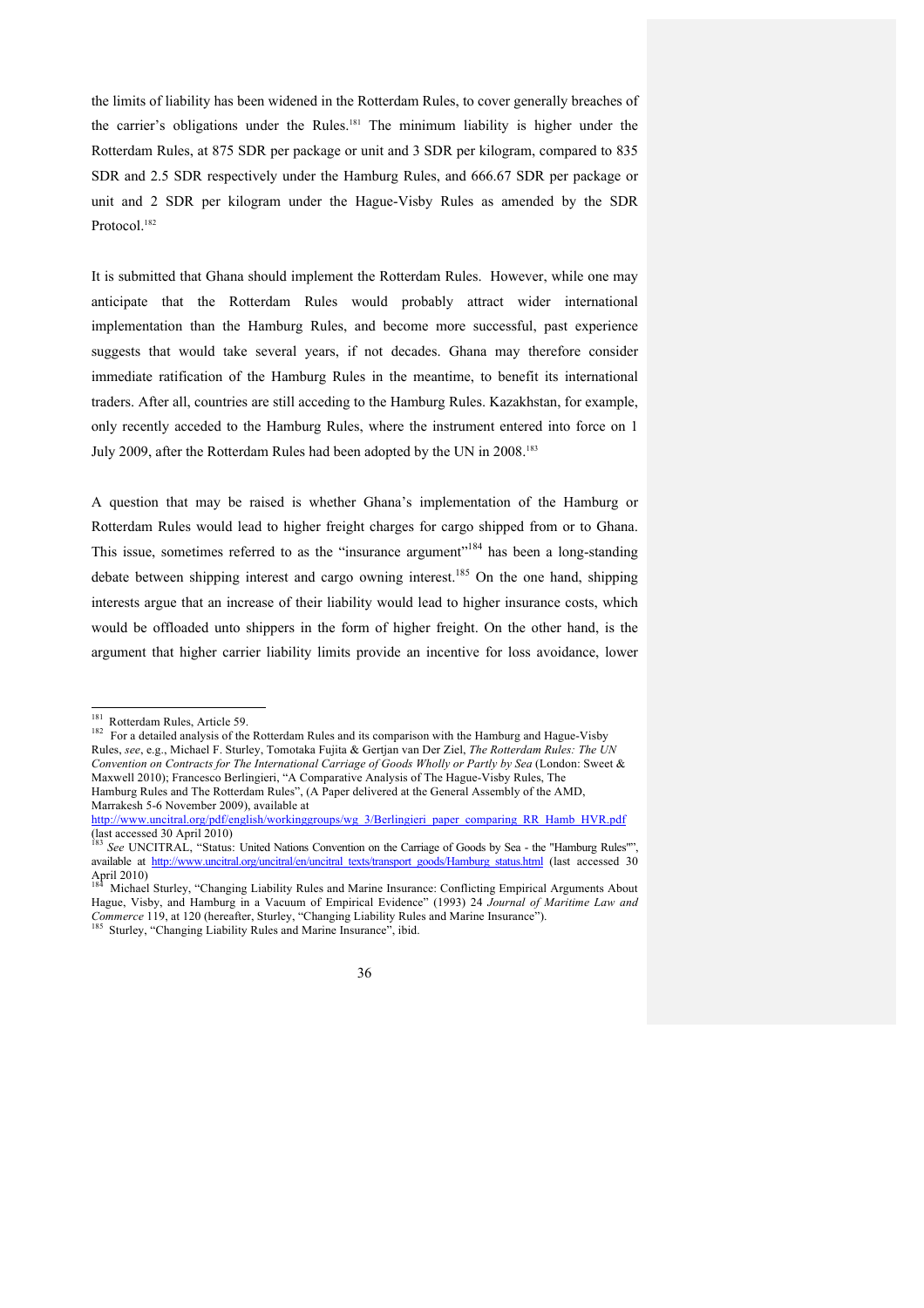insurance and other costs for both parties.<sup>186</sup> It is not intended, in this article, to go into the details of the "insurance argument", much of which has "been characterised by a surfeit of legal discourse, voodoo economics and generalised speculation, and an almost total lack of detailed empirical economic research"<sup>187</sup>. Suffice it observe that there is little evidence that the different regimes influence freight charges.<sup>188</sup> Ghana should therefore not be swaved by arguments of possible increased costs in its consideration of implementing the Hamburg or Rotterdam Rules for the benefits of its traders.

As Ghana was one of the initial 16 countries to sign the Rotterdam Rules at the open for signing ceremony, it might be argued Ghana would implement the instrument. As has been discussed already, however, it is to be noted that Ghana signed both the Hamburg Rules and CISG at their open for signature ceremonies, in 1978 and in 1980 respectively, but has failed to ratify them. Discussing the merits for implementation is thus important.

## **V Electronic Commerce (E-commerce)**

Undoubtedly, advancements in Information and Communications Technology (ICT) have revolutionized the ways in which business is currently conducted. Electronic methods of contracting afford several efficiencies including speedy transacting, automation (which may reduce preparation, sorting and filing time, eliminates data re-entry and associated potential errors), cheaper record keeping and more efficient data collection and analysis.<sup>189</sup> Ecommerce is also considered to widen market access to small and medium-sized enterprises (SMEs) at the regional and the international level.<sup>190</sup> The benefits of business to business (B2B) ecommerce are particularly distinct in international trade.191



<sup>&</sup>lt;sup>186</sup> For a detailed discussion of the arguments, see Sturley, "Changing Liability Rules and Marine Insurance", above note 184; Erling Selvig, "The Hamburg Rules, the Hague Rules and Marine Insurance Practices" (1981) 12 *Journal of Maritime Law and Commerce* 299; C.W.H Goldie, "Effect of the Hamburg Rules on Shipowners'<br>Liability Insurance" (1993) 24 *Journal of Maritime Law and Commerce* 111.

Eun S. Lee, "Analysis of the Hamburg Rules on Marine Cargo Insurance and Liability Insurance" (1997) 4

ILSA Journal of International and Comparative Law 153-172; Myburgh, above note 20, 365.<br><sup>188</sup> See Sturley, "Changing Liability Rules and Marine Insurance", above note 184; Selvig, above note 186.<br><sup>189</sup> Emmanuel Laryea, "Fa 19(2) *International Review of Law, Computers & Technology* 121, at 121-122 (hereafter, Laryea, "Facilitating Paperless International Trade").

UNCTAD, Information Economy Report 2007-2008 (2008, UNCTAD), 321 available at http://www.unctad.org/en/docs/sdteecb20071ch8\_en.pdf (last accessed 30 April 2010) 191 Laryea, *Paperless Trade*, above note 7, 1.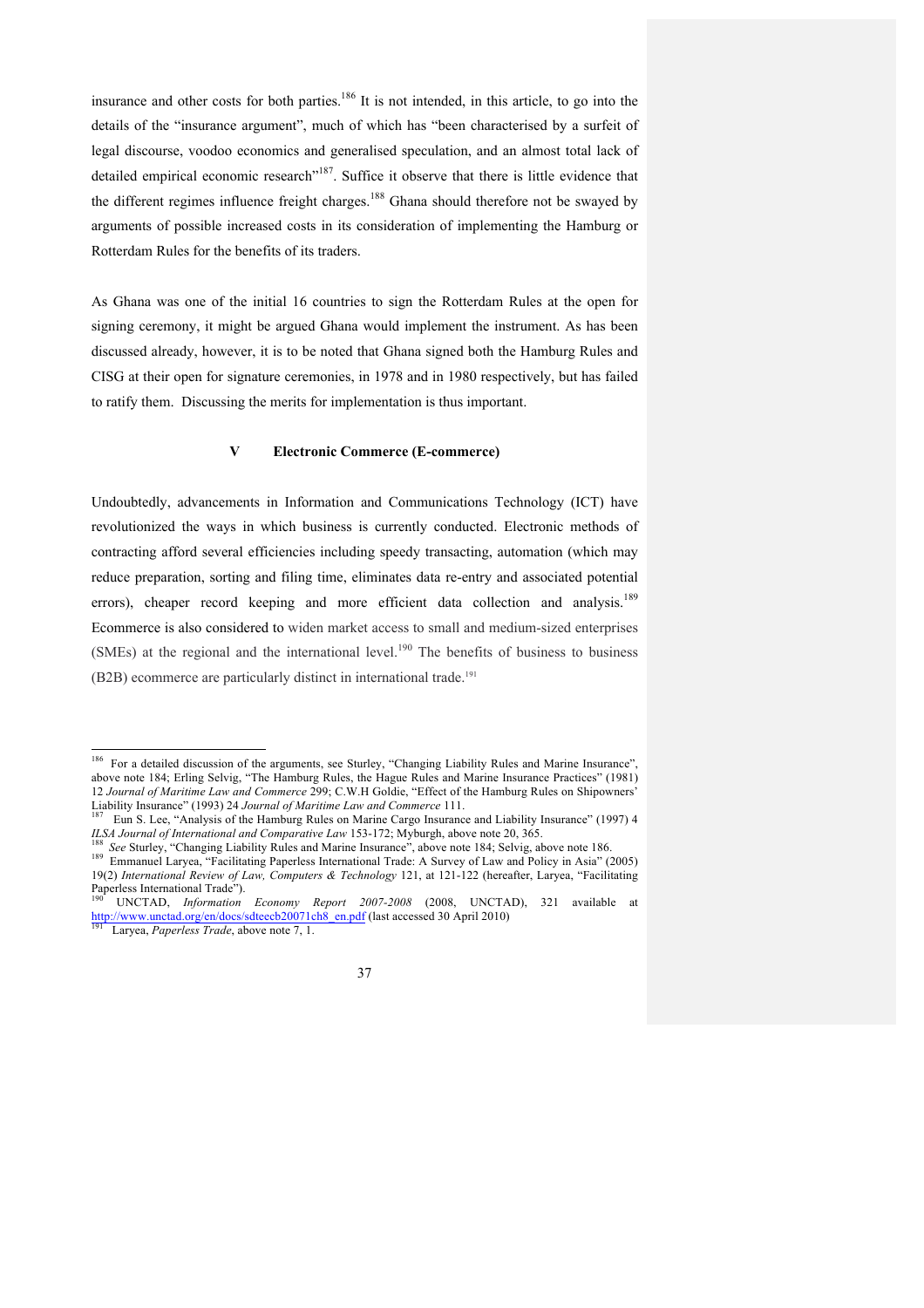A potential barrier to the development, use and reliance on ecommerce is lack of an ecommerce friendly legal framework to provide recourse for users: legal uncertainty.<sup>192</sup> Thus, more than two decades ago, the UN called on governments and international organisations to put in place new laws as well as revise existing legal rules and other texts to facilitate electronic transacting.<sup>193</sup> For this reason, the international business community, including UN organs and other vital international organisations, have been working hard to facilitate the utilisation of ICT in international (and domestic) trade transactions.<sup>194</sup> UNCITRAL in particular has been particularly active in this area, having promulgated three ecommerce related instruments: (1)  $MLEC^{195}$ ; (2)  $MLES^{196}$ ; and (3)  $CUECIC^{197}$ . These instruments, and Ghana's position regarding them, are briefly now considered.

#### **A. The ILIs on E-commerce**

### 1. MLEC

The MLEC was published by the UN in 1996 for adoption by governments into domestic law. The instrument was intended to facilitate the use of modern means of communications and storage of information. It is based on the establishment of functional equivalence in electronic media for paper-based concepts such as "writing", "signature" and "original".198 It was expected that, by providing standards by which the legal value of electronic messages can be assessed, the MLEC would play a significant role in enhancing the use of paperless communication in modern business transactions.

The Model Law was expanded in 1998 to cover rules for electronic commerce in specific areas, such as carriage of goods, by the addition of Article 5*bis*. *See* UNCITRAL, *UNCITRAL Model Law on Electronic Commerce with Guide to Enactment 1996, with additional article 5 bis as adopted in 1998*, available at http://www.uncitral.org/pdf/english/texts/electcom/05-89450\_Ebook.pdf (last accessed 30 April 2010)



 <sup>192</sup> *See*, e.g., Laryea, "Facilitating Paperless International Trade, above note 189, 122-127; APEC, *Paperless Trading: Benefits to APEC* (2001), 18, available at <u>http://www.dfat.gov.au/publications/paperless/index.html</u>, (last accessed 30 April 2010).

<sup>(</sup>a) See UN General Assembly, "UNCITRAL Recommendation on the Legal Value of Computer Records (1985)", UNGAOR, 40th Sess., Supp. No. 17, at 360, U.N. Doc. A/40/17, 1985.

<sup>&</sup>lt;sup>194</sup> Laryea, "Facilitating Paperless International Trade: A Survey of Law and Policy in Asia", above note 189.<br><sup>195</sup> UNCITRAL. *UNCITRAL Model Law on Electronic Commerce (1996)*, UN GAOR 51<sup>st</sup> Sess., 85th plenary mtg., UN Doc. A/51/162 (1996)<br><sup>196</sup> UNCITRAL Model Law on Electronic Signatures (2001)

<sup>197</sup> UNCITRAL, *UN Convention on the Use of Electronic Communications in International Contracting*<br>(2005), UN Doc. A/60/515 (Nov. 23, 2005)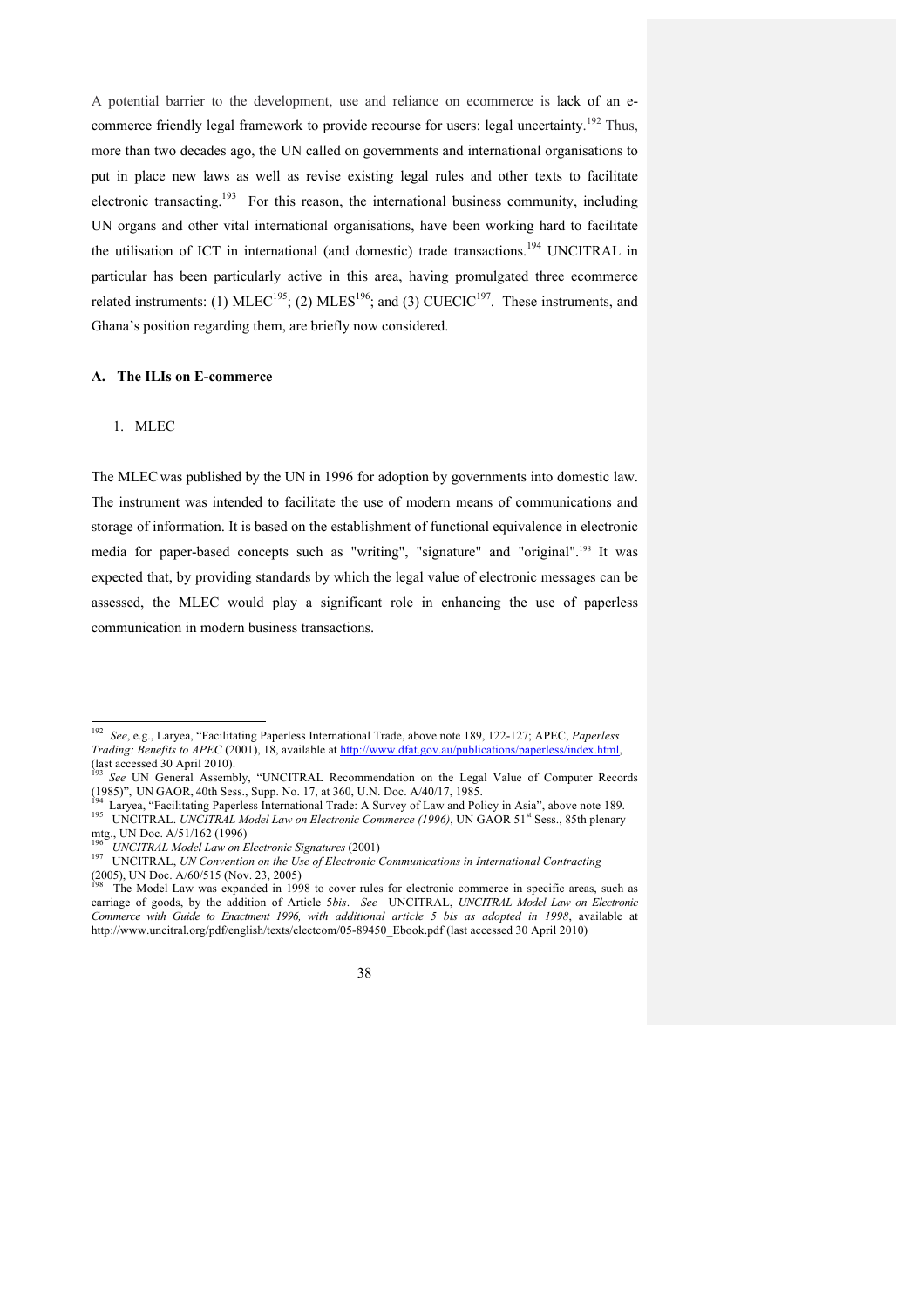Many countries around the world have enacted laws based on or influenced by the provisions of the MLEC in order to facilitate ecommerce. <sup>199</sup> Ghana has incorporated a significant part of MLEC in its *Electronic Transactions Act* 2008 (Act 772). However, as would be noted under Section B below, section 4 of the statute excludes its application to negotiable instruments and bills of lading, which affect international sale transactions. These should be corrected.

#### 2. MLES

In addition to the generic ecommerce law, as provided in the MLEC, it is considered that electronic signatures, an electronic means of authenticating documents, pose particular challenges and deserve specific treatment.<sup>200</sup> An e-signature may be described, generically, as data in an electronic form in, affixed to or logically associated with, a data message, which may be used to identify the signatory in relation to the data message and indicate the signatory's approval of information contained in the data message.<sup>201</sup> There are different types of e-signatures providing different levels of security, including biometric records, scanned manuscript signatures, typing a name on electronic documents, and digital signatures.<sup>202</sup>

UNCITRAL has worked on this aspect of ecommerce to produce its MLES in 2001*.* MLES builds upon the signature provisions in the MLEC to provide: (1) greater legal certainty about the use of certain types of electronic signatures; (2) conduct rules for various parties dealing with electronic signatures; and, (3) basic standards for the recognition of electronic signatures from other jurisdictions.

39

 <sup>199</sup> See UNCITRAL, *Status: UNCITRAL Model Law on Electronic Commerce*, available at http://www.uncitral.org/uncitral/en/uncitral\_texts/electronic\_commerce/1996Model\_status.html (last accessed 30 April 2010), for a list of countries have implemented laws based on influenced by the MLEC.<br><sup>200</sup> See, UNCITRAL, *Promoting Confidence in Electronic Commerce: Legal Issues on International Use of* 

*Electronic Authentication and Signature Methods* (2007), available at http://www.uncitral.org/pdf/english/texts/electcom/08-55698\_Ebook.pdf (last accessed 30 April 2010); Anda Lincoln, ''Electronic Signature Laws and the Need for Uniformity in the Global Market'', (2004) 8 *The Journal* 

*See* UNCITRAL (2001), The Model Law on Electronic Signature 2001, available at: www.uncitral.org; Minyan Wang, "Do the Regulations on Electronic Signatures Facilitate International Electronic Commerce? A Critical Review" (2007) 23 C*omputer Law & Security Report* 32. 202 Wang, ibid.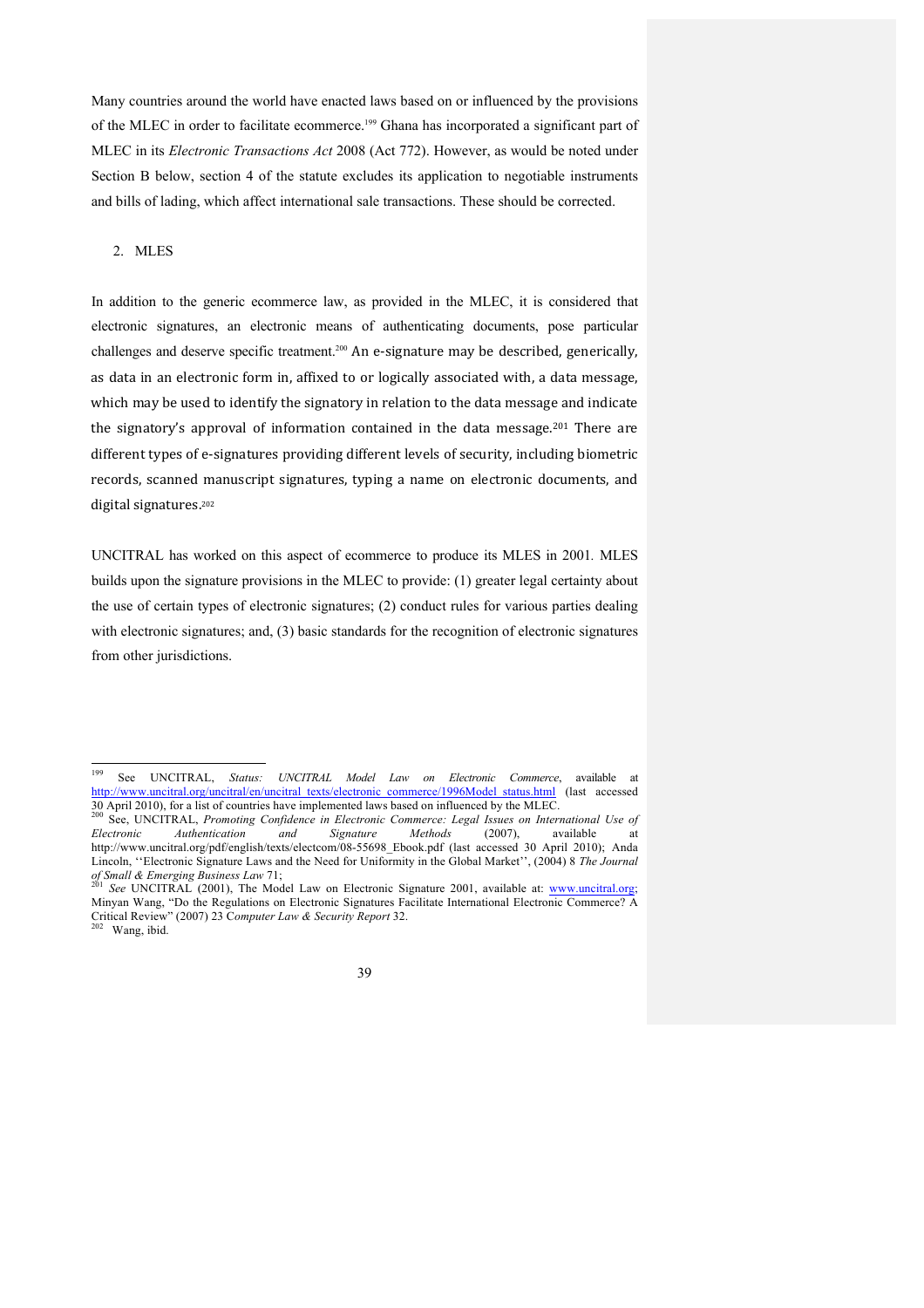MLES has struggled to attract uniform implementations. <sup>203</sup> Many countries around the world have adopted differing approaches to electronic signature legislations to support electronic transacting.204 Ghana too has incorporated digital signature provisions in its *Electronic Transactions Act* 2008 (Act 772) (Ghana). However, here again, the exclusion of negotiable instruments and bills of lading from the application of the statute undermines the Act's facilitative potential for international sale transactions, which needs to be corrected.

It has been argued that the divergent approaches to electronic signature legislation detract from the uniformity desired by the international business community and, "create new barriers to electronic authentication and international e-commerce."205 However, many ecommerce stakeholders have been working on international co-operation towards the establishment of uniform law.206 CUECIC, which is discussed in the next section, takes "a big step forward in the process of harmonizing laws."<sup>207</sup> Unfortunately, as would be seen below, CUECIC has also struggled to attract ratifications.

# 3. CUECIC

The aim of CUECIC was to eliminate legal obstacles to the use of modern means of communication in contract formation. The provisions of CUECIC are based on the CISG and the MLEC.<sup>208</sup> It was developed to remove obstacles to the use of electronic communications

<sup>&</sup>lt;sup>207</sup> Wang, above note 201, at 41. *Law 1. 208 It is important to mention that the MLEC*, in particular, focused on having basic and flexible principles that would facilitate its adoption within the laws of the member countries in order to achieve uniformity in the laws of international trade, *see* A. Brooke Overby, "UNCITRAL Model Law on Electronic Commerce: Will Cyberlaw Be Uniform? An Introduction to the UNCITRAL Model Law on Electronic Commerce" (1999) 7 *Tulane Journal of International & Comparative Law* 219, 225; Charles H. Martin, "The UNCITRAL Electronic Contracts Convention: Will It Be Used or Avoided?" (2005) 17 *Pace International Law Review* 261, 263 (hereafter, "Martin, The UNCITRAL Electronic Contracts Convention")*.*



**<sup>203</sup>** As at 30 April 2010, only ten jurisdictions—Cape Verde, China, Costa Rica, Guatemala, India, Jamaica, Mexico United Arab Emirates, and Thailand, The UAE and Vietnam— had enacted laws based on or influenced by the *Model*  Law on Electronic Signatures. See UNCITRAL, *Status: UNCITRAL Model Law on Electronic Signatures 2001*, available at http://www.uncitral.org/uncitral/en/uncitral\_texts/electronic\_commerce/2001Model\_status.html (last accessed 30 April

<sup>2010).&</sup>lt;br><sup>204</sup> *See*, Wang, above note 201, at 33; Lorna Brazell, *Electronic Signatures Law and Regulation* (2004), Sweet & Maxwell, 2; Dennis Campbell (ed.), *E-Commerce and the Law of Digital Signatures* (2005), Oceana Publications, 2005.

Wang, above note 201, at 41.

<sup>206</sup> Wang, above note 201, at 41; Mathias M. Siems, "The EU Directive on Electronic Signatures –

A Worldwide Model or a Fruitless Attempt to Regulate the Future?'' (2002) 16(1) *International Review of*<br>*Law Computers & Technology* 7, at 9.<br><sup>207</sup> Wang shave note 201, at 11.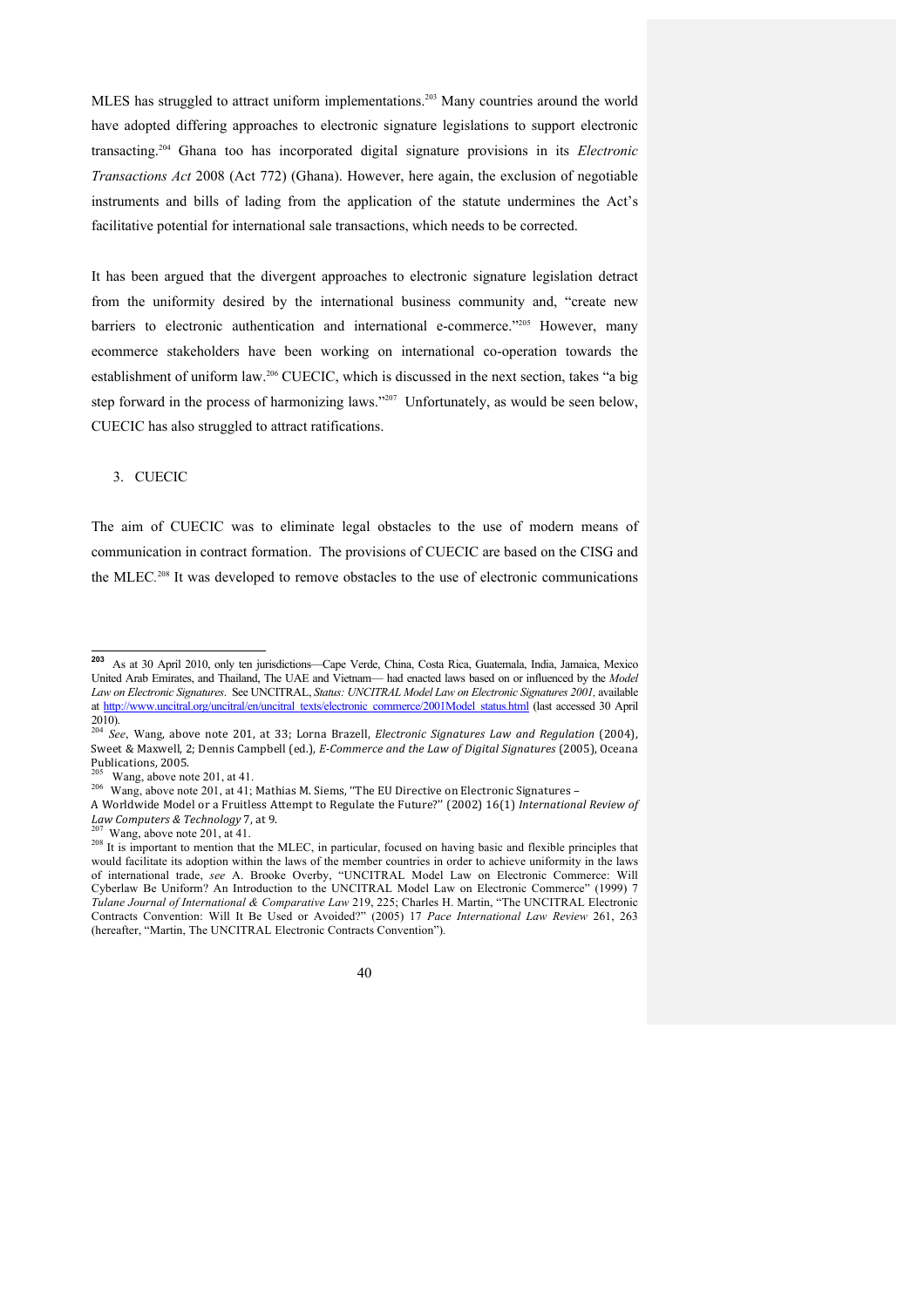in international contract, formation and performance.<sup>209</sup> It establishes a treaty-based framework of rules to legitimize contract formation and performance through electronic communications by commercial parties whose contract places of business are in different nations, unless the parties effectively choose an alternative applicable law.<sup>210</sup> Additionally, CUECIC validates the use of electronic communications for notice, filing, and other procedures prescribed by international treaties that were drafted prior to the advent of modern electronic communications.211 CUECIC is, thus, intended to clarify or adapt the traditional rules on contract formation to accommodate the realities of electronic contracting in an internationally uniform manner. Unfortunately, while the instrument has attracted 18 signatures so far, it has not obtained the three implementations to bring it into force.  $^{212}$ 

#### **B. Ghana and the ILIs on E-commerce**

Ghana recognises information and communication technologies (ICT) as an important tool in its socio-economic development, as do an increasing number of developing countries who "are adapting their legislation to e-commerce to remove barriers to online services and provide legal certainty to business and citizens"<sup>213</sup>. In mid 2003, the Ghana government published its official policy on communications and national development, *The Ghana ICT for Accelerated Development (ICT4AD) Policy*. <sup>214</sup> The aim, as expressed in the document, was "to transform Ghana into information-rich knowledge-based society and economy through the development, deployment and exploitation of ICTs within the economy and society."<sup>215</sup> The underlying assumption was that ICTs are a critical instrument for Ghana's

41

<sup>&</sup>lt;sup>209</sup> Charles H. Martin, "The Electronic Contracts Convention, the CISG, and New Sources of E-Commerce Law" (2008) 16 *Tulane Journal of International & Comparative Law* 467, 471 (hereafter, Martin, "The Electronic Contracts Convention; the CISG and New Sources of E-Commerce Law"); Martin, "The UNCITRAL Electronic Contracts Convention", ibid, at 264.

 $^{210}$  Martin, "The Electronic Contracts Convention; the CISG and New Sources of E-Commerce Law", Ibid.<br> $^{211}$  Martin, "The Electronic Contracts Convention; the CISG and New Sources of E-Commerce Law", above note 209. 212 *See*, UNCITRAL, *Status: United Nations Convention on the Use of Electronic Communications in International* 

*Contracts* 2005, available at

http://www.uncitral.org/uncitral/en/uncitral\_texts/electronic\_commerce/2005Convention\_status.html (last

accessed 30 April 2010).<br>
<sup>213</sup> UNCTAD, *Information Economy Report 2007-2008*, (2008) 321, available at<br>
http://www.unctad.org/en/docs/sdteecb20071 en.pdf (last accessed 30 April 2010).

Government of Ghana, *The Ghana ICT for Accelerated Development (ICT4AD) Policy June 2003*, available at http://img.modernghana.com/images/content/report\_content/ICTAD.pdf (last accessed 30 April 2010) (hereafter, *ICT4AD)*; Amin Alhassan, *Development Communication Policy and Economic Fundamentalism in Ghana* (2004), (a dissertation submitted to the Universitas Tamperesis (2004), available at http://acta.uta.fi/pdf/951-44-6023-5.pdf, last accessed 30 April 2010);<br><sup>215</sup> ICT4AD, ibid, 1.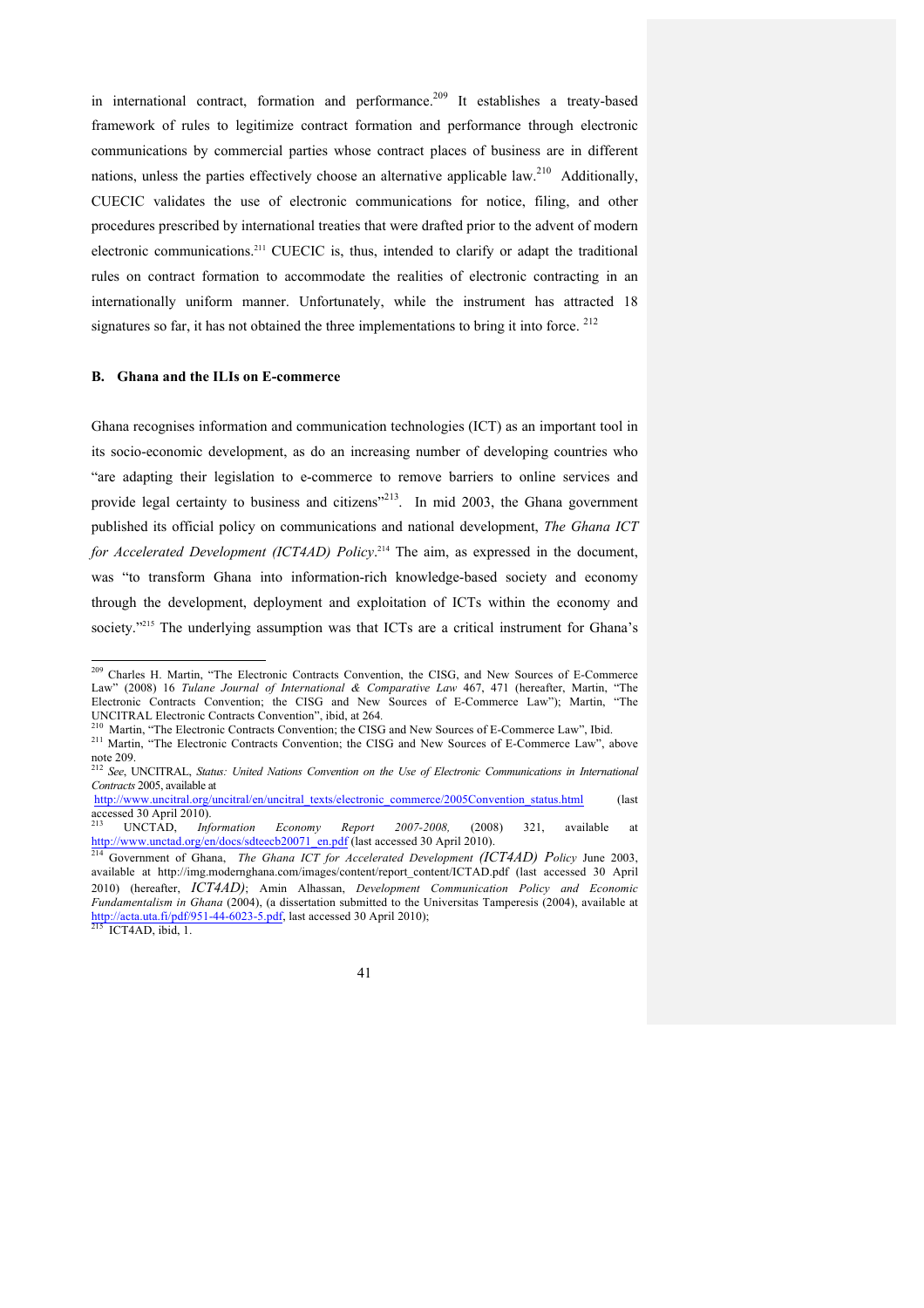development because they could help Ghana, and other developing countries, leap-frog the key stages of industrialisation and transform its economy from agriculture dominated to sector-driven, high value added information and knowledge based economy.<sup>216</sup> The ICT4AD is designed as a 25-year 'road-map', with five rolling plans to the end of 2022. It has 14 key areas of consideration including the provision of appropriate legal, regulatory, and institutional framework.<sup>217</sup>

In 2008, some four years after the launch of the ICT4AD initiative, the NPP government enacted a suite of four Acts for the national ICT environment. These included the *Electronic Transactions Act* 2008 (Act 772) (Ghana) (hereafter ETA), the *National Information Technology Agency Act* 2008 (Act 769) (Ghana), the *Electronic Communications Act* 2008 (Act 775) (Ghana) (subsequently amended by the *Electronic Communications Amendment Act* 2009 (Act 786) (Ghana)), and the *National Information Technology Agency Act* 2008 (Act 771) (Ghana).

For the purposes of this article, the most important of these Acts is the ETA. The ETA is an ambitious Act designed as a comprehensive statute to cover most aspects of ecommerce, from providing for functional equivalence of electronic documents, to evidence, digital signatures, retention of records, regulation of domain names, spam and cyber crime. Somewhat perplexingly, however, section  $4(a)\&(f)$  of the ETA expressly excludes the application of the statute to negotiable instruments and bills of lading respectively. The reasons for the exemptions are not immediately clear. It is obvious, however, that the exemptions are a major flaw in the Act, and needs to be rectified in the statute as a vital legal facilitative e-commerce provision for international trade transaction. MLEC and CUECIC do not make such exemptions, and most jurisdictions, including Australia, that have implemented electronic transactions law do not make such exemptions.<sup>218</sup> Electronic trade documentation, including paperless bills of lading and negotiable instruments, are a major goal of the international business community.<sup>219</sup>

42

<sup>&</sup>lt;sup>216</sup> ICT4AD, ibid, 2.<br><sup>217</sup> ICT4AD, ibid, 2; Ibid, 145<br><sup>218</sup> For example, see the Australian *Electronic Transactions Act* 1999 (Cth), available at http://www.austlii.edu.au/au/legis/cth/consol\_act/eta1999256/ (last accessed 30 April 2010).<br><sup>219</sup> For discussions of the efforts and systems on paperless trade documentation, see Miriam Goldby, 'Electronic

bills of lading and central registries: what is holding back progress?' (2008) 17 *Information and Communications Technology Law* 125; Marek Dubovec, 'The Problems and Possibilities for Using Electronic Bills of Lading as Collateral' (2006) 23 *Arizona Journal of International and Comparative Law* 437; Laryea, "Facilitating Paperless International Trade", above note 184; Laryea, *Paperless Trade*, above note 7; Emmanuel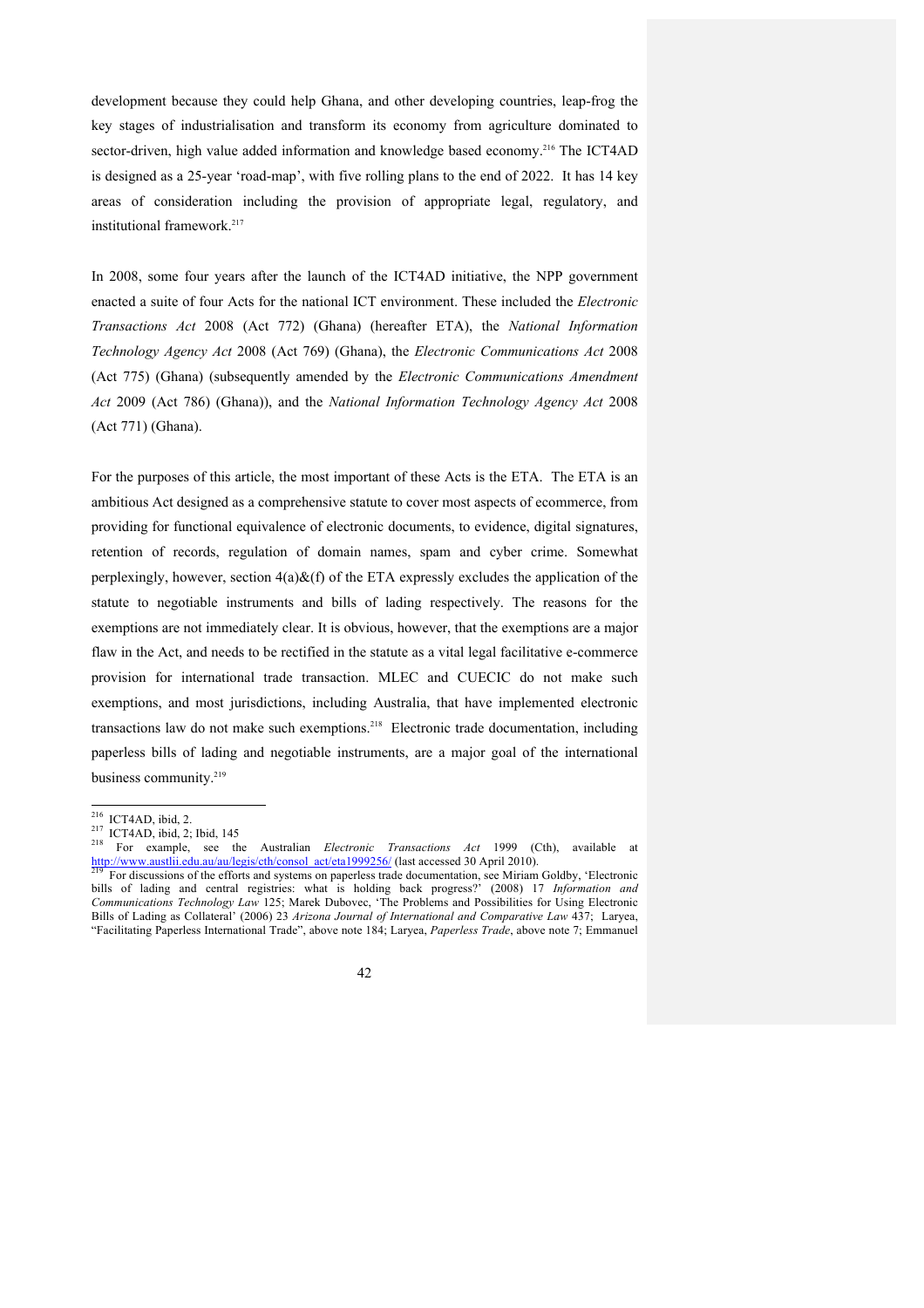It must be acknowledged that legislation is not the only means by which electronic transacting, and attendant documentation, may be facilitated legally. There other sources of law by which legal barriers to electronic transacting may be removed and, facilitation achieved.<sup>220</sup> These include the use of private contracting and custom and judicial adaptation of existing (general) laws to suit new methods of transacting.<sup>221</sup>

Private contracting may be used in the absence of or in conjunction with legislation to overcome the legal problems with electronic transacting. For instance, the parties may enter into a contract detailing the legal status of transactions concluded with each other electronically, and undertaking not to challenge its validity.<sup>222</sup> While private contracting may work in most situations, its effectiveness may be limited by statutory requirements in certain situations.<sup>223</sup>

The general law may also adapt to recognise electronic transactions in the absence of legislation or private contract. As Justice Bingham, as he then was, once put it: The common law "has in the hands of judges the same facility [as the law merchant] for adapting itself to the changing needs of the general public; principles do not alter, but old rules of applying them change, and new rules spring into existence." $^{224}$  There have already been various instances where courts have adapted old rules to suit new methods. For instance, it has been recognised that signatures are only identification marks for authentication, so that the method (manual signing on paper) is not necessary, and a PIN is valid. However, the general law does not change swiftly to adapt itself to accommodate all the complex issues raised by the use of new technologies in international trade.



T. Laryea, "Paperless Shipping Documents: An Australian Perspective" (2000) 25(1) *Tulane Maritime Law* 

<sup>&</sup>lt;sup>220</sup> *See*, Martin, "The Electronic Contracts Convention; the CISG and New Sources of E-Commerce Law", above note 209.

<sup>221</sup> Laryea, "Facilitating Paperless International Trade", above note 184, 127.<br>
<sup>222</sup> Laryea, "Facilitating Paperless International Trade", above note 184, 127.<br>
<sup>223</sup> Private contracting is sometimes needed in to be used systems specifications, security measures to be taken by all parties, responsibilities and consequences of breach. See, e.g., Larvea, "Facilitating Paperless International Trade", above note 184, 127.  $\frac{224}{224}$  See *Edelstein v Schuler & Co.* [1902] 2 KB 144, at 155.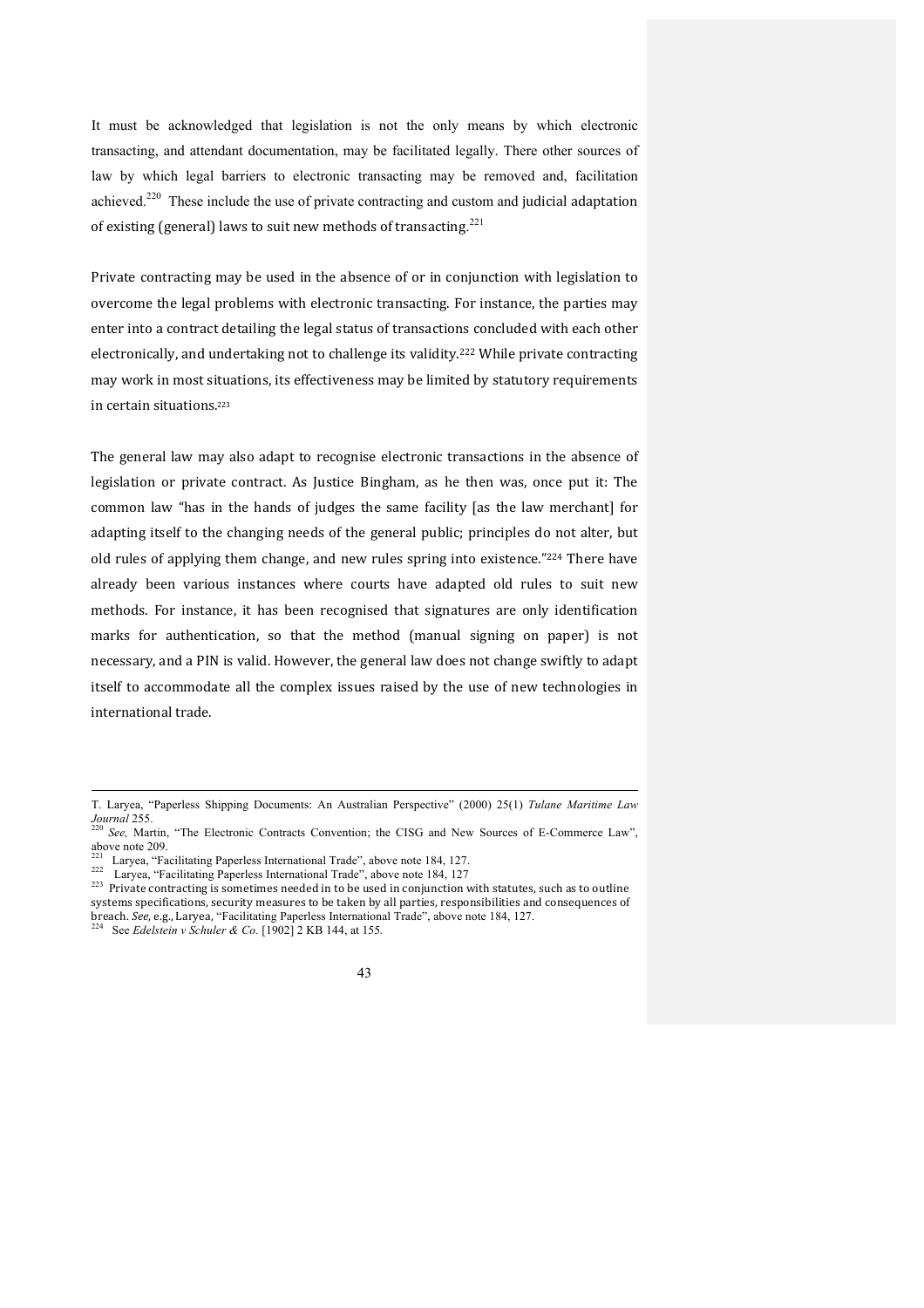Of the above mentioned methods of removing legal uncertainty to electronic transacting, legislation is preferable because, private contracting, and custom and judicial adaptation could be slow to develop, inconsistent and, possibly, exacerbate the problems. That is the reason for the efforts invested in developing the model laws and Convention discussed above, which are aimed at forging international harmonisation in this area. Ghana's ETA, though belated, is a good step. However, the exclusion of negotiable instruments and bills of lading (documents that are regularly used in international sale transactions) from its application is an anomaly. Ghanaian should rectify the flaw by extending the application of its ETA to those documents.

### **VI. CONCLUSION**

In an increasing globalised world economy, countries and businesses operating within them are constantly competing for resources, investments, markets and profits. Ghana must, and does, participate in international trade, and laws that facilitate and improve Ghana's international sale regime are important. While the laws, conditions and factors affecting a country's international competitiveness in its international trade are vast, and complete reforms would require major work, time and costs, there are some simple and inexpensive aspects that can be accomplished quickly.

This paper has discussed one such step. That is, how Ghana's legal regime for the international sale (and purchase) of goods transactions can be improved by the implementation of certain ILIs. It has demonstrated how and why Ghana's implementation of certain ILIs relating to contracts for the international sale of goods (CISG), international carriage of goods (Hamburg Rules or Rotterdam Rules) and alignment of Ghana's electronic transactions legislation with MLEC and CUECIC would be beneficial to Ghana and businesses located within it. Implementation of the recommended instruments would afford Ghana, its businesses and their foreign counterparts the benefits of reduced transaction costs, enhanced efficiencies, increased competitiveness, and improved perception of the country by the international business community. Failure to implement the instruments unnecessarily disadvantages businesses operating within, and with, Ghana.

44